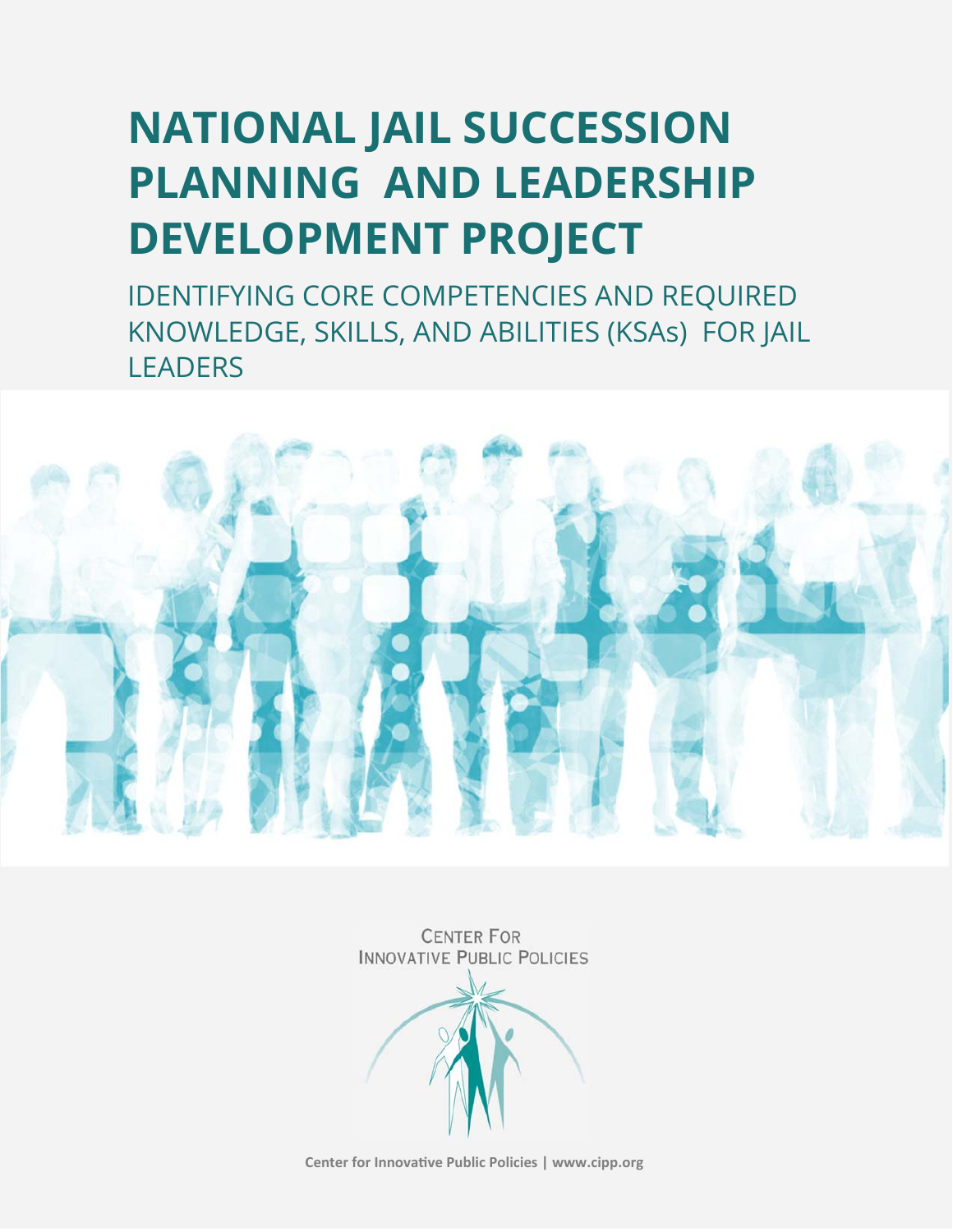## **NATIONAL JAIL SUCCESSION PLANNING AND LEADERSHIP DEVELOPMENT PROJECT**

## *IDENTIFYING CORE COMPETENCIES AND REQUIRED KNOWLEDGE, SKILLS, AND ABILITIES (KSAs) FOR JAIL LEADERS:*

## *METHODS AND OUTCOMES*

**June 6, 2011**

**CENTER FOR INNOVATIVE PUBLIC POLICIES** 

**Center for Innovative Public Policies, Inc 1880 Crestview Way, Naples, Florida 34119 (239) 597-5906 www.cipp.org**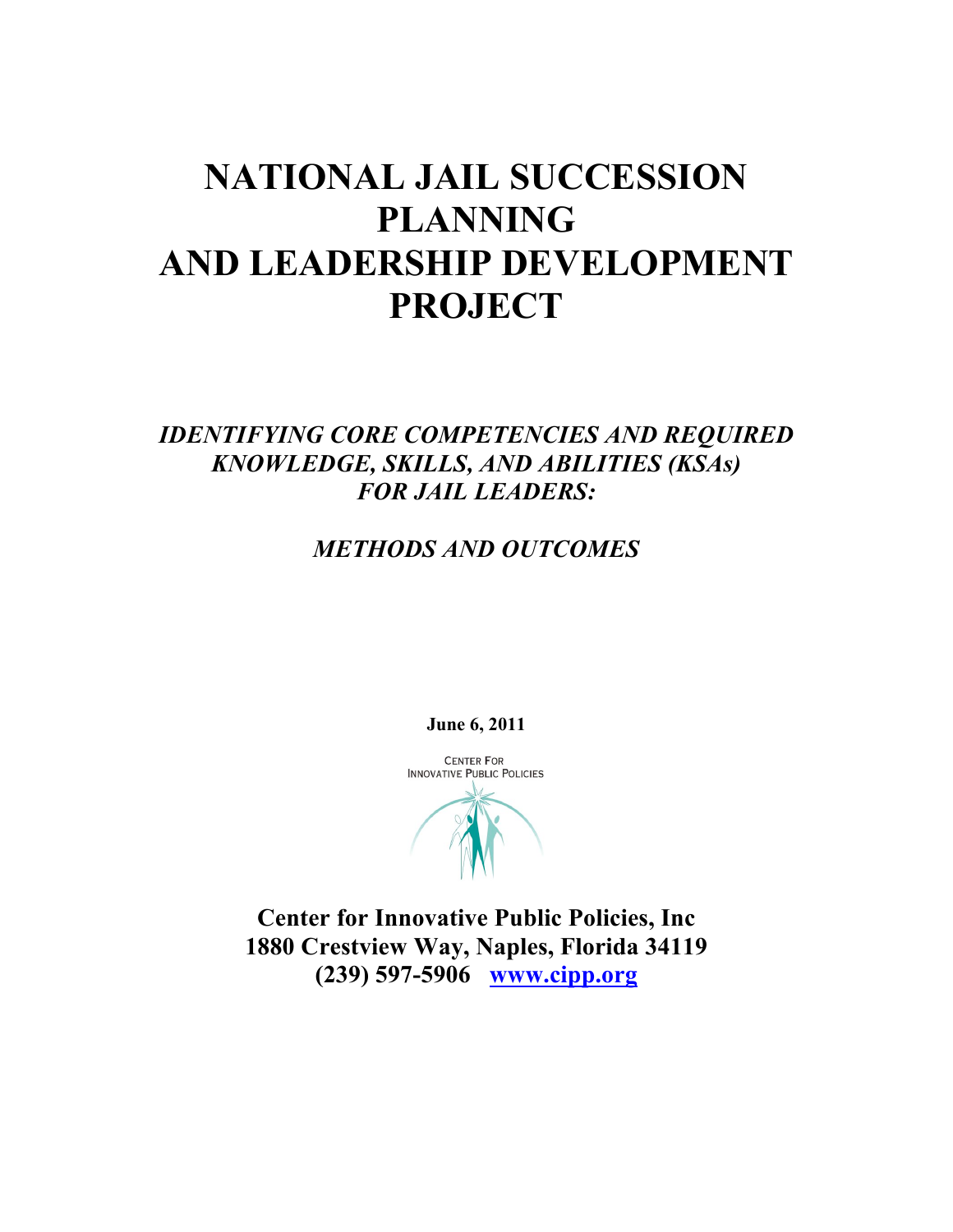## **Authors:**

**Jeanne B. Stinchcomb, Ph.D. School of Criminology and Criminal Justice Florida Atlantic University, Ft. Lauderdale, FL**

> **Cindy J. Smith, Ph.D. Bayside Justice Research Pasadena, MD**

**Susan W. McCampbell, President Center for Innovative Public Policies, Inc., Naples, FL**

**Christina Mancini, Ph.D. School of Criminology and Criminal Justice Florida Atlantic University, Boca Raton, FL**



*This project was supported by Grant No. 2009-D2-BX-K006 awarded by the Bureau of Justice Assistance. The Bureau of Justice Assistance is a component of the Office of Justice Programs, which also includes the Bureau of Justice Statistics, the National Institute of Justice, the Office of Juvenile Justice and Delinquency Prevention, the SMART Office, and the Office for Victims of Crime. Points of view or opinions in this document are those of the authors and do not necessarily represent the official position or policies of the United States Department of Justice.*

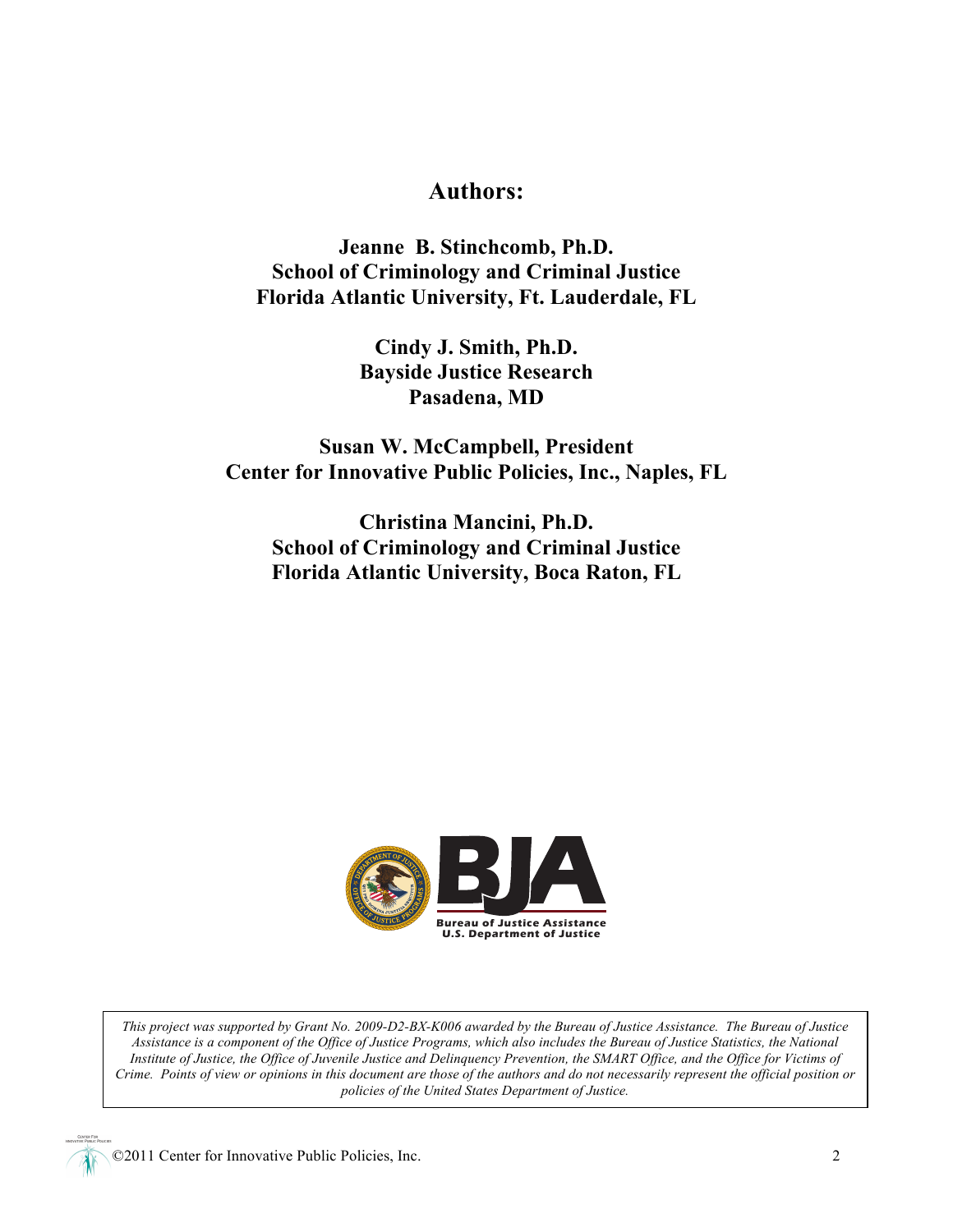### **Table of Contents**

|                                                                                                      | Introduction                                                                                                                                                                                                                                                              | 4                    |  |
|------------------------------------------------------------------------------------------------------|---------------------------------------------------------------------------------------------------------------------------------------------------------------------------------------------------------------------------------------------------------------------------|----------------------|--|
| Overview of the Literature Review<br>5                                                               |                                                                                                                                                                                                                                                                           |                      |  |
|                                                                                                      | <b>Advisory Committee Deliberations</b>                                                                                                                                                                                                                                   | 8                    |  |
|                                                                                                      | Exercise 1: Determining any missing core competencies<br>Exercise 2: Prioritizing core competencies by criticality<br>Exercise 3: Determining the frequency of performing core competencies<br>Exercises 4-5: Drilling down to skills needed to perform core competencies | 10<br>10<br>11<br>12 |  |
|                                                                                                      | <b>Subsequent Refinements</b>                                                                                                                                                                                                                                             | 13                   |  |
|                                                                                                      | Focus Group Sessions at National Conferences                                                                                                                                                                                                                              | 13                   |  |
|                                                                                                      | Drilling-down to KSAs                                                                                                                                                                                                                                                     | 14                   |  |
|                                                                                                      | Methods                                                                                                                                                                                                                                                                   | 14                   |  |
|                                                                                                      | Process Overview<br><b>Small Group Sessions</b><br><b>Subsequent Refinements</b>                                                                                                                                                                                          | 15<br>15<br>17       |  |
|                                                                                                      | Outcomes                                                                                                                                                                                                                                                                  | 17                   |  |
|                                                                                                      | Core Competencies: KSA Charts                                                                                                                                                                                                                                             | $19 - 40$            |  |
|                                                                                                      | Summary and Conclusions                                                                                                                                                                                                                                                   | 41                   |  |
|                                                                                                      | References                                                                                                                                                                                                                                                                | 42                   |  |
|                                                                                                      | List of Tables/Charts                                                                                                                                                                                                                                                     |                      |  |
|                                                                                                      | Original Thirty (30) Core Competencies (listed in alphabetical order by category) 6<br>1<br>Distribution of Advisory Committee Members by Geography and<br>2                                                                                                              |                      |  |
|                                                                                                      | Size of Jails (average daily populations)                                                                                                                                                                                                                                 | 9                    |  |
|                                                                                                      | Weighted Votes on Criticality Competency Descriptions<br>3<br>Frequency of Core Competencies by Jail Size<br>$\overline{4}$                                                                                                                                               | 10<br>12             |  |
|                                                                                                      | Appendices                                                                                                                                                                                                                                                                |                      |  |
|                                                                                                      | A: List of Advisory Committee Members by Jail Size                                                                                                                                                                                                                        | 43                   |  |
|                                                                                                      | B: Revised List of 35 Core Competencies for Jail Leaders                                                                                                                                                                                                                  | 44                   |  |
|                                                                                                      | C: Results of "Drilling-down" Exercises                                                                                                                                                                                                                                   | 48                   |  |
|                                                                                                      | D: Post-meeting Refinements of Core Competencies                                                                                                                                                                                                                          | 52<br>54             |  |
| E: Consolidated List of Core Competencies after Post-meeting Modifications<br>F: Focus Group Agenda: |                                                                                                                                                                                                                                                                           |                      |  |
| Drilling-down into Core Competencies—KSA Development                                                 |                                                                                                                                                                                                                                                                           |                      |  |
| G: Final List of 22 Core Competencies for Jail Leaders (Alphabetical Order)                          |                                                                                                                                                                                                                                                                           |                      |  |
|                                                                                                      | Endnotes                                                                                                                                                                                                                                                                  | 59                   |  |

©2011 Center for Innovative Public Policies, Inc. 3

TER FOR<br>PUBLIC POLICIES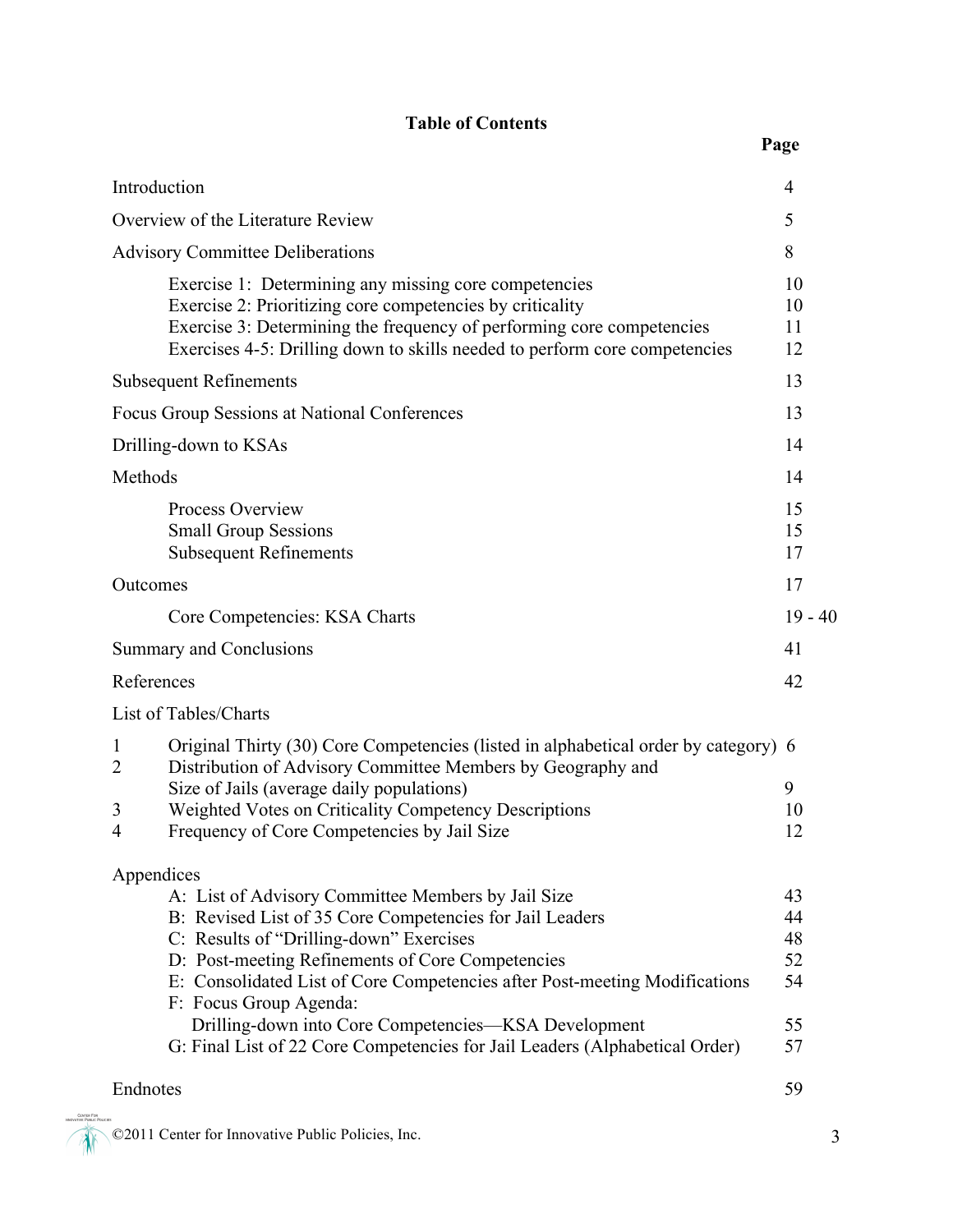#### *Introduction*

Leadership development and succession planning include not only identifying qualified and motivated candidates for promotion, but also developing their capabilities in a manner that will prepare them to perform effectively in executive positions. Coaching and mentoring have

become widely accepted techniques for extending such development beyond classroom training and on-the-job experience. But these strategies are only effective to the extent that they include structured activities, based on identified core competencies, conducted to achieve targeted goals, by those with training to properly facilitate the process.

In order to help jails accomplish this, one of the primary outcomes of the National Jail Succession Planning and Leadership Development Project has been to prepare a leadership mentoring "toolkit" that sheriffs and jail administrators throughout the country can use to groom the next generation of jail leaders, (available at www.leadingjails.com). Before embarking on the development of such a resource, however, it was essential

#### **Building the Next Generation of Jail Leaders**

Leadership development is the primary key to fulfilling a jail's vision, mission, and values—since nothing is more important than insuring that capable hands are guiding the organization's future. Based on the core competencies identified in this report as essential to becoming an effective jail leader (see Appendix G), jails can begin to implement succession planning and leadership development initiatives. Additional resources that can assist with such capacity-building strategies include:

The Jail Leadership Development and Succession Planning Resource Center www.leadingjails.com

• "Leadership Development: Advancing the Organization in the 21st Century," Chapter 4 in Stinchcomb, McCampbell, and Leip (2009) *The Future is Now: Recruiting, Retaining, and Developing the 21st Century Jail Workforce.* Washington, DC: U.S. Department of Justice, Bureau of Justice Assistance. http://www.cipp.org/futureisnow.html

• *FutureForce: A Guide to Building the 21st Century Community Corrections Workforce*, Stinchcomb, McCampbell, and Layman (2006) Washington, DC: U.S. Department of Justice, National Institute of Corrections.

http://nicic.org/Downloads/PDF/Library/021799.pdf

to determine just what knowledge, skills, and capabilities are required to effectively fulfill the responsibilities of jail leadership.

The methodology used to identify these core competencies consisted of a multifaceted approach incorporating a comprehensive literature review, along with input and feedback from both a national advisory committee and focus group sessions conducted at national conferences. An overview of the entire process and resulting outcomes are featured in this report. All related project materials can be viewed at www.cipp.org.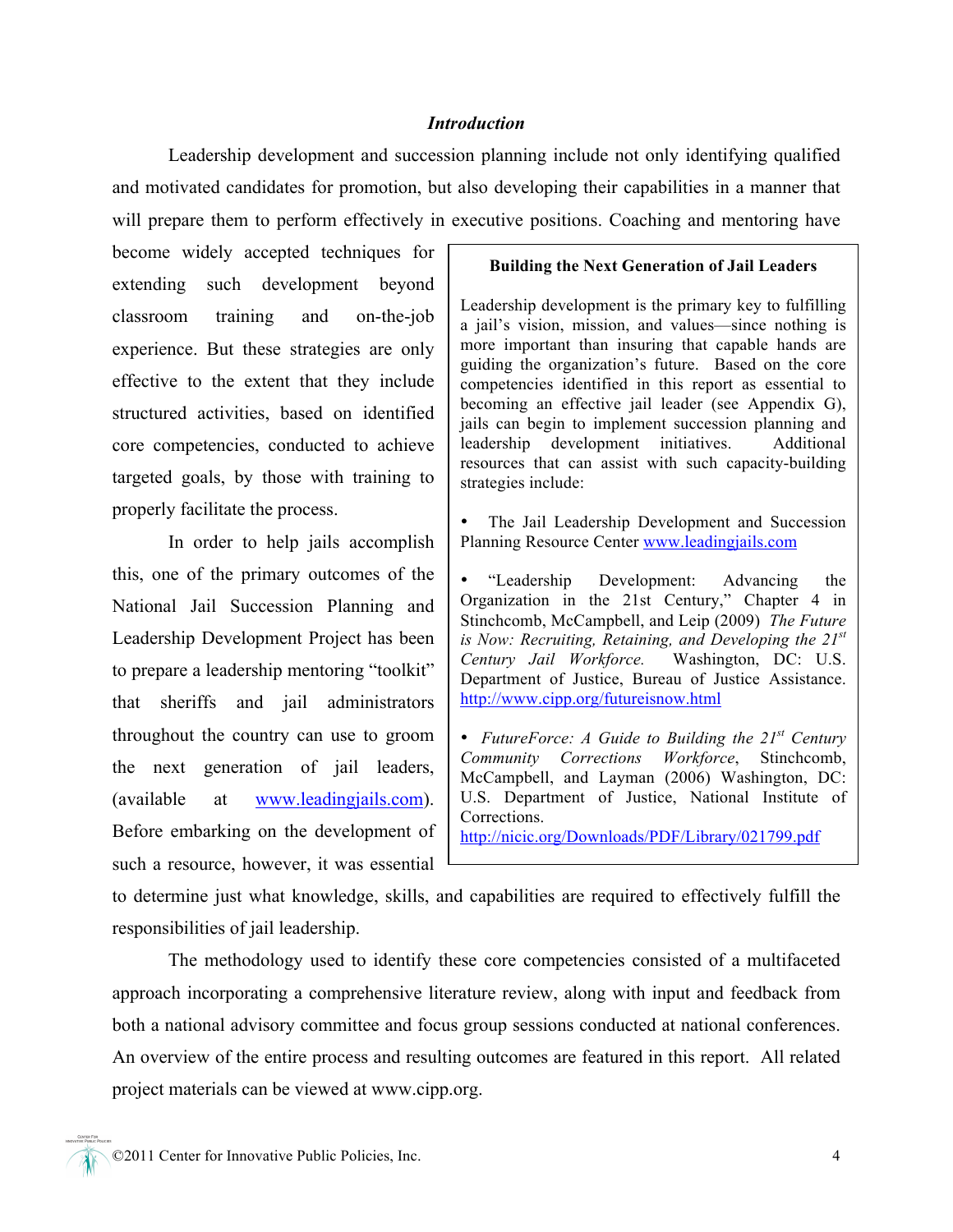#### *Overview of the Literature Review*

In order to establish a starting point for discussion and build sequentially on related work already accomplished, an extensive literature review was conducted in early  $2010$ .<sup>1</sup> Given the fact that there has not been much empirical work on determining competencies for jail-specific leadership, the review embraced not only correctional literature, but also relevant resources from law enforcement, other public entities, and even to a limited extent, private industry. As such, it focused on prior empirical work directed toward identifying and validating core leadership competencies that could be applied in jail settings.

Several academic databases were searched, including *JSTOR*, *LexisNexis Academic*, *National Criminal Justice Reference Service Abstracts*, *ProQues*t, and *InfoTrac*. These databases encompass a wide variety of academic and professional journals, such as *Corrections Compendium*, *Corrections Today*, *Journal of Criminal Justice*, *Public Administration Review*, and many others. Searches were conducted using such keywords as "core competencies," "jail leaders," "correctional leaders," "corrections leadership," "jail leadership," and "jail administrators." In addition, the research team contacted subject matter experts in the field to identify any other relevant studies. (See www.cipp.org for a complete report).

The most striking aspect of the review—including investigation of the aforementioned databases, as well as correctional magazine archives—was that virtually no documented studies could be found that evaluated and/or validated core competencies for jail leaders. However, this does not mean that nothing of relevance was located. For example:

- Among the earliest works, a National Institute of Corrections (NIC) DACUM report, "Competency Profile of Jail Administrators," listed duties and related tasks needed to fulfill jail administrative responsibilities (U.S. Department of Justice, 1988);
- Subsequent work commissioned by NIC identified critical areas of responsibility for newly promoted prison wardens (McCampbell, Hall, and Layman, 2002);
- Likewise sponsored by NIC was one of the most comprehensive efforts to describe key leadership competencies for executives and senior-level leaders in corrections (Campbell, 2005; summarized in Brown and Eggers, 2005), which this project drew on as a starting point;
- Discussion of core competencies was included as part of an NIC initiative designed to provide a "how to" manual for jail administrators (Martin and Rosazza, 2004).
- In conjunction with curriculum development for the National Sheriffs' Institute, a needs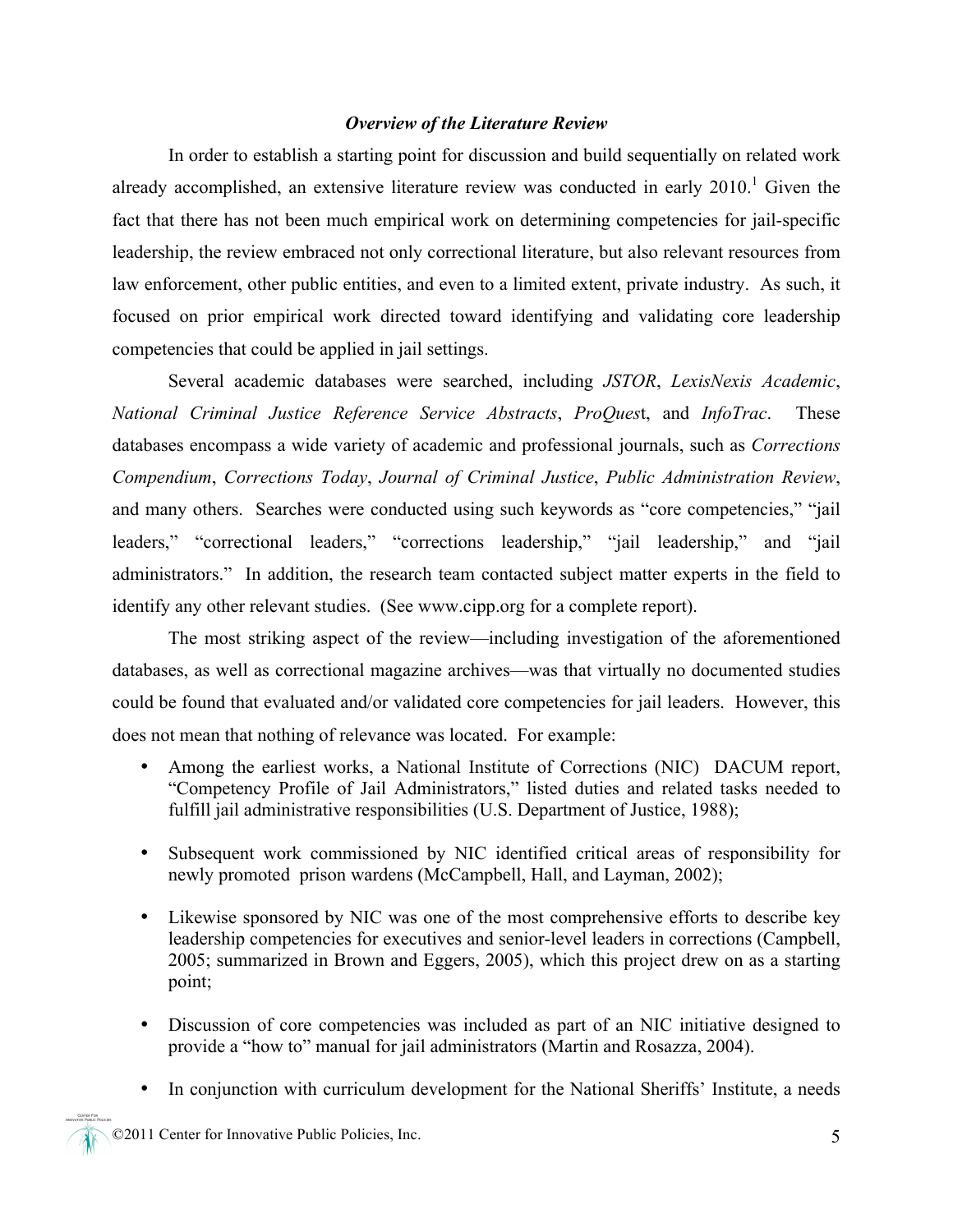assessment process was conducted to identify what is required of newly-elected sheriffs to meet their job-related challenges (McCampbell, Stinchcomb, and Layman, 2003); and

• Although the target population was police chiefs, a recent unpublished initiative funded by the Bureau of Justice Assistance to determine the core competencies for law enforcement executives informed this review as well (Piccirilli *et al*., 2009).

In addition to the primary sources listed above, numerous additional materials were accessed, ranging from articles describing competencies of effective correctional leaders (e.g., Montgomery, 2006) to leadership-related materials from the National Association for Court Management (2003) and the Society for Human Resource Management (2008). Notwithstanding these and many other unlisted contributions that were reviewed, there appear to be several limitations of existing works. Notably absent from current research is an agreed-upon definition of "core competency," validation of key competencies, or significant discussion about competencies specifically for *jail* administrators. (In fact, the one DACUM report that does target jail administrators is now rather dated). Despite these gaps in the literature, there appears to be some consensus in the field concerning ideal competencies critical to the successful management of correctional institutions. Based largely on the above-listed references, these were consolidated into one list of thirty core competencies for jail administrators, divided into three categories as shown on the upcoming tables:

- *Professional*–what functions effective jail leaders must be able to perform;
- *Subject matter expertise* (SME)–what expertise is essential for successful jail leadership;
- *Personal*–what teachable traits the best jail leaders need to demonstrate.

|       | (A) PROFESSIONAL CORE<br><b>COMPETENCIES</b> (what effective jail<br>leaders must be able to do) | <b>DESCRIPTION</b>                                                                                                                                   |
|-------|--------------------------------------------------------------------------------------------------|------------------------------------------------------------------------------------------------------------------------------------------------------|
| $1-A$ | Analyze situations                                                                               | Use critical thinking skills, evidence-based practices, and<br>information analysis to inform decision-making and<br>address organizational problems |
| $2-A$ | Assure organizational accountability                                                             | Direct the process for collecting ongoing feedback and<br>assessing long-term outcomes                                                               |
| $3-A$ | Build and maintain collaborative<br>teamwork                                                     | Develop a supportive, trustworthy team to translate and<br>implement the agency's vision/mission/values                                              |

#### **Table 1: ORIGINAL THIRTY (30) CORE COMPETENCIES (listed in alphabetical order by category)**

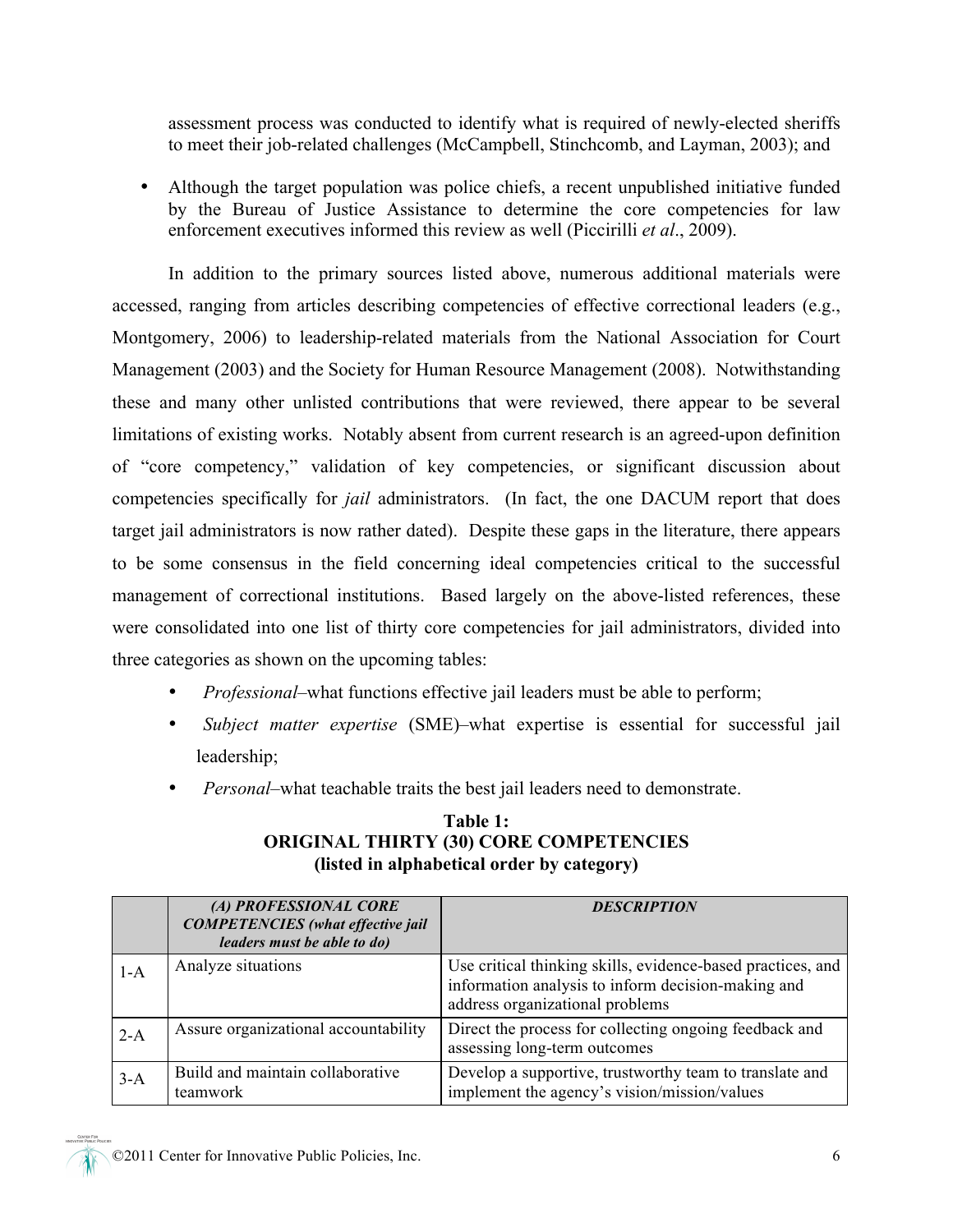|                                                               | (A) PROFESSIONAL CORE<br><b>COMPETENCIES</b> (what effective jail<br>leaders must be able to do) | <b>DESCRIPTION</b>                                                                                                                                           |  |
|---------------------------------------------------------------|--------------------------------------------------------------------------------------------------|--------------------------------------------------------------------------------------------------------------------------------------------------------------|--|
| Build and maintain a positive public<br>$4-A$<br>image        |                                                                                                  | Work with the media and external stakeholders to<br>enhance community support                                                                                |  |
| $5-A$                                                         | Collaborate with external<br>stakeholders                                                        | Develop reciprocally-beneficial external partnerships to<br>achieve shared goals                                                                             |  |
| $6-A$                                                         | Develop and maintain an equitable<br>workplace                                                   | Relate to staff in a fair, even-handed manner that<br>demonstrates understanding and compassion while<br>avoiding favoritism                                 |  |
| Develop and sustain organizational<br>$7-A$<br>vision/mission |                                                                                                  | Establish a long-range purpose for the organization and<br>provide overall direction and guidance for achieving its<br>mission and measuring success         |  |
| $8-A$                                                         | Develop, change, and manage the<br>organizational culture                                        | Assure that agency culture is aligned with its<br>vision/mission/values                                                                                      |  |
| $9-A$                                                         | Engage in strategic planning                                                                     | Proactively analyze emerging trends, anticipate related<br>organizational needs, and develop strategies for meeting<br>them                                  |  |
| $10-A$                                                        | Make sound decisions                                                                             | Establish a decision-making style that is firm, fair, and<br>consistent, as well as aligned with the organization's<br>mission/vision/values                 |  |
| $11-A$                                                        | Manage change                                                                                    | Progressively implement change through strategies that<br>encompass relevant stakeholders                                                                    |  |
| $12-A$                                                        | Manage power and influence                                                                       | Understand and use the political process<br>(internal/external and official/unofficial) to accomplish<br>goals                                               |  |
| $13-A$                                                        | Obtain, align, and manage resources                                                              | Obtain the resources (fiscal, human, etc.) needed to<br>achieve organizational goals, allocating them in a<br>manner that supports the vision/mission/values |  |
| $14-A$                                                        | Resolve conflicts                                                                                | Use appropriate strategies to reduce dysfunctional<br>organizational conflict in a timely manner                                                             |  |

|          | (B) SME CORE COMPETENCIES<br>(what effective leaders need to know<br><i>about jails</i> ) | <b>DESCRIPTION</b>                                           |  |  |
|----------|-------------------------------------------------------------------------------------------|--------------------------------------------------------------|--|--|
| $15-B$   | Leverage the role of the jail in the                                                      | Maintain outcome-focused interaction with other              |  |  |
|          | criminal justice system                                                                   | components of the justice system to resolve problems         |  |  |
|          |                                                                                           | and advance the vision/mission of the jail                   |  |  |
| $16-B$   | Maintain professional awareness                                                           | Identify and utilize professional resources (e.g., technical |  |  |
|          |                                                                                           | assistance, research publications, professional              |  |  |
|          |                                                                                           | organizations, grant funding, information sources, peer      |  |  |
|          |                                                                                           | reviews, local and online networking, etc.)                  |  |  |
| $17 - B$ | Manage labor relations                                                                    | Work collaboratively with unions/employee                    |  |  |
|          |                                                                                           | organizations and effectively manage collective              |  |  |
|          |                                                                                           | bargaining agreements                                        |  |  |
| $18-B$   | Oversee inmate and facility                                                               | Assure that inmates are receiving proper care, custody,      |  |  |
|          | management                                                                                | and control according to professional and Constitutional     |  |  |
|          |                                                                                           | standards                                                    |  |  |

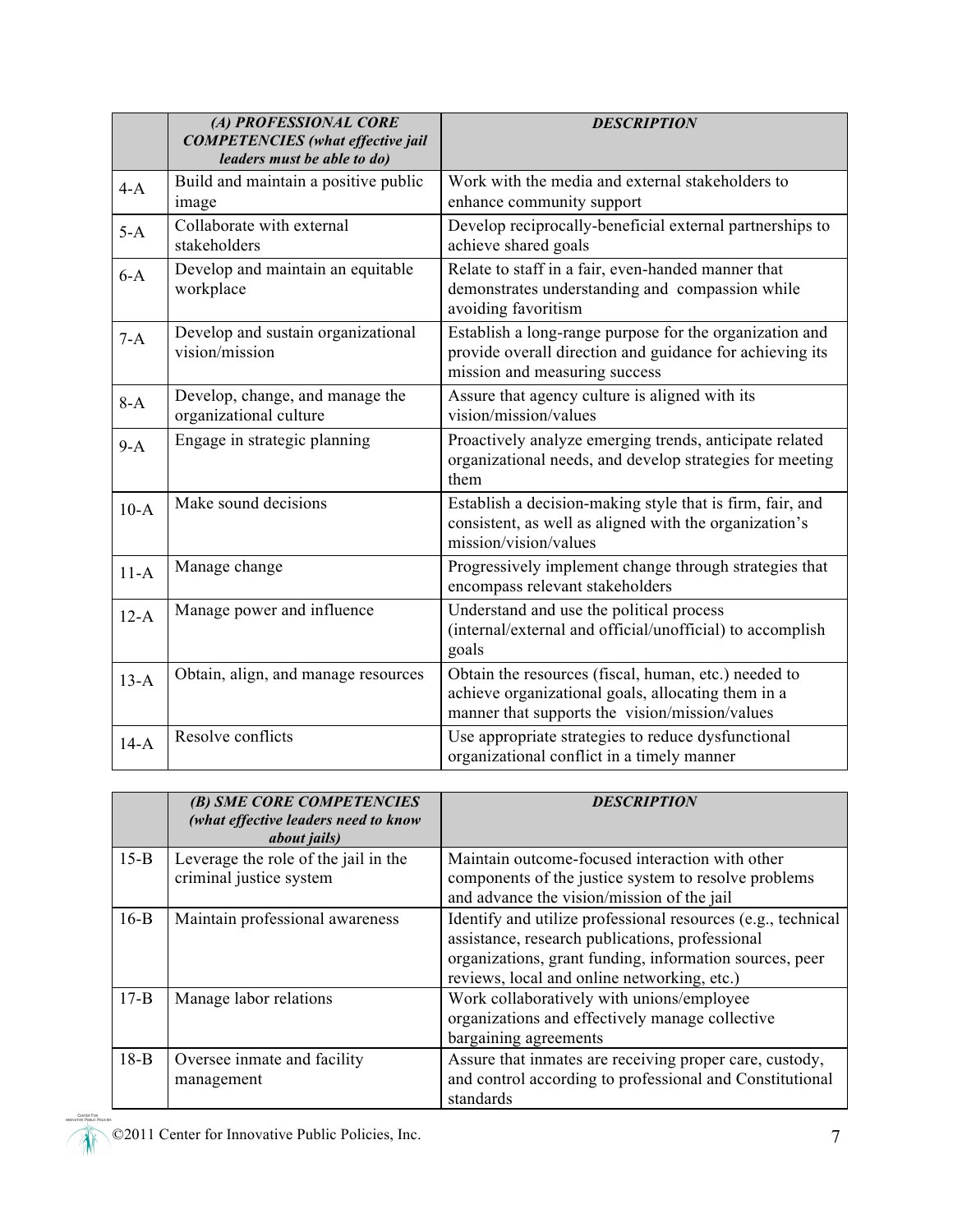|        | (B) SME CORE COMPETENCIES<br>(what effective leaders need to know<br><i>about jails</i> ) | <b>DESCRIPTION</b>                                                                                                                 |  |
|--------|-------------------------------------------------------------------------------------------|------------------------------------------------------------------------------------------------------------------------------------|--|
| $19-B$ | Reduce jail-related liability risks                                                       | Oversee risk-management initiatives to reduce<br>vulnerability and assure compliance with state/national<br>standards and case law |  |

|        | (C) PERSONAL CORE<br><b>COMPETENCIES</b> (what teachable<br>traits effective jail leaders need) | <b>DESCRIPTION</b>                                                                                                                                                                                     |  |
|--------|-------------------------------------------------------------------------------------------------|--------------------------------------------------------------------------------------------------------------------------------------------------------------------------------------------------------|--|
| $20-C$ | <b>Build trust</b>                                                                              | Use appropriate strategies to establish and maintain trust<br>in the organization's leadership                                                                                                         |  |
| $21-C$ | Communicate effectively                                                                         | Orally, in writing, and through role-modeling, translate<br>the vision/mission and related policies to employees<br>through two-way communication that emphasizes<br>listening and suspending judgment |  |
| $22-C$ | Continue personal development                                                                   | Use personal initiative to improve the knowledge, skills,<br>and abilities required for effective leadership                                                                                           |  |
| $23-C$ | Demonstrate decisiveness                                                                        | Make decisions when (or before) required, (even with<br>insufficient information)                                                                                                                      |  |
| $24-C$ | Develop resiliency                                                                              | Maintain the energy, tenacity, courage, risk-taking, and<br>passionate commitment necessary to fulfill leadership<br>responsibilities                                                                  |  |
| $25-C$ | Enhance self-awareness                                                                          | Understand one's strengths/ weaknesses and their<br>personal as well as organizational impact                                                                                                          |  |
| $26-C$ | Inspire and motivate                                                                            | Energize staff, stimulating and inspiring them to achieve<br>organizational goals through positive motivational<br>techniques (including role-modeling)                                                |  |
| $27-C$ | Maintain flexibility                                                                            | Work effectively in an uncertain and changing<br>environment, making personal adjustments as necessary                                                                                                 |  |
| $28-C$ | Maintain personal integrity and<br>ethical standards                                            | Have the courage to maintain ethical convictions, despite<br>conflicting pressures                                                                                                                     |  |
| $29-C$ | Manage stress                                                                                   | Balance work and home life, cope effectively with job<br>demands, and maintain a sense of humor                                                                                                        |  |
| $30-C$ | Manage time                                                                                     | Establish priorities appropriately and handle multi-<br>tasking demands                                                                                                                                |  |

This list ultimately served as the foundation for conducting the exercises designed to validate a final list of core competencies, using the procedures described below.

#### *Advisory Committee Deliberations*

In order to obtain the participation, feedback, and input of jail leaders throughout the country, the American Jail Association empaneled a 20-member national advisory committee (see Appendix A) composed of sheriffs and jail administrators representing diverse geographic locations and facility sizes (including tribal jails), as shown below.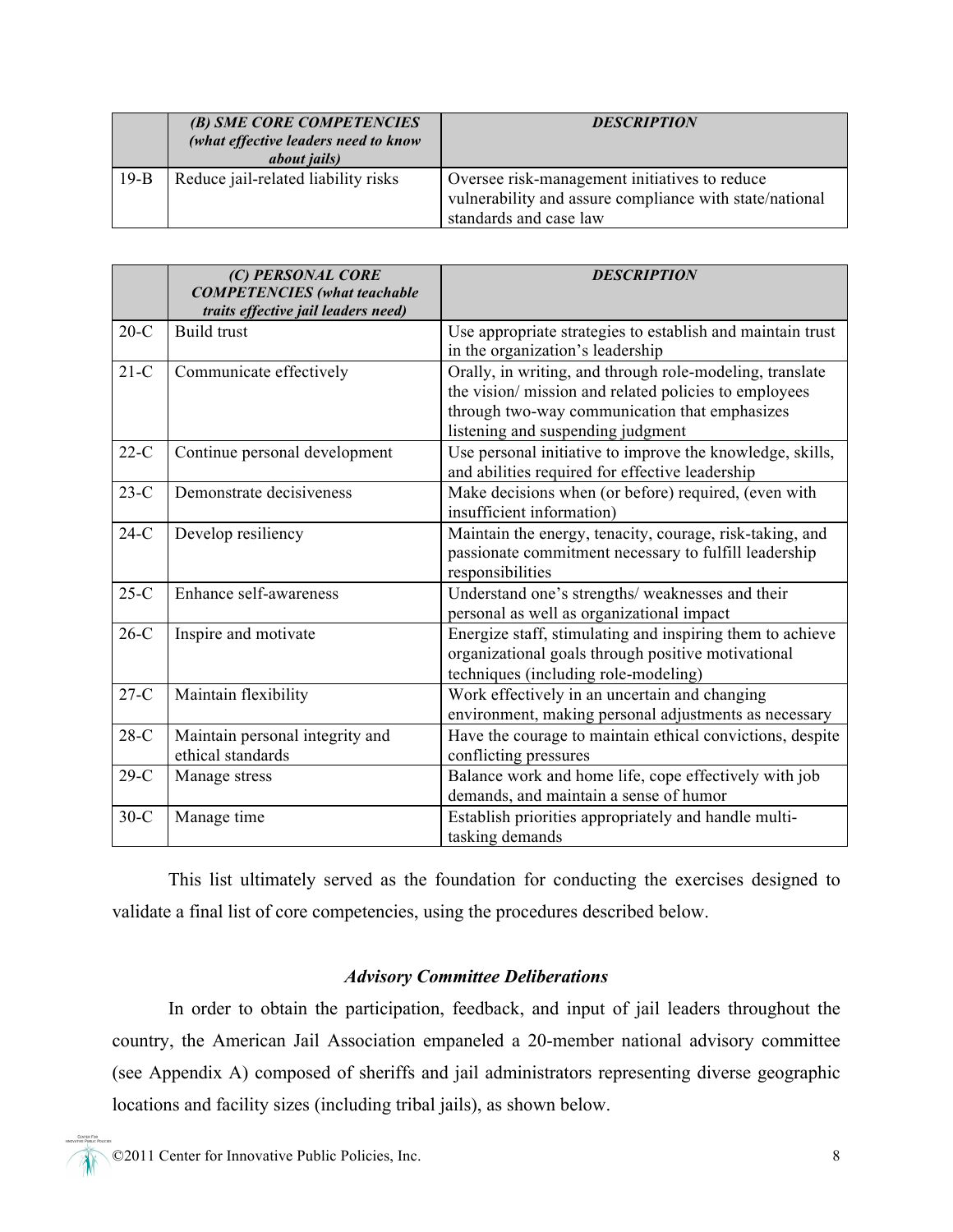#### **Table 2 Distribution of Advisory Committee Members by Geography and Size of Jail (Average Daily Population)**

| <b>Geographic Distribution (#)</b>   |                |                 |                   |  |  |
|--------------------------------------|----------------|-----------------|-------------------|--|--|
| West                                 | East           | South           | Midwest           |  |  |
|                                      |                |                 |                   |  |  |
| <b>Jail Size</b>                     | % of Committee | % of U.S. Jails | % of Jail Inmates |  |  |
| Large (more than 1,000 ADP) $N = 10$ | 50%            | 9%              | 47%               |  |  |
| Medium $(150 - 99$ ADP) N = 4        | 20%            | 21%             | 35%               |  |  |
| Small (less than 150 SDP) $N = 6$    | 30%            | 71%             | 17%               |  |  |

If the percentage of inmates that they serve is used as the basis of comparison, large jails are almost perfectly proportionately represented, medium jails are somewhat under-represented, and small jails are over-represented. (However, if using the number of jails as the comparative benchmark, small jails are actually under-represented while large jails are over-represented).

These twenty administrators came together in Ft. Lauderdale, Florida on June 17-19, 2010, in a meeting designed to solicit their input and feedback with regard to identifying the core competencies needed to become a successful jail leader. The first step was to provide them with an overview of the project's rationale, background information, and related core competency research conducted to date. Additionally, they received the handout of thirty core competencies compiled from the literature review described above, (along with further background materials sent in advance of the meeting).

Based on that foundation, they participated in the following focus group exercises:

- (1) Determining what might be missing from the list of 30 core competencies;
- (2) Identifying which of the 30 core competencies are most critical;
- (3) Identifying which of the 30 core competencies are performed most frequently, according to jail size;
- (4) Drilling down to determine the specific skills needed to perform the most critical core competencies.

The detailed procedures employed and resulting outcomes of each of these focus group sessions are described below.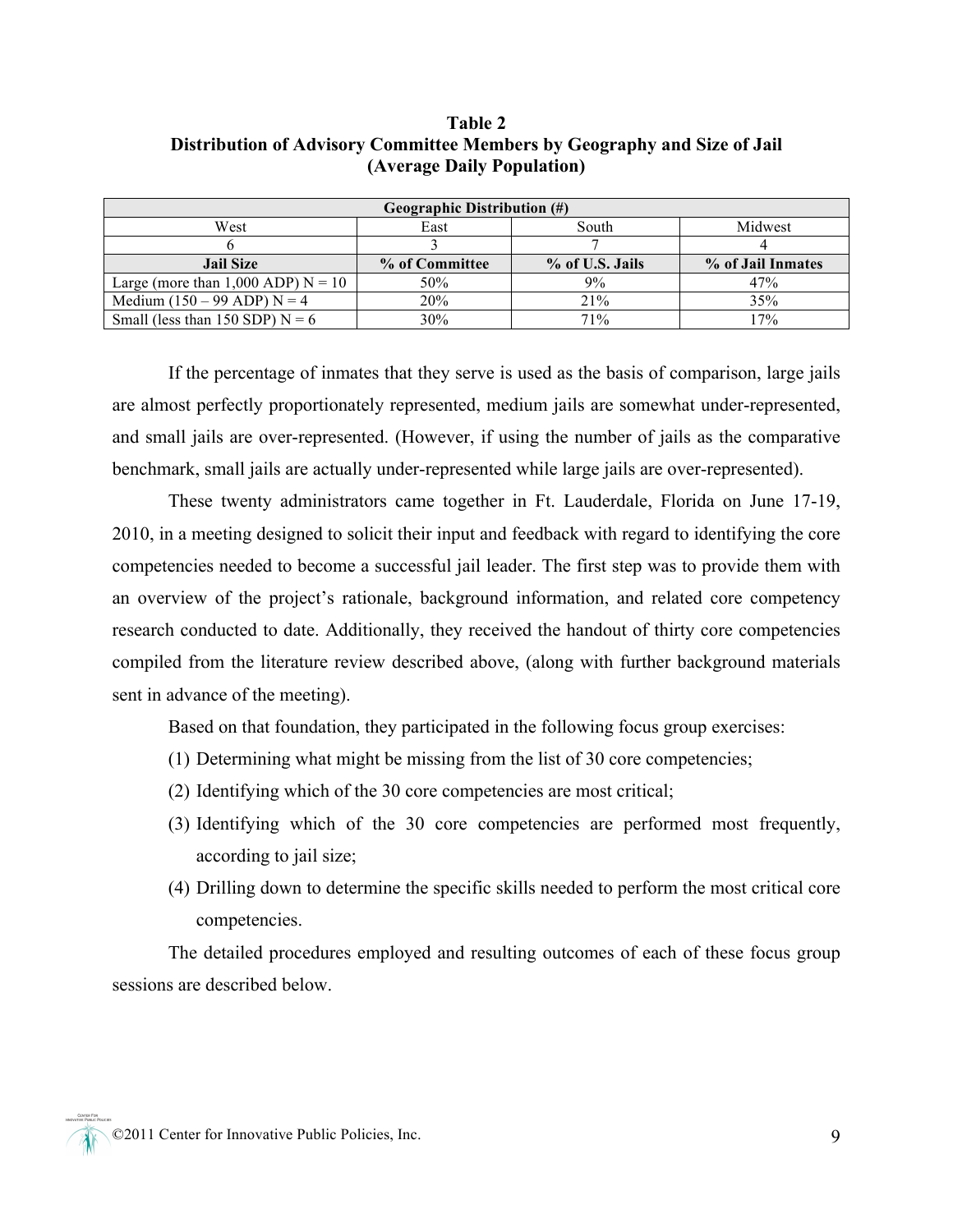#### *Exercise 1–Determining any missing core competencies*

Given the three categories into which core competencies were divided, (professional, SME, and personal), participants were asked to identify two or three core competencies that are essential for jail leaders in each of these areas. They were then directed to compare their identified competencies to those on the thirty-item handout. Any that were not already found on the handout were recorded on flipcharts. These additional competencies were subsequently reviewed by the entire group, discussed further, and refined, with determinations made about which ones should be added. At the conclusion of Exercise 1, several additions and alterations were made,<sup>2</sup> bringing the total list to the thirty-five  $(35)$  core competencies contained in Appendix B.

#### *Exercise 2–Prioritizing core competencies by criticality*

In order to further refine the list by determining the most critical core competencies, each participant was given a total of 12 self-adhesive "dots"–4 red; 4 yellow; 4 blue–with instructions to paste them directly on the core competencies (taped on flip chart paper throughout the room), in a manner reflecting their assessment of the competency's importance to effective jail leadership. Assigning all red dots a 3, all yellow dots a 2, and all blue dots a 1, the following numerical scores resulted:

| # of Votes | <b>Core Competency</b>                                              |  |  |
|------------|---------------------------------------------------------------------|--|--|
|            |                                                                     |  |  |
| 39         | Communicate effectively                                             |  |  |
| 32         | Obtain and manage fiscal resources; obtain, align, and manage human |  |  |
|            | resources                                                           |  |  |
| 31         | Develop and sustain organizational vision/mission                   |  |  |
| 31         | Maintain personal integrity and ethical standards                   |  |  |
| 29         | Develop and maintain a positive workplace                           |  |  |
| 25         | Oversee inmate and facility management                              |  |  |
| 24         | Inspire and motivate                                                |  |  |
| 21         | Analyze and resolve organizational challenges                       |  |  |
| 18         | Develop, change, and manage the organizational culture              |  |  |
| 16         | Reduce jail-related liability risks                                 |  |  |
| 14         | Build and maintain collaborative teamwork                           |  |  |
| 14         | Establish organizational roles, responsibilities and authority      |  |  |
| 14         | Maintain proactive professional commitment                          |  |  |

**Table 3 Weighted Votes on Criticality Competency Description**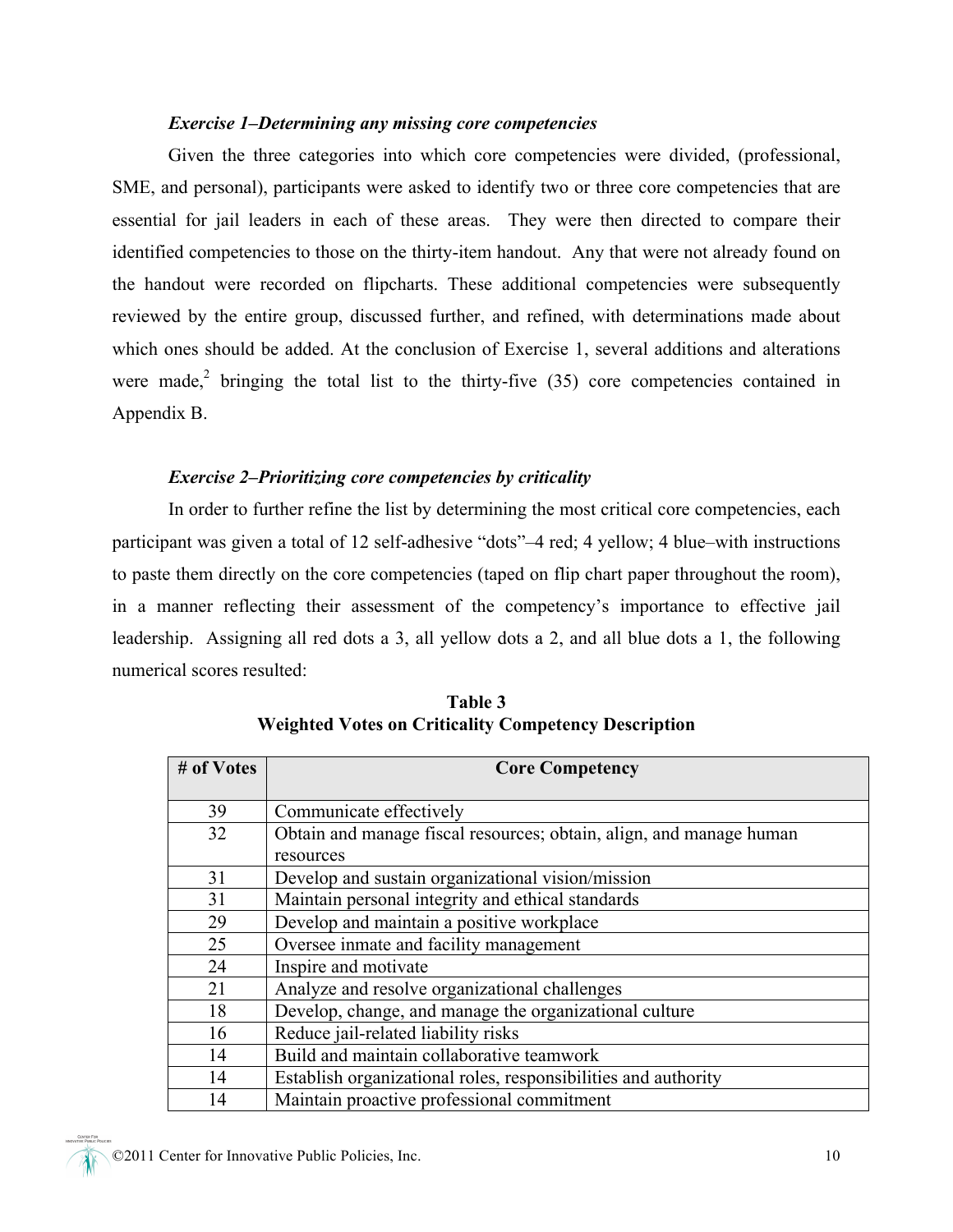| # of Votes | <b>Core Competency</b>                                       |  |
|------------|--------------------------------------------------------------|--|
|            |                                                              |  |
| 13         | Engage in strategic planning                                 |  |
| 13         | Make sound decisions                                         |  |
| 13         | Maintain flexibility                                         |  |
| 12         | Build trust and respect                                      |  |
| 11         | Resolve conflicts                                            |  |
| 11         | Develop and maintain cultural competence                     |  |
| 9          | Assure organizational accountability                         |  |
| 9          | Build and maintain positive public relationships             |  |
| 9          | Manage change                                                |  |
| 9          | Manage labor relations                                       |  |
| 9          | Continue personal development                                |  |
| 9          | Demonstrate decisiveness                                     |  |
| 7          | Manage power and influence                                   |  |
| 7          | Enhance self-awareness                                       |  |
| 7          | Mentor and coach others                                      |  |
| 6          | Collaborate with external stakeholders                       |  |
| 6          | Leverage the role of the jail in the criminal justice system |  |
| 6          | Develop resiliency                                           |  |
| 4          | Maintain personal well-being                                 |  |
|            | Understand and manage emerging technology                    |  |
|            | Manage time                                                  |  |

#### *Exercise 3–Determining the frequency of performing core competencies*

While some core competencies may be highly critical, it is possible that they may not be performed very often, and vice versa–i.e., some that are less important may be performed routinely. In making these distinctions, it was speculated that jail size might be a significant factor, with small jail administrators' duties potentially reflecting a somewhat different set of competencies than their larger jail counterparts. Thus, although all advisory committee members received ten self-adhesive dots, this time the dots were color-coded by agency size; (red=large jails; green-medium; blue=small). Instructions were to consider each of the ten dots 10% of their time during an "average" day and to distribute the dots across competencies in a manner that reflects the time they spend doing that on average. There was some discussion concerning whether the distribution should reflect "what I should do" versus "what I do now" as the criteria. Since many of those present expressed frustration with getting unintentionally bogged down in "management" versus "leadership" roles on a day-to-day basis in their agency,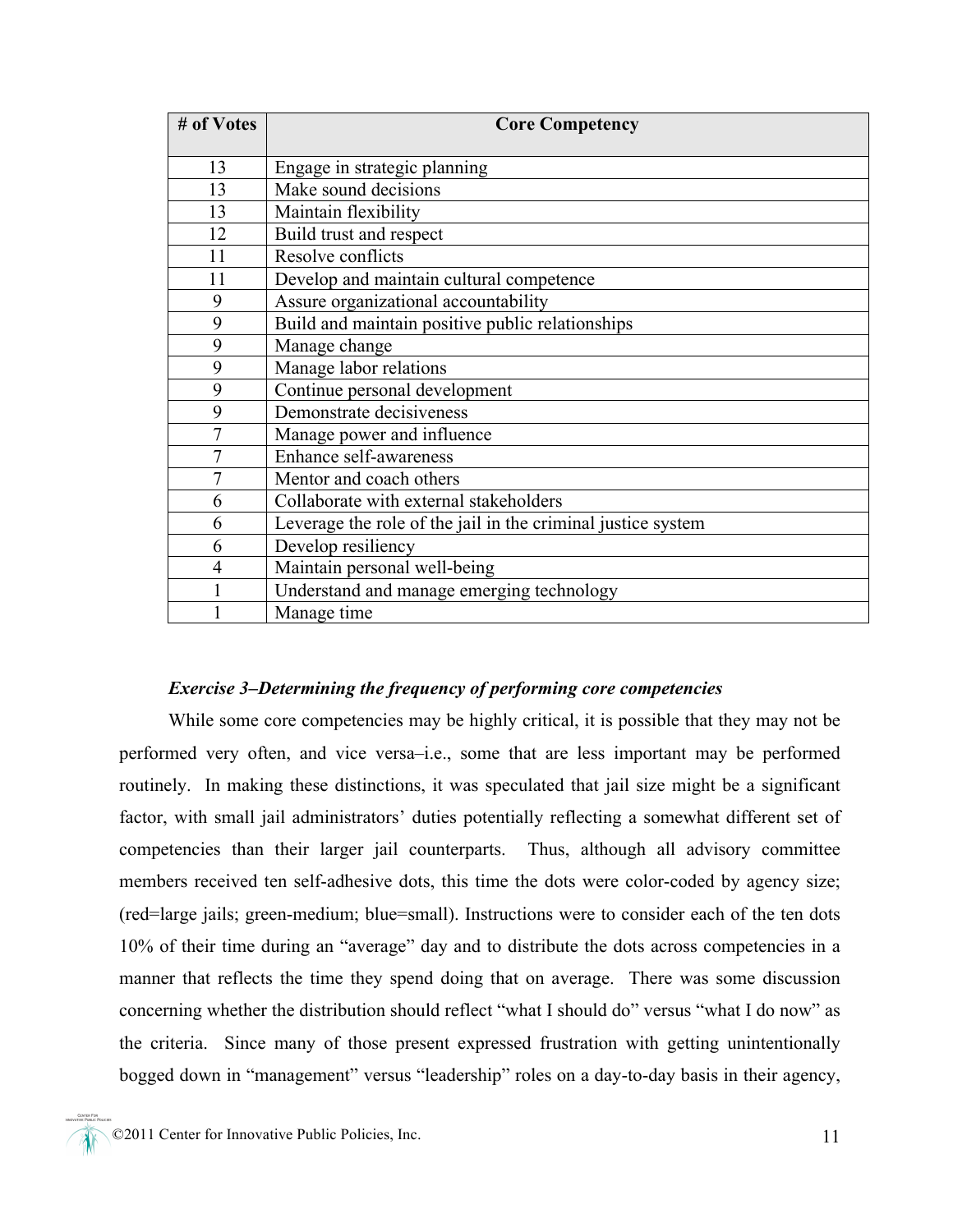the final decision was to use "what an effective jail leader *should* be doing" as the criterion. The resulting distribution is presented below.

| Competency                                             | Large | Medium | <b>Small</b> | <b>Total</b> |
|--------------------------------------------------------|-------|--------|--------------|--------------|
| Analyze and resolve organizational challenges          | 22    |        |              | 35           |
| Develop and maintain a positive workplace              | Λ     |        | ┑            | 18           |
| Develop and sustain organizational vision/mission      |       |        |              | 3            |
| Develop, change, and manage the organizational culture |       |        |              |              |
| Obtain, align, and manage human and fiscal resources   | 18    |        | 9            | 29           |
| Oversee inmate and facility management                 | 13    |        | h            | 25           |
| Communicate effectively                                | 22    |        | 12           | 41           |
| Inspire and motivate                                   | 10    |        | Q            | 23           |
| Maintain personal integrity and ethical standards      | 14    |        | h            | 22           |
| <b>Total</b>                                           | 110   | 30     | 60           |              |

**Table 4 – Frequency of Core Competencies by Jail Size**

In terms of distribution by jail size, it is noteworthy that there was no statistical difference between large, medium, and small agency results which suggests that, as a general rule, competencies tend to be independent of agency size. However, results from this chi-square analysis should be interpreted with caution, as the sample size was very small, particularly for medium sized jails and not large enough to make a determination about the effect of jail size for each of the nine *individual* competencies. Nonetheless, a tentative conclusion is that jail administrators appear to be largely in agreement about how leaders should be spending their time on the job. $3$ 

Following this exercise, there was some discussion about whether those core competencies that received low scores on the frequency dimension should be omitted from the list. But the group's general consensus was that lack of frequency does not necessarily justify deleting them. For example, one participant noted that he had not put any dots on the competency related to developing an organizational vision/mission, since that had already been accomplished at his agency, but nevertheless, he felt it was a key competency.

#### *Exercises 4-5--Drilling down to the skills needed to perform core competencies*

During the remainder of the day, the twenty participants were divided into five groups of four people each, balanced by agency size. The task assigned to these subgroups was to identify the specific skills needed to perform the core competency to which they were assigned. In light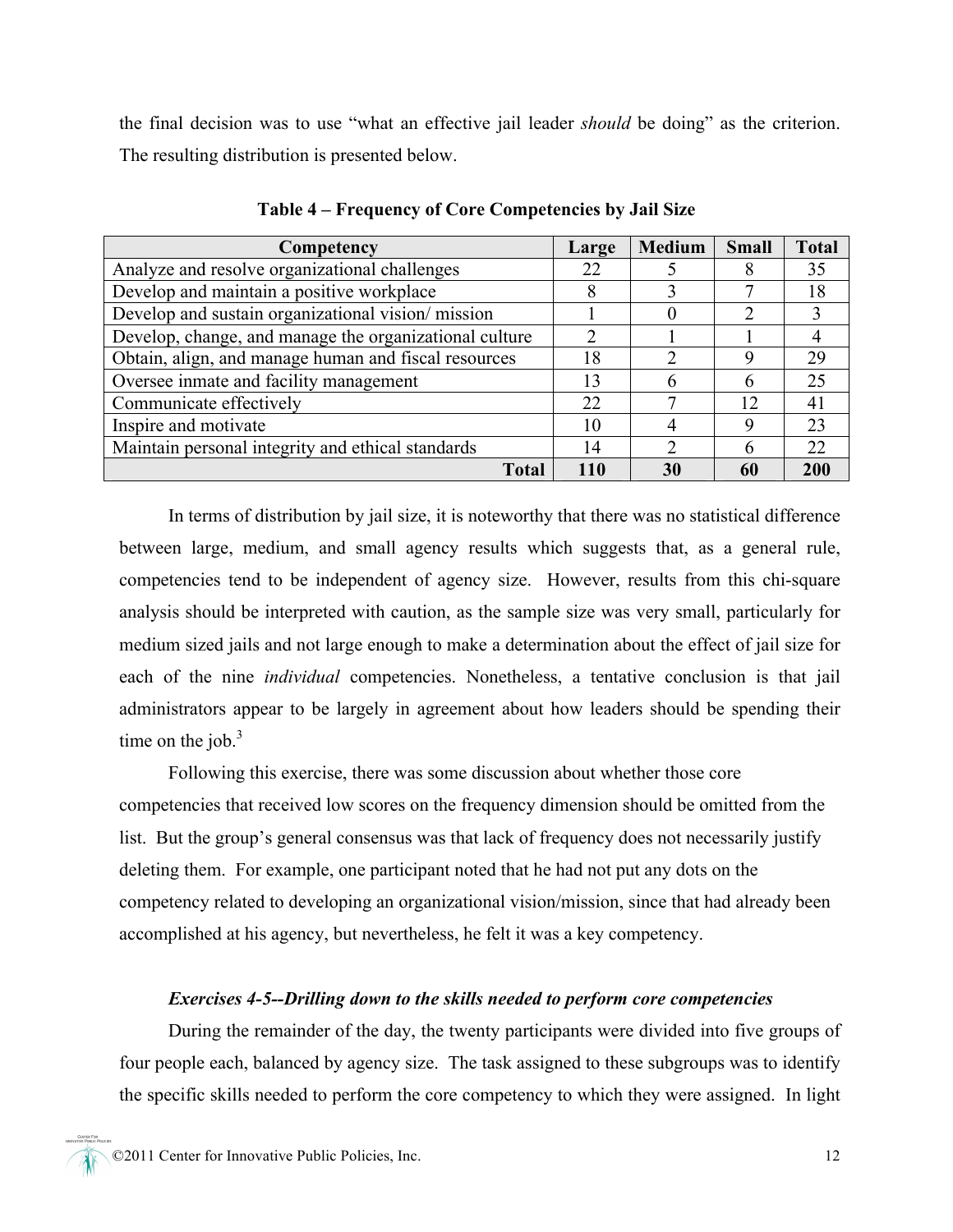of time limitations, only two rounds could be conducted in order to allow time for reporting-out. Thus, with each group working on one competency in each of the rounds, skills were identified for a total of ten competencies, as detailed in Appendix C. The ten competencies selected for this analysis were those that surfaced on top of the criticality list in the second exercise. It is also noteworthy that during final discussions at the end of the day, one participant noted that mentoring relationships often focus on and are most valuable in terms of providing guidance for handling exceptional circumstances or political issues that may not necessarily be encompassed within those core competencies that have been identified by criticality and frequency as fundamental to the job of jail administrator.

#### *Subsequent Refinements*

Given the 35 total core competencies that resulted from advisory committee deliberations, it was determined that further refinement of the list would be necessary to reduce it to a number that would be more manageable to work with during the next steps–i.e., determining the knowledge, skills, and abilities associated with the core competencies, and then preparing the mentoring toolkit, along with the leadership development website. The project staff therefore reviewed each competency on the list in order to determine:

- Whether there were any redundancies or overlapping concepts that presented opportunities for consolidation;
- Whether there were some competencies that were not "teachable," either online or through one-on-one mentoring.

The outcome of this further analysis resulted in the changes reflected in Appendix D.

#### *Focus Group Sessions at National Conferences*

While the national advisory committee's deliberations produced meaningful results, they reflect the opinions of a limited number of sheriffs and/or jail administrators. While a deliberate attempt was made to assure that the committee included representatives from jails of all sizes and diverse geographic locations, their number is obviously too limited to assure that their viewpoints accurately reflect those of jail leaders throughout the entire country.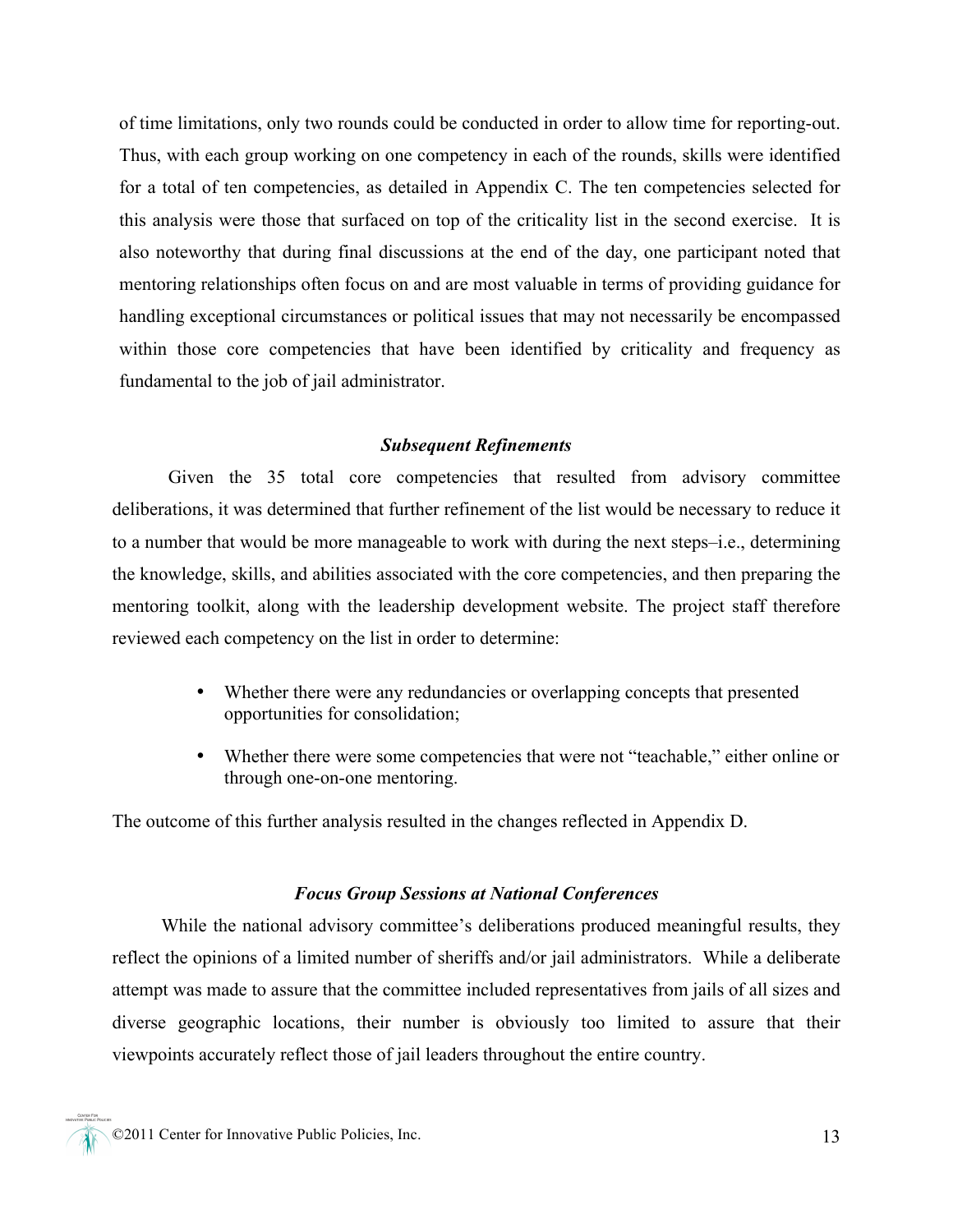Additional efforts were therefore undertaken to expand the inclusiveness of participatory input into the project by conducting focus groups and information dissemination sessions at:

- The American Jail Association Conference, Portland (May 24, 2010),
- The National Sheriffs' Association Conference, Anaheim (June 27, 2010),
- The American Correctional Association Congress, Chicago (August 3, 2010).
- Women Working in Corrections Conference, Denver (September 20, 2010).<sup>4</sup>

#### *Drilling-down to KSAs*

Although not originally conceived as part of the initial program plans, with cost saving efficiencies and BJA's approval, resources were able to be allocated to identifying the specific knowledge, skills and abilities needed to "operationalize" the core competencies. This was essential to advance to the next level. While identifying the core competencies reflected substantial progress toward the development of a leadership mentoring toolkit and related initiatives, it was not in and of itself sufficiently detailed. For example, exactly what capabilities does a jail leader need in order to be able to "assure organizational accountability," or "establish organizational authority, roles, and responsibilities"? To answer such questions, it is necessary not just to list core competencies, but rather, to "drill down" further into the precise knowledge, skills, and abilities (KSAs) that are required to successfully achieve them. The second phase of this project was therefore directed toward determining the relevant KSAs associated with each of the twenty-two core competencies previously identified.

#### *Methods*

Because developing KSAs is more finitely detailed work, and inasmuch as project funding could not support lengthy deliberations by the full advisory committee, a smaller subgroup of nine committee members was assembled to implement this phase. In addition to assuring proportionate geographic representation, this subgroup was deliberately constructed to include administrators representing three large, three medium, and three small jail facilities. (See Appendix A). To develop the final product, a Delphi method of multiple iterations of expert review was used until consensus was obtained.

Along with observers from the American Jail Association, the National Institute of Corrections, and the Correctional Management Institute of Texas (CMIT) at Sam Houston State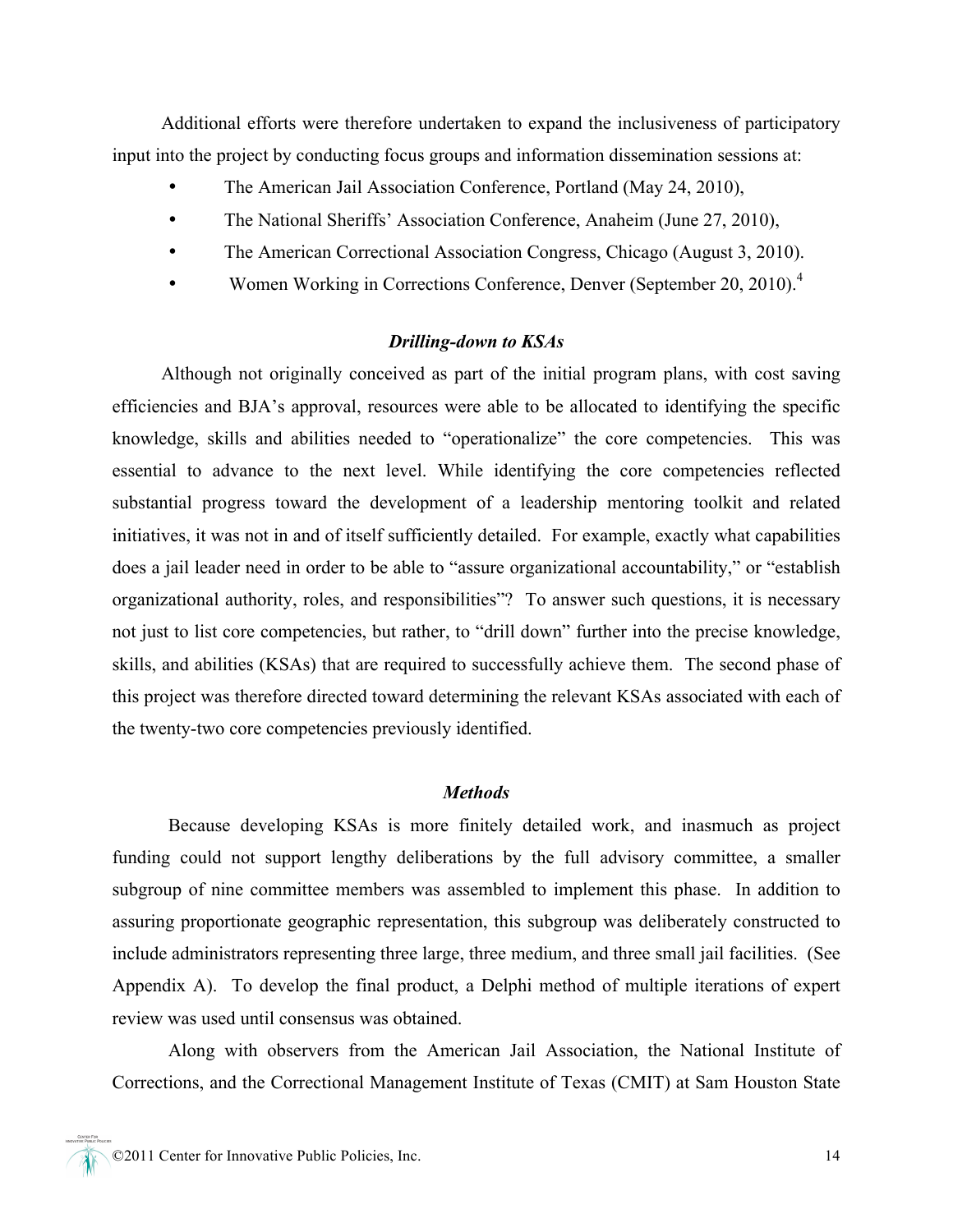University (SHSU), these subgroup members were invited to participate in a focus group at SHSU in Huntsville, Texas. The meeting began with a dinner on October 28, and concluded at noon on October 30. (See Appendix F for a complete agenda). Prior to attending, everyone was asked to read a brief handout about the process of developing KSAs, along with an online report of the project's progress to date. After reviewing these materials, participants were further requested to give some thought to how the 22 core competencies listed in the report could potentially be operationalized.

#### *Process Overview*

Sessions started with a post-dinner introduction to the purpose of the meeting, a PowerPoint presentation defining and describing KSAs, and a practice exercise which served both as an "icebreaker" and a vehicle for helping everyone begin to distinguish between knowledge, skills and abilities. The following working definitions were used both for the practice exercise and to guide subsequent deliberations:

- • *Knowledge ("know")*: A body of information needed to perform one's job–e.g., administrative practices, accounting principles, correctional law.
- *Skill ("do")*: A function acquired over time, with practice, until expertise is developed. Often involves the application of knowledge; e.g., report-writing, hostage negotiation, motor vehicle operation.
- *Ability ("innate")*: Inherent talent or aptitude–a person's "genetic tools"; e.g., IQ, empathy, patience.

#### *Small Group Sessions*

The following morning began with participants being divided according to jail size:

- Group 1: the three large jail representatives;
- Group 2: the three medium jail representatives;
- Group 3: the three small jail representatives.

Each group was then asked to apply what they learned the previous evening by identifying the KSAs for the following core competency: *"Understand and manage emerging technology."* However, rather than asking each group to determine all KSAs for this competency, the task was divided by jail size, with "knowledge" assigned to Group 1 (large),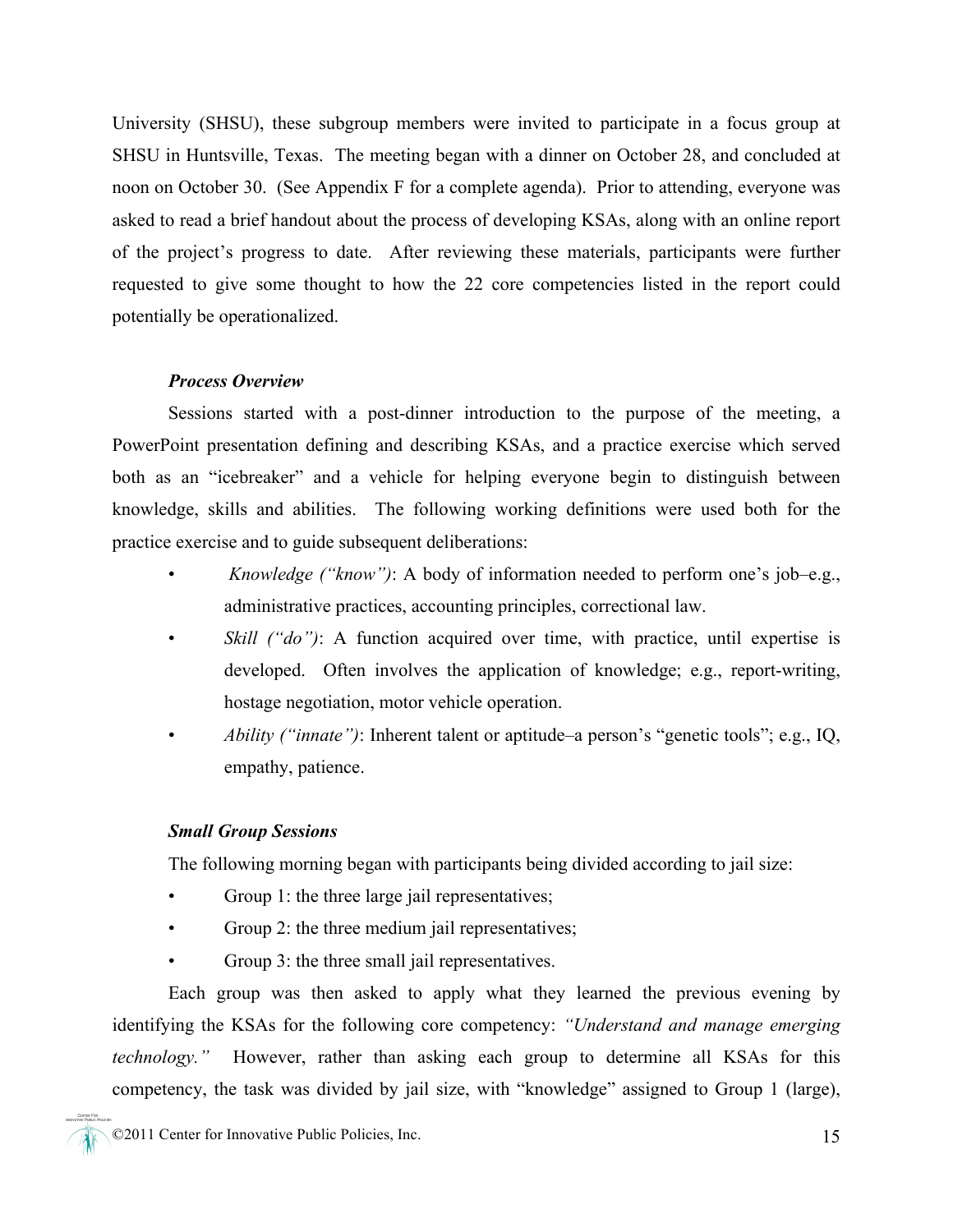"skills" to Group 2 (medium), and "abilities" to Group 3 (small jails). In this way, when the groups were later reconfigured to encompass equal representation from all jail sizes, there would be someone in each group with at least limited "expertise" in each component of the KSAs–i.e., the large jail representative would have had practice with the knowledge component, the medium jail representative with skills, and the small jail representative with abilities.

Following this exercise, as mentioned previously, participants were divided into three different groups, balanced so that each group contained one large, one medium, and one small jail representative. For the remainder of the day, these groups completed the sequence of events listed below in 30-minute segments:

- Each group received 3 copies of a competency assigned to them, (along with a brief description of it).
- They were allocated 20 minutes to develop 10-15 KSAs for the assigned competency. Each group had 3 flipcharts to record color-coded KSAs–i.e., knowledge on one flipchart in black, skills on another in blue, and abilities on the third in green.
- Then they had 10 minutes (per group) to report their KSA results and obtain feedback from the other groups. The guiding principle throughout their deliberations was to develop *what* a leader needs to know or be able to do in order to accomplish a particular competency–not *how* to go about actually achieving the competency.

In addition to the one competency that had been used as a practice exercise, this process enabled six rounds (18 competencies) to be completed by the end of the day on Friday, thus leaving one more round consisting of the last three competencies to be finished on Saturday morning. During discussions on Saturday, it was also determined that one additional competency should be added to the list--i.e., "oversee physical plant management."

However, because there was some concern about elongating the list beyond 22 core competencies, an effort was undertaken to determine whether any from the original list could be combined. The result was joining "develop and maintain a positive organizational culture" with "develop and maintain cultural competence" to form "develop and maintain a positive organizational culture that promotes respect for diverse staff." (See Appendix G for the revised list of 22 core competencies). The remainder of Saturday morning was devoted to discussing the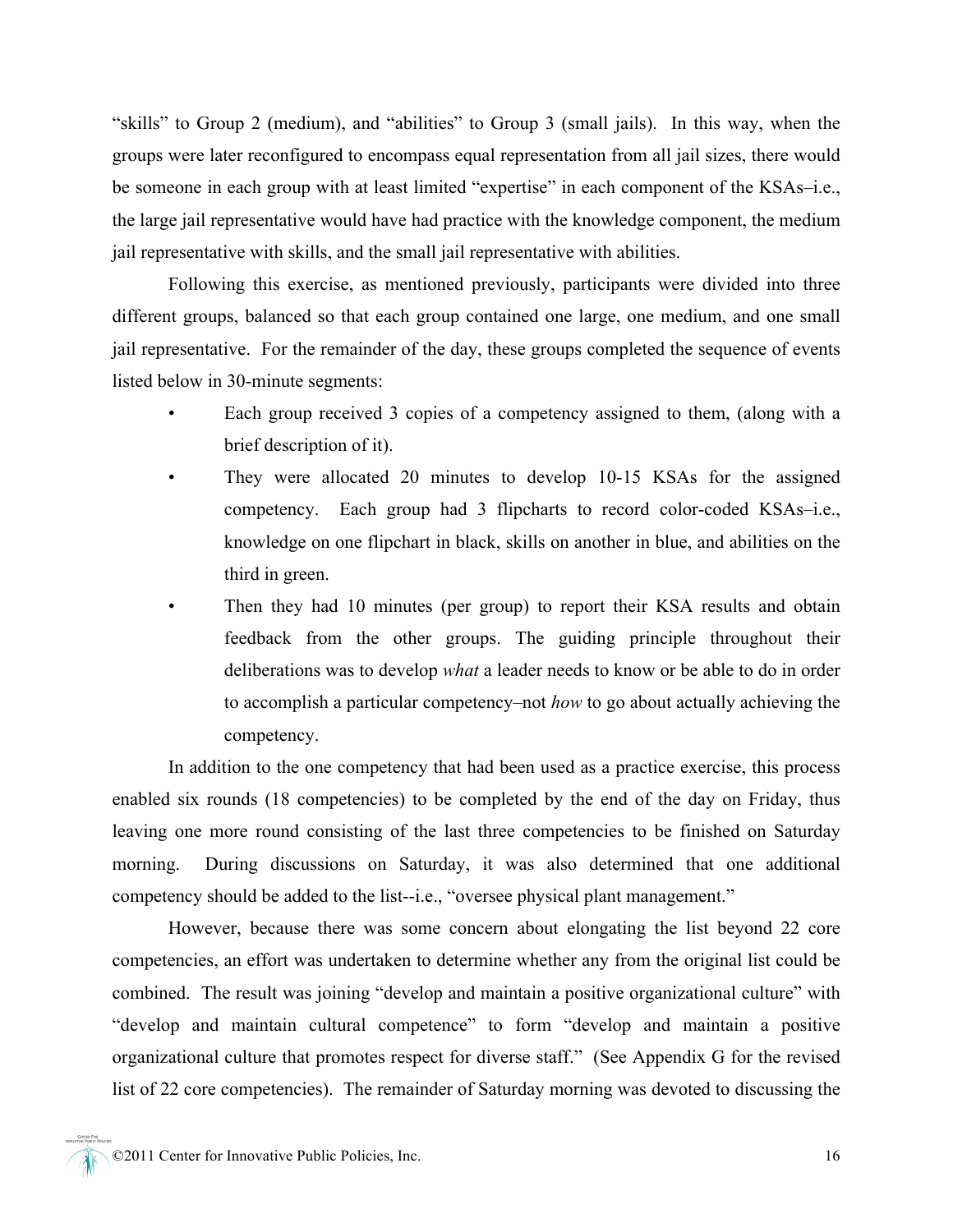structure of the mentoring program, as well as the upcoming succession planning and leadership development website and obtaining reactions, input, and additional recommendations to enhance its utility for jail leaders.

#### *Subsequent Refinements*

Following these onsite sessions, the KSAs were combined into a grid with the knowledge matched to the skills and the related abilities. This helped to identify voids and omissions. The grid was submitted to the core grant team in December, 2010, to begin the process of consensus building. Modifications were then reviewed by the advisory committee subgroup and further revisions were resubmitted to the core grant team in April, 2011. The results of this process are outlined in more detail throughout the remainder of this report.

#### *Outcomes*

The following KSA charts reflect the cumulative results of this consensus-building process. When reviewing these KSAs, it should be noted that core competencies are listed in alphabetical order according to the first word used to describe each one. In other words, no effort has been made to arrange them in order of importance, ease or difficulty, or any other hierarchical dimension.

Additionally, it is apparent that communication is fundamental to all of the core competencies listed. In turn, skillful speaking, writing and listening are instrumental to effective communication. Including communication and related KSAs in each competency would, however, have been overly redundant. It was therefore decided that if a core competency requires a specific or unique communication mode, it is identified. Otherwise, it is expected that all jail leaders have (or will develop) the essential communication skills that are fundamental to the entire list of twenty-two competencies.

In examining the  $KSAs$ ,<sup>5</sup> it is apparent that the knowledge column is at the most concrete end of the taxonomy. It is the simple listing of facts. Most employees can obtain sufficient knowledge to do their job. Application of that knowledge to daily situations is where higherlevel performance is required. The skills column identifies how one obtains and implements the knowledge in order to achieve the desired result. The abilities column then identifies the innate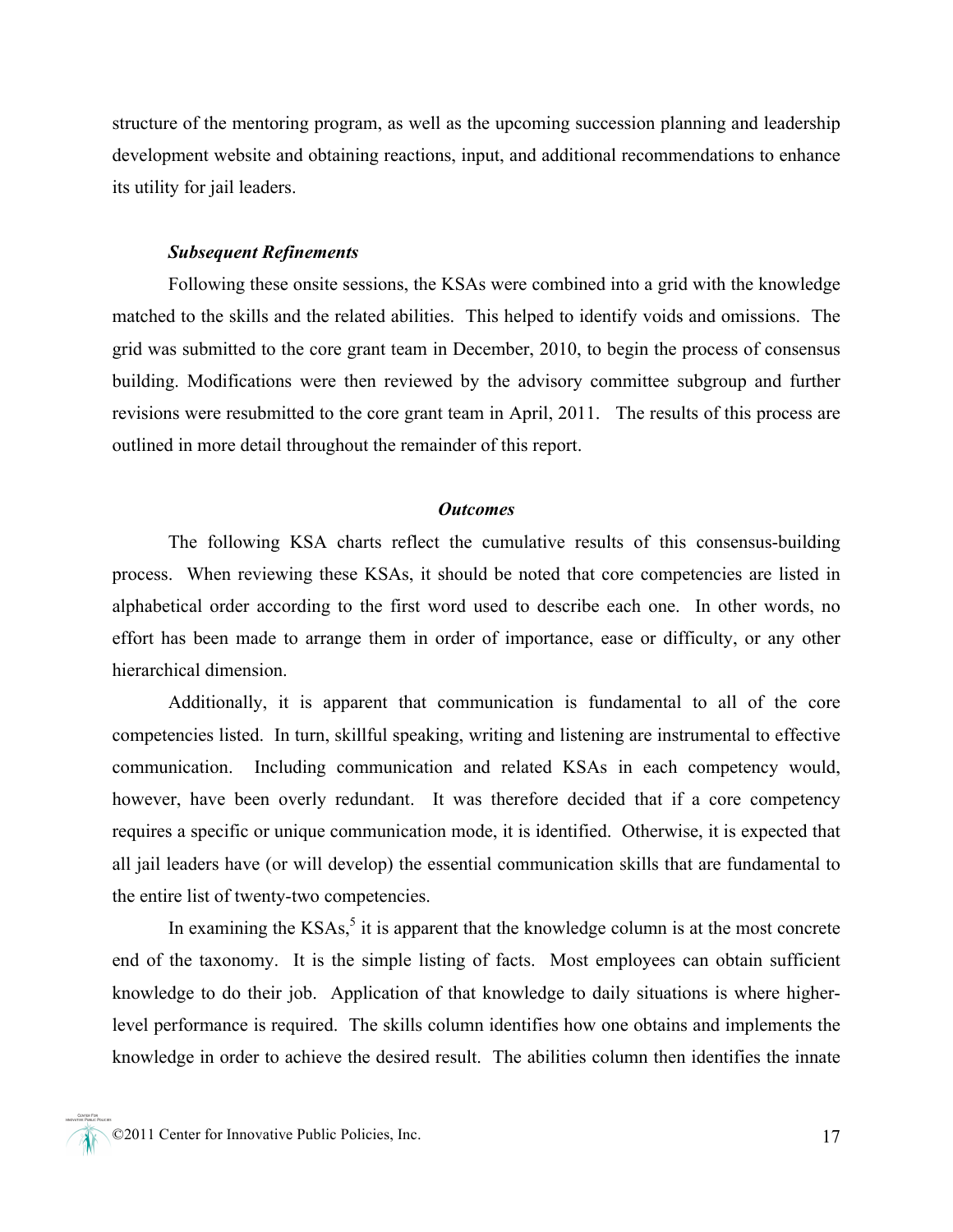abilities one must have to garner knowledge, develop skills, and ultimately, achieve the competency.<sup>6</sup>

For clarity and brevity, narrative in the headings of each competency was limited to three words: "requires knowledge of;" "requires skills in," or "requires ability to." When reviewing the underlying descriptions, it may be helpful to keep in mind the following definitions:

- *Knowledge*: What information must be understood to effectively demonstrate this competency?
- *Skill*: What expertise is needed to apply the knowledge needed to effectively demonstrate this competency?
- *Ability*: What traits are needed to effectively demonstrate this competency?

It may be argued that some descriptions identified as "abilities" in the following KSA spreadsheet can be developed as skills. For example, the "ability to communicate information and ideas in writing so others will understand" may likewise be considered a skill.<sup>7</sup> Rather than getting sidetracked by this minutia, the important thing is to forge ahead with the realization that the individual components of KSAs are so interrelated that one cannot occur without the other.

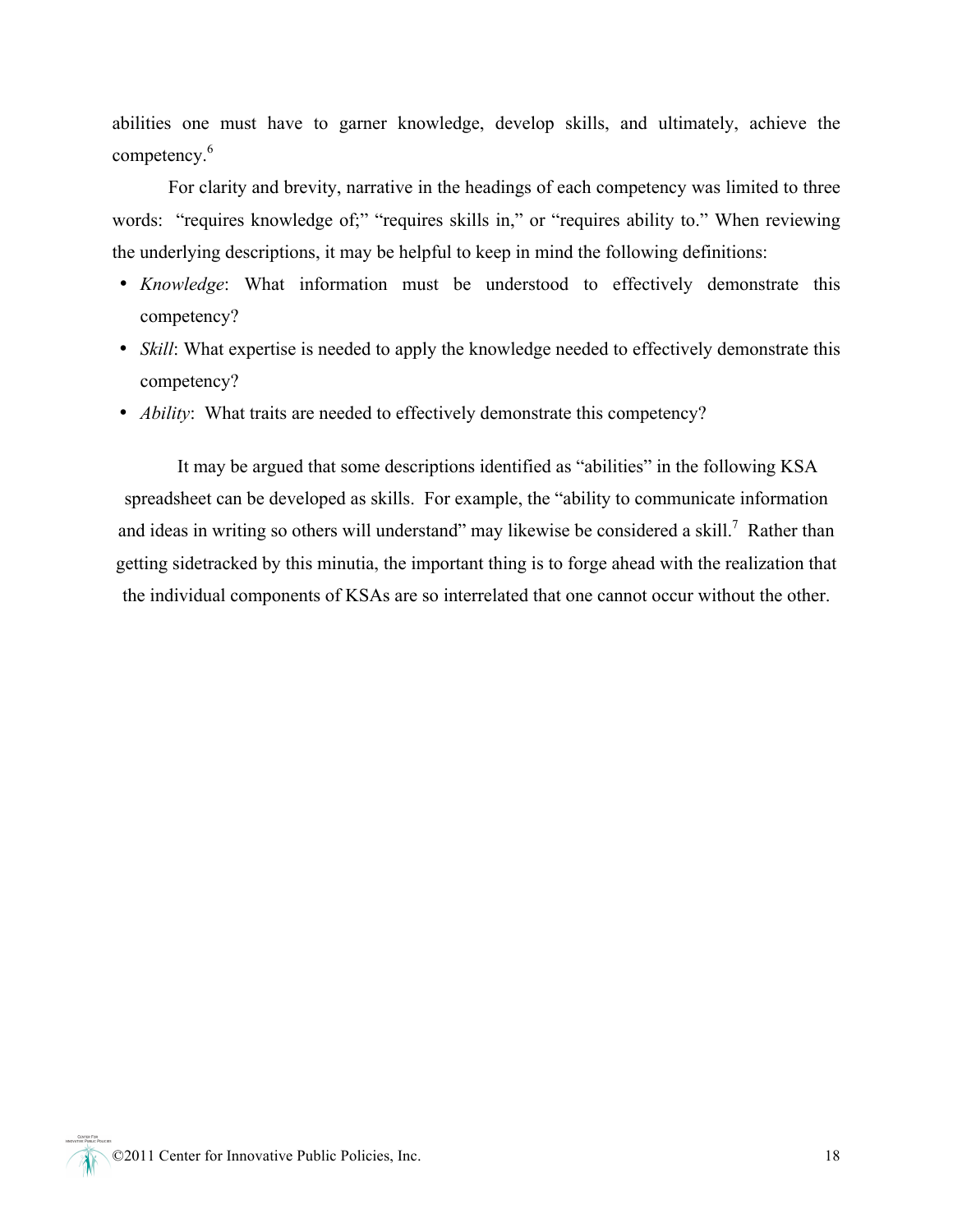#### **Core Competency 1:**

#### **Anticipate, analyze and resolve organizational challenges and conflicts**

#### *Description:*

Use critical thinking skills, evidence-based practices, and information analysis to inform decision-making and address organizational problems; proactively identify pending crises or opportunities.

#### *Rationale*:

Jail leaders must be able to not only chart their organization's future course, but also to navigate the present. Dealing with current organizational challenges must be predicated on a sound knowledge of the past and a clear vision of the future, including strategies for preventing organizational conflicts.

| <b>Requires knowledge of:</b> | Requires skills in:                                          | <b>Requires ability to:</b> |
|-------------------------------|--------------------------------------------------------------|-----------------------------|
| Organizational mission,       | Developing and maintaining                                   | Think critically            |
| vision, and values            | updated vision/mission statements                            |                             |
|                               |                                                              | Maintain confidence and a   |
|                               | Strategic thinking and planning                              | positive attitude           |
|                               | Clearly communicating<br>vision/mission to employees and     | Have the courage to change  |
|                               | stakeholders                                                 | Be guided by an ethical     |
|                               |                                                              | moral compass               |
|                               |                                                              |                             |
| Existing and potential        | Gathering information                                        | Think logically and         |
| organizational conflicts      |                                                              | creatively                  |
|                               | Foreseeing potential challenges                              |                             |
|                               | and conflicts                                                | Be proactive                |
|                               | Effectively overcoming challenges<br>and resolving conflicts | Recognize symptoms          |
|                               |                                                              | Solve problems              |
| Organizational culture        | Understanding and managing the                               | Be guided by an ethical     |
|                               | agency's culture                                             | moral compass               |
|                               |                                                              | Maintain objective insights |
|                               |                                                              | Be patient and persistent   |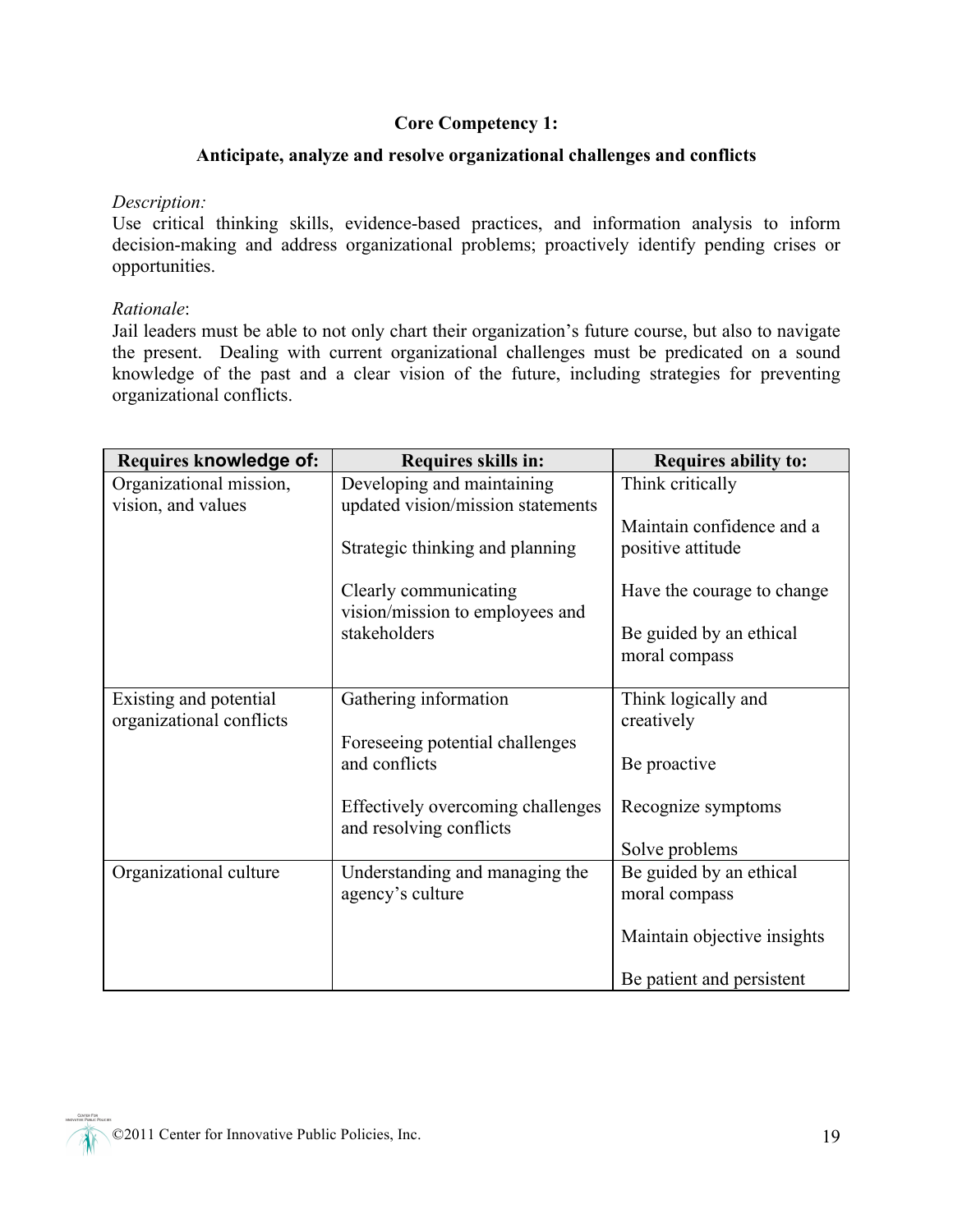#### **Core Competency 2: Assure organizational accountability**

#### *Description:*

Direct the process for collecting ongoing feedback and assessing long-term outcomes; model self-accountability through words and actions.

#### *Rationale:*

Jail leaders are ultimately accountability to the public, the inmate population, and those both above and below them in the chain of command. This includes identifying, collecting, analyzing, and disseminating the data and information needed to assure accountability in a transparent method that provides a "report card" for stakeholders.

| <b>Requires knowledge of:</b>    | Requires skills in:                 | <b>Requires ability to:</b> |
|----------------------------------|-------------------------------------|-----------------------------|
| Organizational vision,           | Determining how to measure          | Identify outcome            |
| mission, and values              | achievement of the organizational   | measures                    |
|                                  | vision/mission                      |                             |
| Relevant data and information    | Identifying and collecting relevant | Operationalize outcome      |
| (e.g., jail operations, budget,  | data and information in usable      | measures                    |
| staffing, inmate population,     | format                              |                             |
| $etc.$ )                         |                                     |                             |
| Evaluation and accountability    | Establishing a plan that will yield | Analyze                     |
| strategies                       | desired information                 |                             |
|                                  |                                     | Evaluate impartially        |
|                                  | Analyzing and disseminating         |                             |
|                                  | relevant data and information       | Be consistent               |
|                                  |                                     |                             |
|                                  |                                     | Be a good role model        |
|                                  | Getting formal and informal         |                             |
|                                  | feedback through a variety of       |                             |
|                                  | approaches                          |                             |
| What key indicators              | Articulating outcome measures to    | Analyze and prioritize      |
| stakeholders need to know to     | staff and stakeholders              |                             |
| form an accurate assessment      |                                     | Evaluate impartially        |
| (i.e., the jail's "report card") | Using evidence-based outcomes to    |                             |
|                                  | guide decision-making and resource  | Be honest and forthright    |
|                                  | allocation                          |                             |
|                                  |                                     |                             |
|                                  | Implementing changes as indicated   |                             |
|                                  | by outcome results to ensure        |                             |
|                                  | accountability, (both individually  |                             |
|                                  | and organizationally)               |                             |

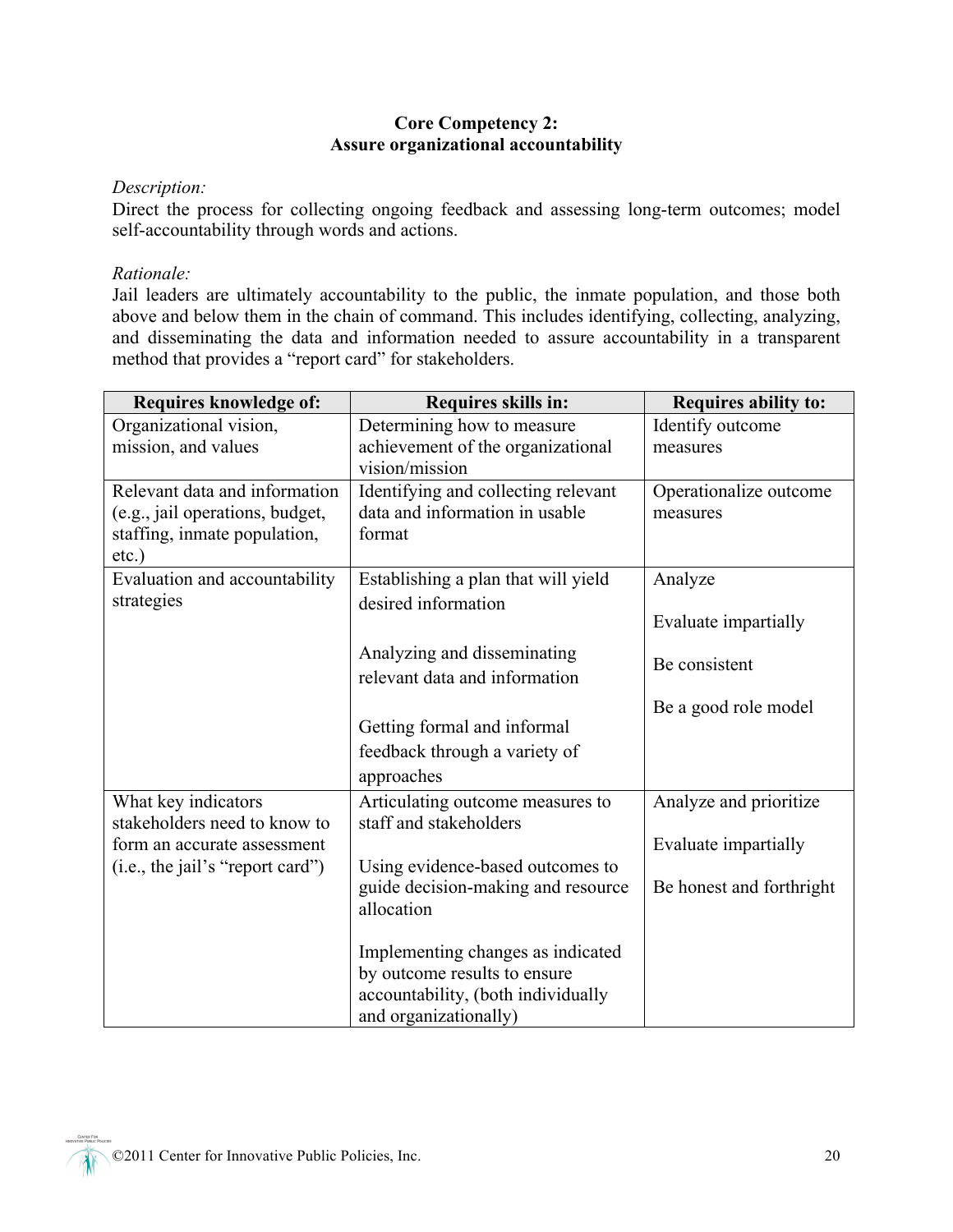#### **Core Competency 3: Build and maintain positive relationships with external stakeholders**

#### *Description:*

Develop reciprocally-beneficial external partnerships to achieve shared goals.

#### *Rationale:*

Since jails are impacted by other criminal justice agencies, local and state policy-makers, and community organizations, they cannot operate effectively without developing working relationships with such groups. Establishing linkages with these stakeholders not only assists with accomplishing the jail's mission, but also with managing related external forces over which jails have no direct control. Identifying and building such relationships is a two-way process for the mutual benefit of everyone involved.

| Requires knowledge of:                                                              | Requires skills in:                                                                                                           | <b>Requires ability to:</b>                                                                        |
|-------------------------------------------------------------------------------------|-------------------------------------------------------------------------------------------------------------------------------|----------------------------------------------------------------------------------------------------|
| Stakeholders and their<br>organizational missions<br>as well as personal            | Identifying and nurturing relevant<br>stakeholders                                                                            | Appreciate stakeholders'<br>mission                                                                |
| agendas                                                                             | Overcoming existing conflicts, and<br>avoiding potential conflicts<br>Understanding politics and<br>stakeholder relationships | See the "big picture"<br>beyond organizational<br>boundaries<br>Demonstrate political<br>awareness |
| How external partnerships<br>can productively assist in<br>accomplishing the jail's | Listening to the viewpoints and<br>concerns of partners                                                                       | Assess external<br>relationships                                                                   |
| mission                                                                             | Identifying indicators of a successful<br>partnership                                                                         | Analyze<br>Be objective                                                                            |
|                                                                                     | Collaborating with others                                                                                                     | Develop trust                                                                                      |
|                                                                                     | Creating an MOA (memorandum of<br>agreement)                                                                                  |                                                                                                    |
|                                                                                     | Repairing unproductive or<br>ineffective partnerships                                                                         |                                                                                                    |
|                                                                                     | Terminating unsuccessful<br>partnerships                                                                                      |                                                                                                    |
| Positive advocacy<br>techniques                                                     | Convincing others of the jail's<br>needs                                                                                      | Be persuasive                                                                                      |
|                                                                                     | Advocating for the jail's mission                                                                                             | Analyze<br>Develop trust                                                                           |

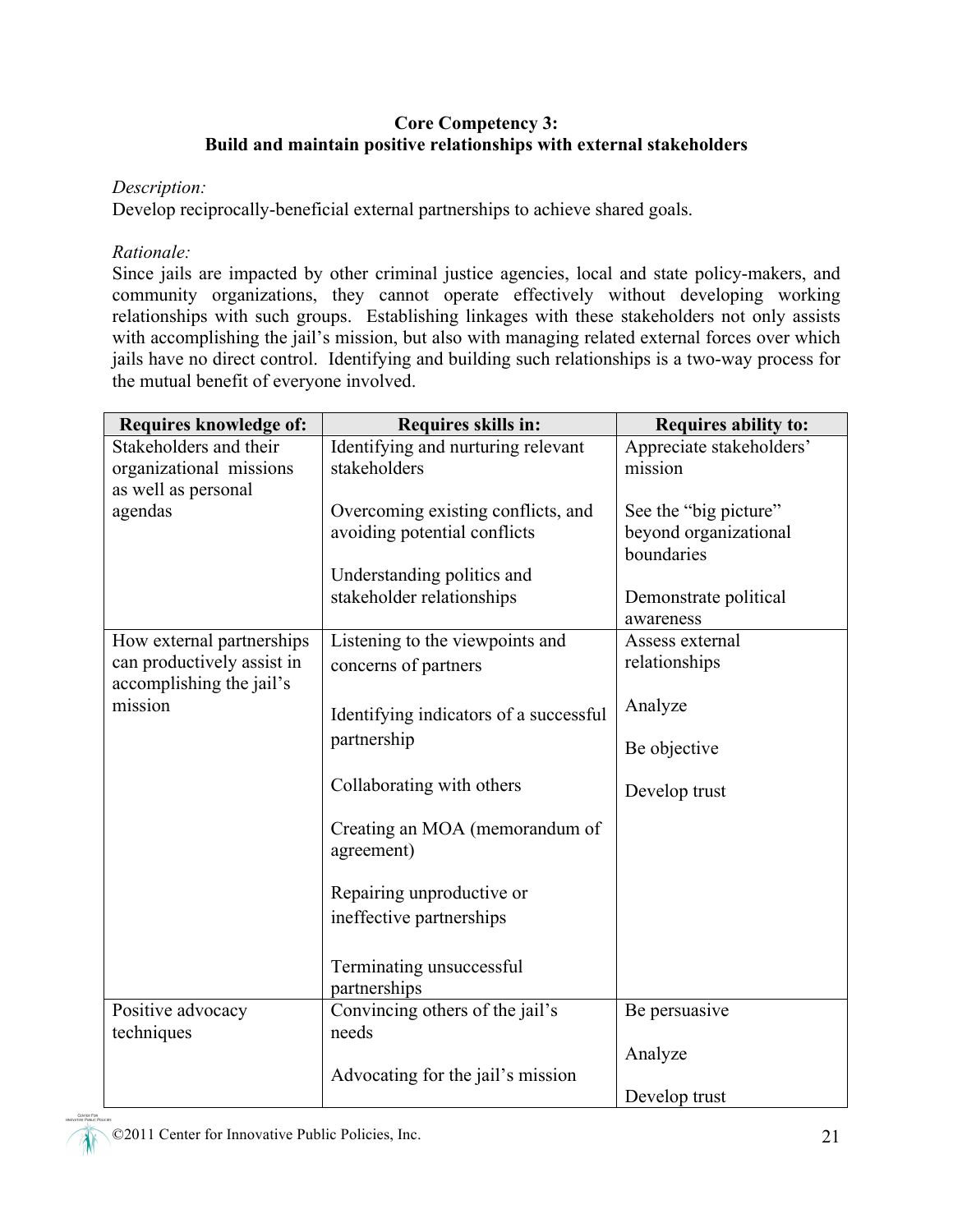#### **Core Competency 4: Build and maintain teamwork; mentor and coach others**

#### *Description:*

Work with staff to strengthen the team and members of it; lead by example; go beyond the expected to assure the success of all involved.

#### *Rationale:*

Creating and nurturing a successful team takes thoughtful planning, time, energy, and ongoing attention. This includes building and maintaining teamwork through both formal and informal strategies, such as mentoring, role modeling, and other approaches to uniting the talents of a diversified workforce. Great teams are not accidental, but rather, are the product of great leadership.

| <b>Requires knowledge of:</b> | Requires skills in:                                 | <b>Requires ability to:</b>   |
|-------------------------------|-----------------------------------------------------|-------------------------------|
| The process of team-          | Analyzing team members' strengths and               | Be approachable               |
| building                      | weaknesses                                          |                               |
|                               |                                                     | Help others succeed           |
| Qualities of an effective     | Delegating and sharing power                        |                               |
| team                          |                                                     | Be sincere                    |
|                               | Role modeling and mentoring                         |                               |
|                               |                                                     | Maintain passionate energy    |
|                               | Inspiring and motivating                            |                               |
|                               |                                                     | Communicate effectively       |
|                               | Developing effective interpersonal                  |                               |
|                               | relationships                                       | Be a good role model          |
|                               |                                                     |                               |
|                               | Using collaborative strategies                      |                               |
| Workforce characteristics     | Understanding needs (and utility) of a              | Unite people in a shared      |
| (e.g., gender, age, race,     | diverse workforce                                   | vision                        |
| special skills, etc.)         |                                                     |                               |
|                               | Balancing team members' strengths and<br>weaknesses | Perceive people accurately    |
|                               |                                                     | Communicate effectively       |
|                               | Identifying shared goals                            |                               |
| The value of diversity        | Understanding how diverse team members              | Be sincere                    |
|                               | contribute to synergistic problem-solving           |                               |
|                               |                                                     | Know yourself                 |
|                               | Identifying and overcoming any prejudices           |                               |
| The stressfulness associated  | Helping others learn from their mistakes            | Help others succeed           |
| with growth (dynamic          |                                                     |                               |
| tension)                      | Using adversity advantageously to                   | Analyze people and situations |
|                               | contribute to personal growth                       |                               |
|                               |                                                     | Be flexible                   |
|                               | Knowing when there is too little change or          |                               |
|                               | too much, too fast                                  |                               |

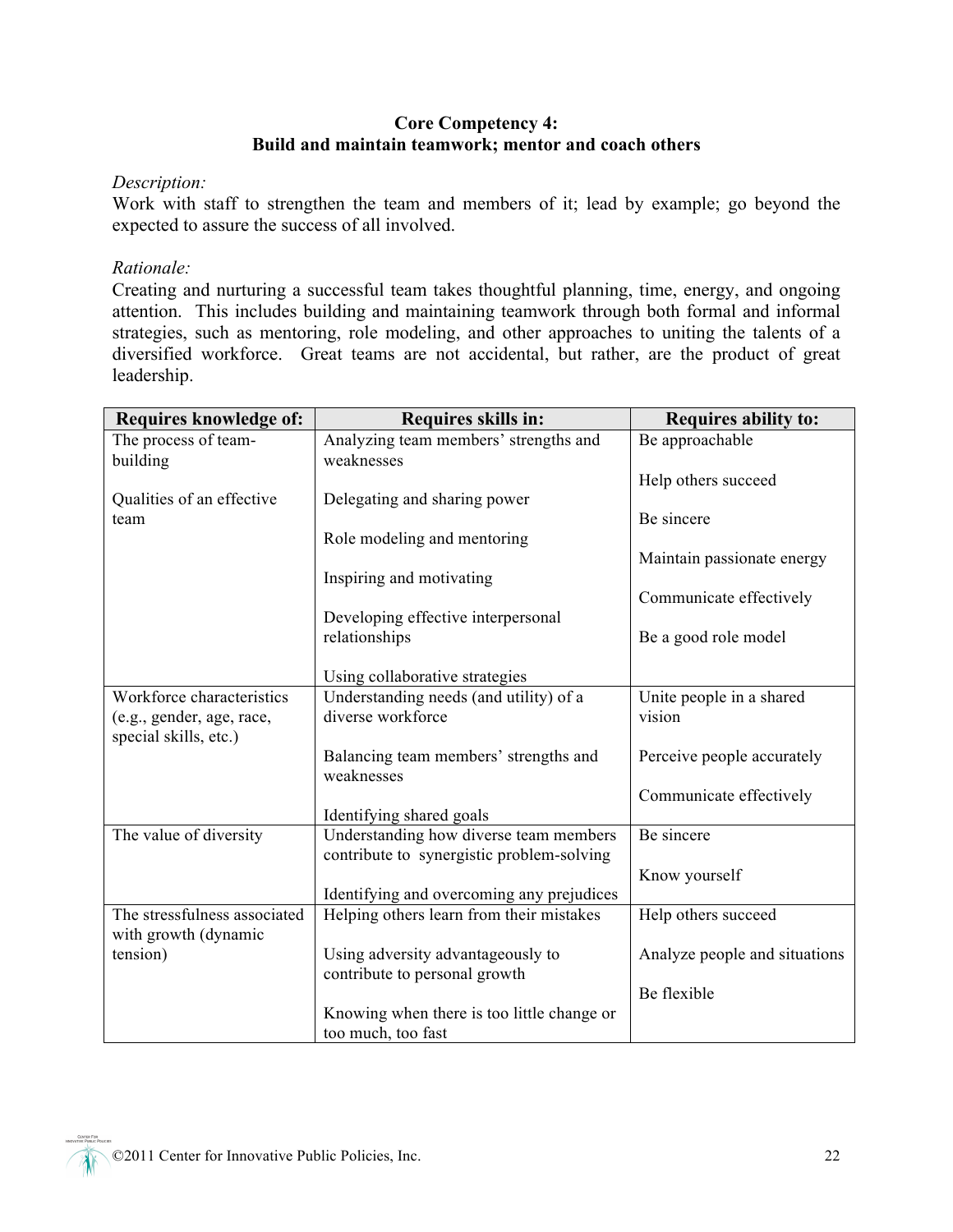#### **Core Competency 5: Communicate effectively, internally and externally**

#### *Description:*

Engage in written and oral communication that is clear, unambiguous, transparent, and consistent with the organizational vision, mission, and values.

#### *Rationale:*

This competency is actually a fundamental component of each of the other twenty-one competencies. It includes effectively using all available means of communication (e.g., oral, written, electronic) to manage people, make decisions, and collect and disseminate information in a way that is appropriate, unambiguous, and mutually beneficial.

| Requires knowledge of:     | Requires skills in:               | <b>Requires ability to:</b> |
|----------------------------|-----------------------------------|-----------------------------|
| What form of               | Analyzing situations accurately   | Be flexible                 |
| communication is most      |                                   |                             |
| appropriate for the        | Considering situations from       | Empathize                   |
| circumstances              | other people's perspective        |                             |
|                            |                                   |                             |
|                            | Knowing your audience             |                             |
| How communication can      | Establishing effective two-way    | Encourage and use           |
| improve decision-making    | communications                    | constructive feedback       |
|                            |                                   |                             |
|                            | Gathering and analyzing input     | Analyze and synthesize      |
|                            |                                   |                             |
|                            | Applying feedback to the          |                             |
|                            | decision-making process           |                             |
| The mechanics of oral,     | Interpersonal communication       | Be a good, non-evaluative   |
| written, and technological | (both verbal and nonverbal)       | listener                    |
| communication              |                                   |                             |
|                            | Using proper language and         | Demonstrate impartiality    |
|                            | etiquette in emails, text         |                             |
|                            | messages, and on the telephone    | Be empathic                 |
|                            | Writing in a clear, concise       | Maintain enthusiasm and a   |
|                            | manner that avoids mechanical     | positive attitude           |
|                            | errors                            |                             |
|                            |                                   |                             |
|                            | Reviewing reports, policies, etc. |                             |
|                            | to assure that they communicate   |                             |
|                            | effectively                       |                             |
|                            |                                   |                             |
|                            | Stimulating two-way dialogue      |                             |

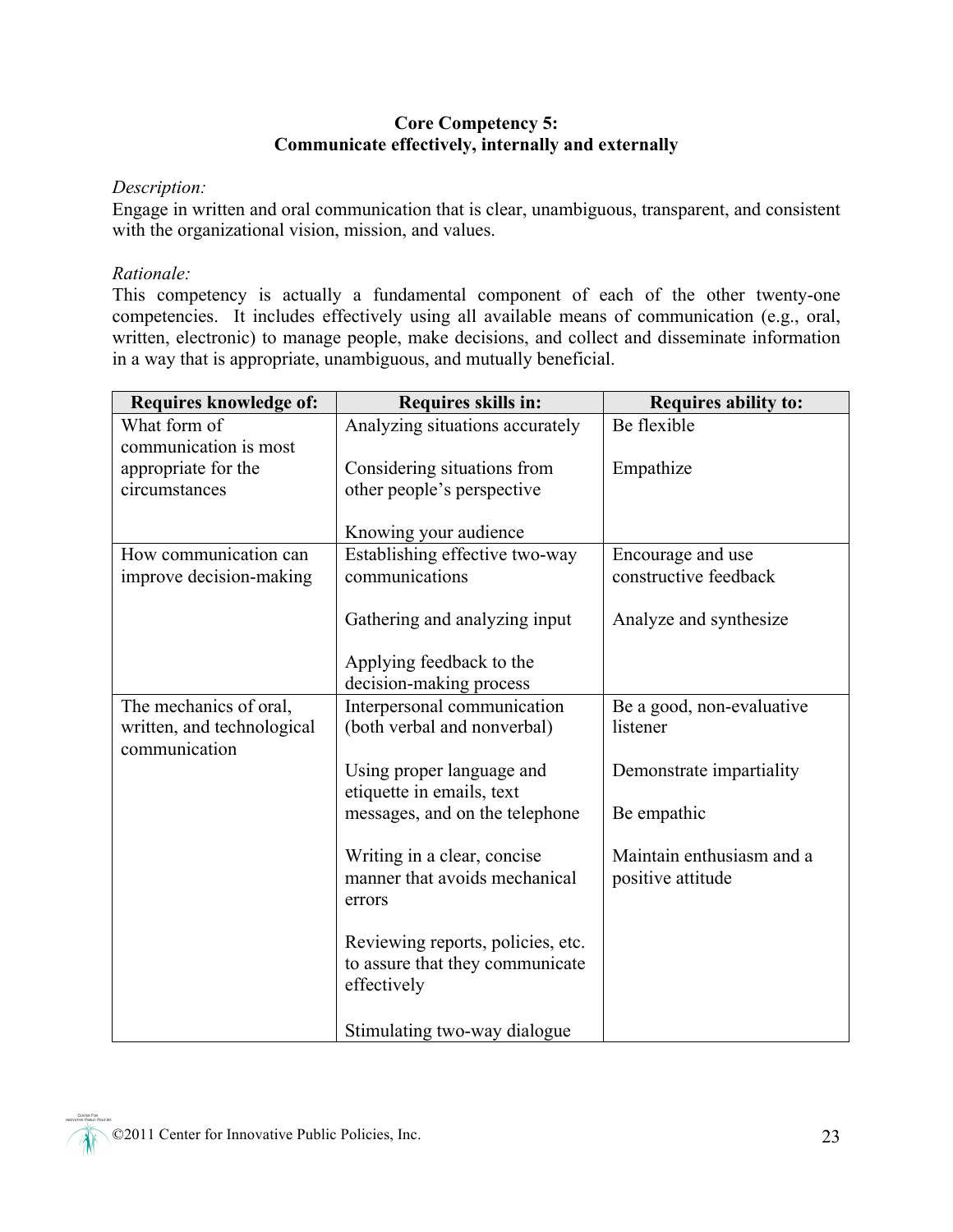#### **Core Competency 6: Comprehend, obtain and manage fiscal resources**

#### *Description:*

Understand the larger financial picture, as well as obtain the fiscal resources needed to achieve organizational goals, allocating resources in a manner that supports the organizational vision, mission, and values.

#### *Rationale:*

Not only must jail leaders comprehend specifics of the budgeting process, but they must also be able to assure that the jail has sufficient financial resources to fulfill its mission by obtaining stakeholder support. This includes not only assessing what resources are needed, but also managing them in a cost-effective manner by effectively prioritizing, eliminating waste and duplication, identifying alternatives to supplement the budget, and making reductions as necessary.

| Requires knowledge of:                                    | Requires skills in:                                                                                   | <b>Requires ability to:</b>                                   |
|-----------------------------------------------------------|-------------------------------------------------------------------------------------------------------|---------------------------------------------------------------|
| Revenue sources and how to<br>influence them              | Dealing with the state legislature<br>and local revenue-distributing<br>bodies                        | Interact with and influence<br>"holders of the purse-strings" |
|                                                           | Issuing and monitoring contracts                                                                      | Analyze<br>Be creative                                        |
|                                                           | Obtaining non-traditional funding<br>(e.g., grants)                                                   | Be persuasive                                                 |
|                                                           | Interpreting the administrative<br>regulations governing fiscal<br>matters                            |                                                               |
| The budgetary process and<br>related fiscal procedures    | Developing and justifying the<br>organizational budget                                                | Analyze budgetary details                                     |
|                                                           | Monitoring and amending the<br>organizational budget                                                  | Interpret fiscal data                                         |
|                                                           | Using fiscal tools (e.g., electronic<br>spreadsheets, accounting<br>techniques, financial statements) |                                                               |
| Current and projected fiscal<br>needs of the organization | Long-range planning                                                                                   | Objectively project fiscal needs                              |
|                                                           | Identifying factors that will impact<br>future budgets                                                | Think critically                                              |
|                                                           | Distinguishing between "needs"<br>and "wants"                                                         |                                                               |

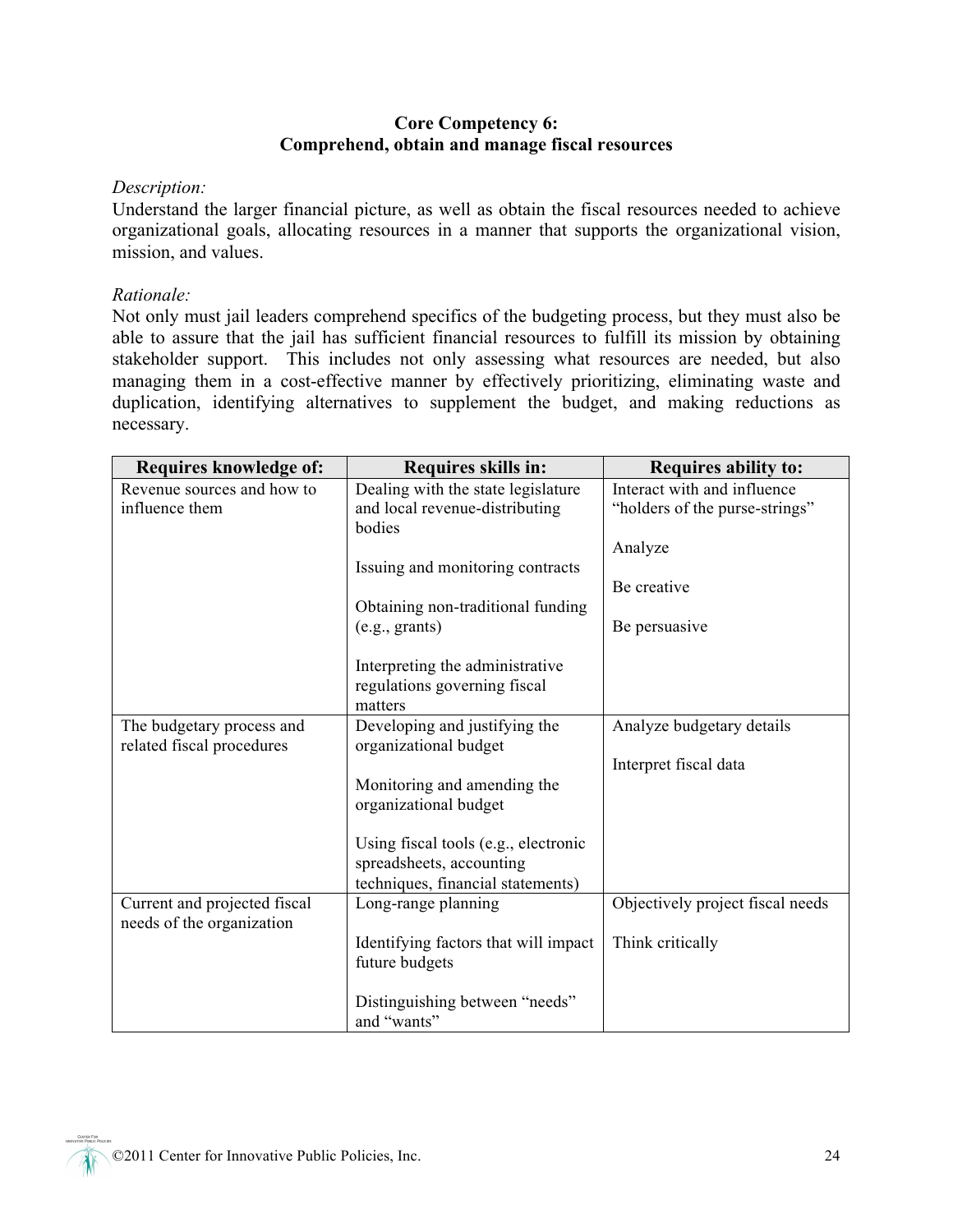#### **Core Competency 7: Develop and maintain a positive organizational culture that promotes respect for diverse staff**

#### *Description*:

Asses the agency's internal culture, assure that it is aligned with the mission, vision, and values; work to change culture as necessary; support culture that moves toward identified organizational goals.

#### *Rationale:*

Managing a diverse workforce, (and inmate population), requires considerable effort to create "one out of many." This includes identifying, developing, and maintaining an organizational culture that values diversity, embraces change, promotes a positive approach, and is consistent with the organization's vision, mission, and values.

| Requires knowledge of:      | Requires skills in:                  | <b>Requires ability to:</b> |
|-----------------------------|--------------------------------------|-----------------------------|
| The nature of the current   | Assessing the jail's existing        | Analyze objectively         |
| organizational culture      | organizational culture               |                             |
|                             |                                      | Use introspective insight   |
|                             | Determining what challenges need     |                             |
|                             | to be addressed                      |                             |
| The components of a         | Recognizing what attributes          | Use research findings       |
| positive organizational     | contribute to an upbeat              |                             |
| culture                     | organizational culture               | Maintain objectivity        |
|                             |                                      |                             |
|                             | Identifying any gaps between the     |                             |
|                             | ideal and the jail's current culture |                             |
| What is required to achieve | Understanding diverse interests      | Maintain tenacity           |
| a positive organizational   | and motivations of jail staff        |                             |
| culture                     |                                      | Be respectful               |
|                             | Recognizing the dynamics of          |                             |
|                             | change                               | Demonstrate courage         |
|                             |                                      |                             |
|                             | Encouraging staff to set aside       | Be a positive role model    |
|                             | differences and unite in pursuit of  |                             |
|                             | common goals                         | Unite people with disparate |
|                             |                                      | interests toward common     |
|                             | Promoting teamwork                   | goals                       |
|                             |                                      |                             |
|                             | Reinforcing, operationalizing, and   |                             |
|                             | keeping staff aligned with the       |                             |
|                             | agency's vision, mission, and        |                             |
|                             | values                               |                             |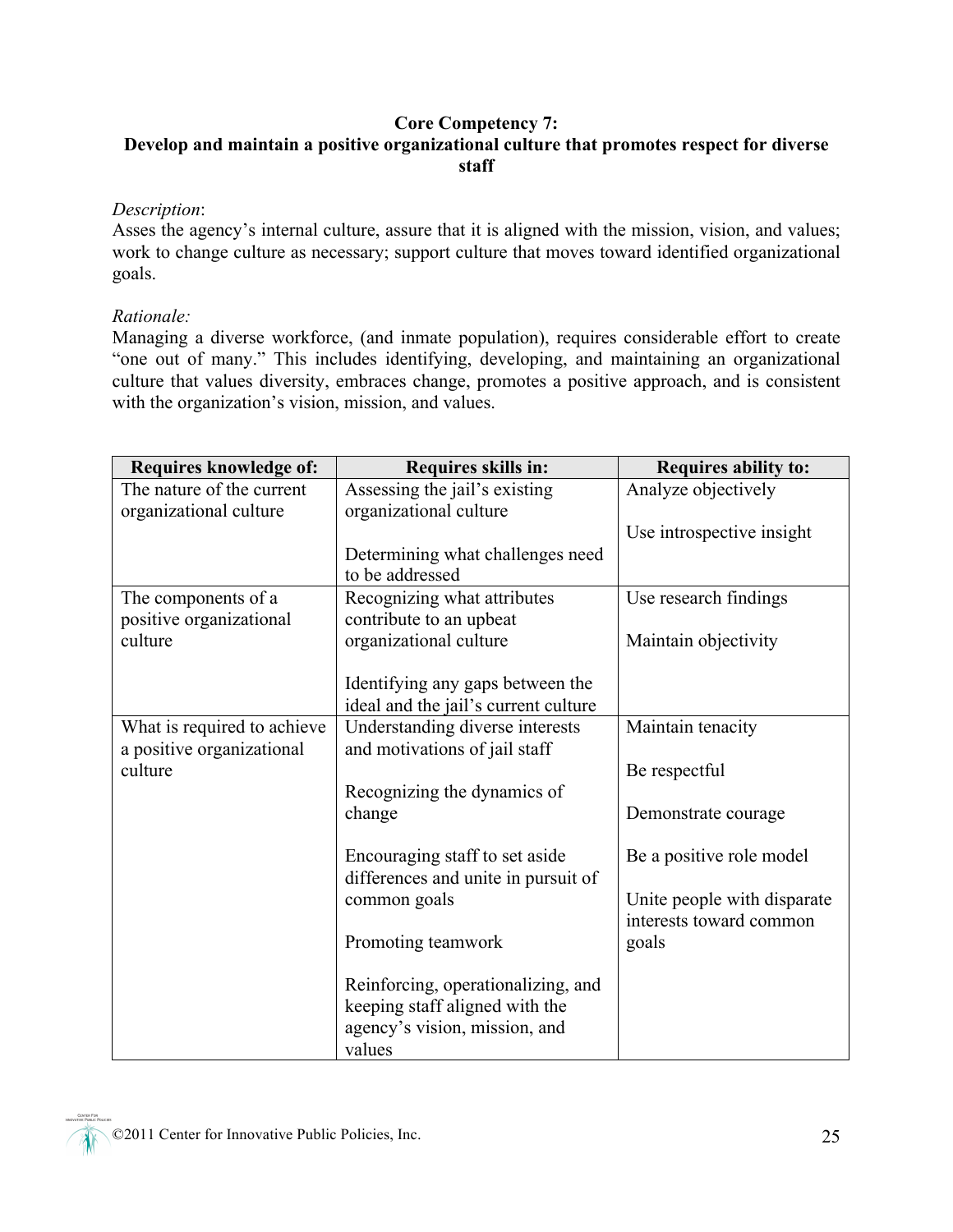#### **Core Competency 8: Develop and sustain organizational vision/mission**

#### *Description:*

Establish a long-range purpose for the organization and provide overall direction and guidance for achieving its mission and measuring success.

#### *Rationale:*

This competency establishes the basis for pursuing all others. It clarifies the essence of the organization's existence by creating, implementing and maintaining the jail's vision and mission through participatory consensus-building with staff and stakeholders.

| Requires knowledge of:                              | Requires skills in:                   | <b>Requires ability to:</b>          |
|-----------------------------------------------------|---------------------------------------|--------------------------------------|
| Techniques for developing<br>and updating a         | Collaboration and teamwork            | Be visionary                         |
| vision/mission statement                            | Consensus-building                    | See different points of view         |
|                                                     | Forecasting                           | Maintain a passion for the<br>vision |
|                                                     |                                       | See the "big picture"                |
| How to operationalize a<br>vision/mission statement | Action planning                       | Be courageous                        |
| and create measures of<br>success                   | Following through                     | Keep organized and on track          |
|                                                     | Identifying appropriate<br>benchmarks | Evaluate                             |
|                                                     | Implementing change                   | Be patient and persistent            |
|                                                     |                                       |                                      |
| Productive use of feedback                          | Listening                             | Obtain constructive feedback         |
|                                                     | Making modifications as needed        | See different points of view         |
|                                                     |                                       | Be flexible                          |
| Strategic planning                                  | Anticipating potential obstacles      | Be well-organized                    |
|                                                     | Keeping the vision alive              | Maintain a passion for the<br>vision |
|                                                     | Reinforcing the vision                |                                      |

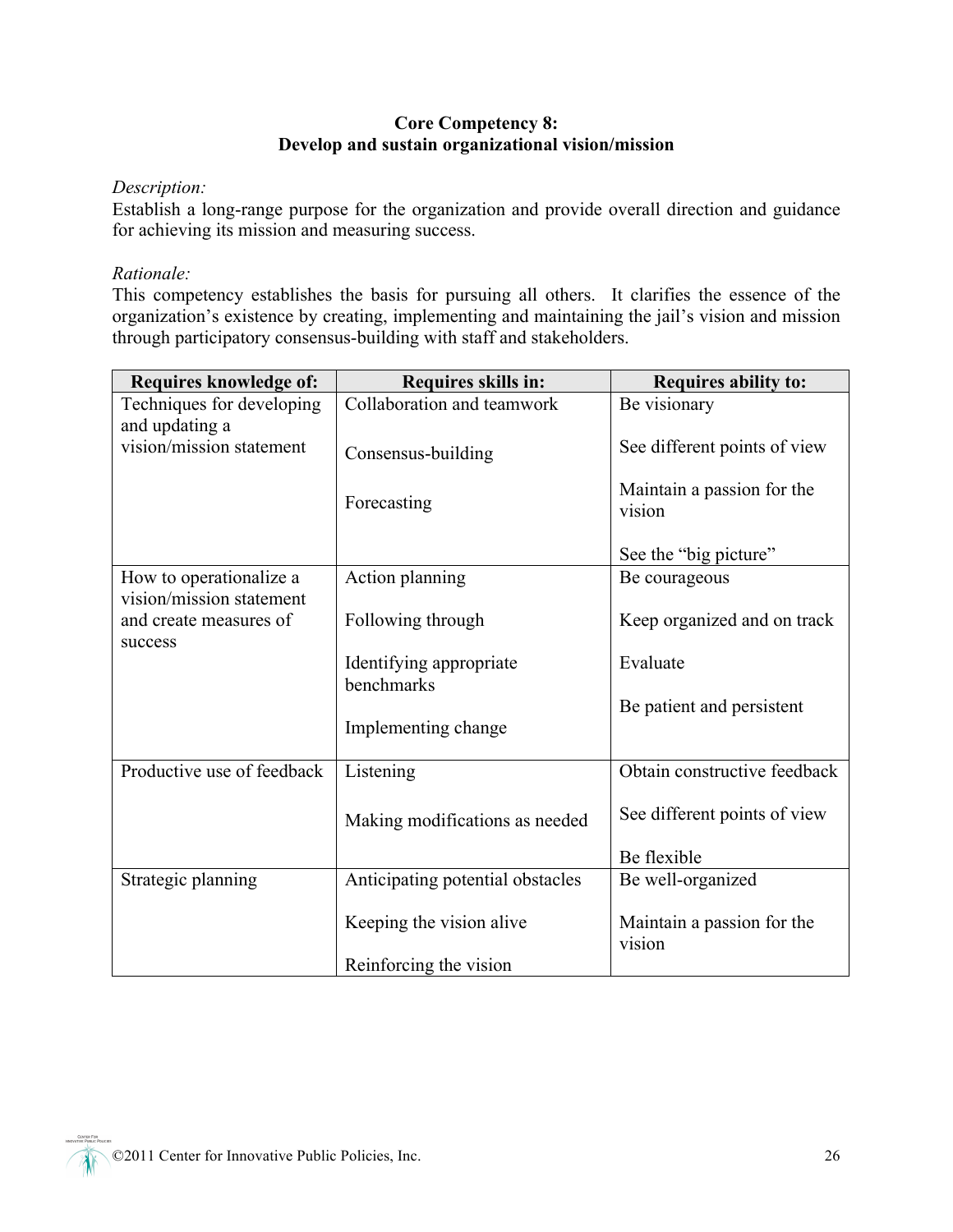#### **Core Competency 9: Engage in strategic planning**

#### *Description:*

Proactively analyze emerging trends, anticipate related organizational needs, and develop strategies for meeting them.

#### *Rationale*:

Effective management and accountability requires long-range planning efforts and structured operations. This includes maintaining a comprehensive foundation of information, collecting and analyzing relevant data, and working with community stakeholders who are impacted by the jail.

| Requires knowledge of:     | Requires skills in:              | <b>Requires ability to:</b>        |
|----------------------------|----------------------------------|------------------------------------|
| National, state, and local | Long-range planning              | See the "big picture"              |
| trends that can impact the |                                  |                                    |
| jail                       | Forecasting                      | Participate in professional        |
|                            |                                  | meetings and conferences           |
|                            | Anticipating how the jail will   |                                    |
|                            | be affected by external factors  | Analyze                            |
| A wide variety of reading  | Synthesizing numerous            | Read voraciously                   |
| materials                  | sources of information           |                                    |
| Current organizational     | Applying information from        | Analyze, translate, and apply      |
| trends in jails as well as | other jails and outside          | complex information                |
| business and industry      | disciplines to one's own         |                                    |
|                            | agency                           | Participate in professional        |
|                            |                                  | meetings and conferences           |
|                            | Analyzing related                |                                    |
|                            | information, policies, and       |                                    |
|                            | practices                        |                                    |
| Techniques for developing  | Aligning plans and practices     | Visualize                          |
| and implementing a         | with the jail's vision, mission, |                                    |
| strategic plan             | and values                       | Assure operations reflect the plan |
|                            | Collaborating with internal      | Recognize the plan's potential     |
|                            | and external stakeholders        | impact on stakeholders             |
|                            |                                  |                                    |
|                            | Gaining consensus                | Keep focused                       |
| How to evaluate the plan   | Collecting and analyzing data    | Be flexible                        |
|                            | and other relevant sources of    |                                    |
|                            | information                      | Think critically                   |
|                            |                                  |                                    |
|                            | Making necessary adjustments     | Analyze                            |
|                            | based on feedback                |                                    |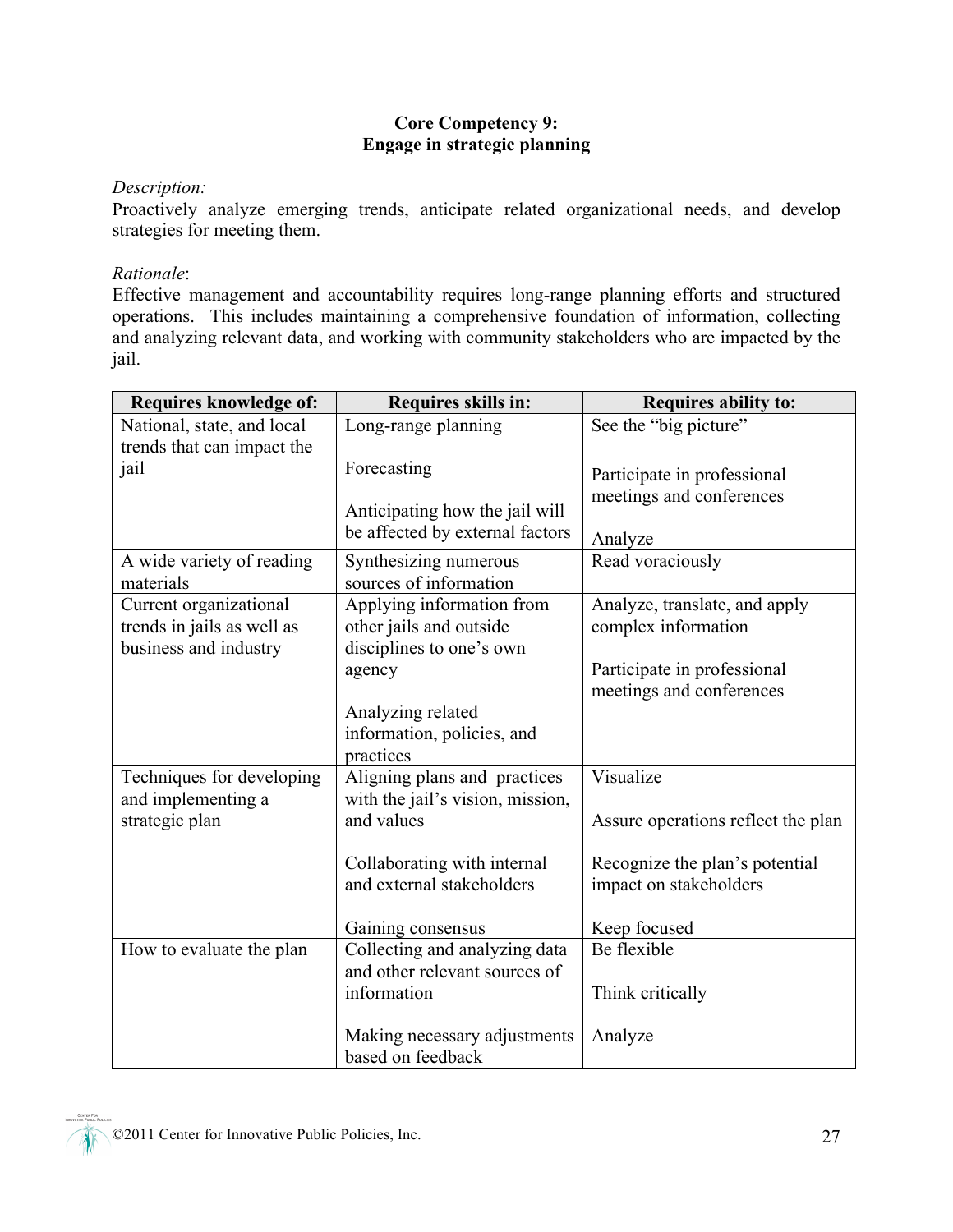#### **Core Competency 10: Enhance self-awareness; maintain proactive professional commitment**

#### *Description:*

Identify personal strengths and weaknesses; make use of professional resources (e.g., technical assistance, research reports, professional organizations, peer reviews, networking, etc.).

#### *Rationale:*

Before anyone can effectively lead others, he or she must have sufficient insight into their own strengths and weaknesses, especially in terms of how they potentially impact their staff. Leaders must be willing to take an objective and in-depth look at themselves and be willing to change.

| Requires knowledge of:       | Requires skills in:             | <b>Requires ability to:</b>   |
|------------------------------|---------------------------------|-------------------------------|
| Human behavior               | Understanding the motivations   | Be insightful                 |
|                              | for one's actions               |                               |
|                              |                                 | Analyze behavior              |
| One's own strengths and      | Getting and using objective     | Change                        |
| weaknesses                   | feedback from staff and peers   |                               |
|                              |                                 | Avoid being defensive         |
|                              | Introspection and self-insight; |                               |
|                              | knowing thyself                 | Participate in programs that  |
|                              |                                 | enhance self-awareness        |
|                              | Being able to see yourself from |                               |
|                              | the perspective of others       | Have the courage to admit     |
|                              |                                 | being wrong                   |
|                              | Building on strengths and       |                               |
|                              | addressing weaknesses           | Adhere to values              |
|                              |                                 |                               |
|                              | Self-awareness (especially of   | Maintain humility             |
|                              | personal biases)                |                               |
|                              |                                 | Continually grow and develop  |
|                              | Maintaining personal integrity  |                               |
| Current correctional         | Self-improvement                | Be a self-starter             |
| challenges, trends, research |                                 |                               |
| findings, etc.               | Keeping current with changes in | Maintain active memberships   |
|                              | the field                       | in professional organizations |
|                              |                                 |                               |
|                              | Networking                      | Commit to improvement         |
|                              |                                 |                               |
|                              | Analyzing and consuming         |                               |
|                              | information                     |                               |

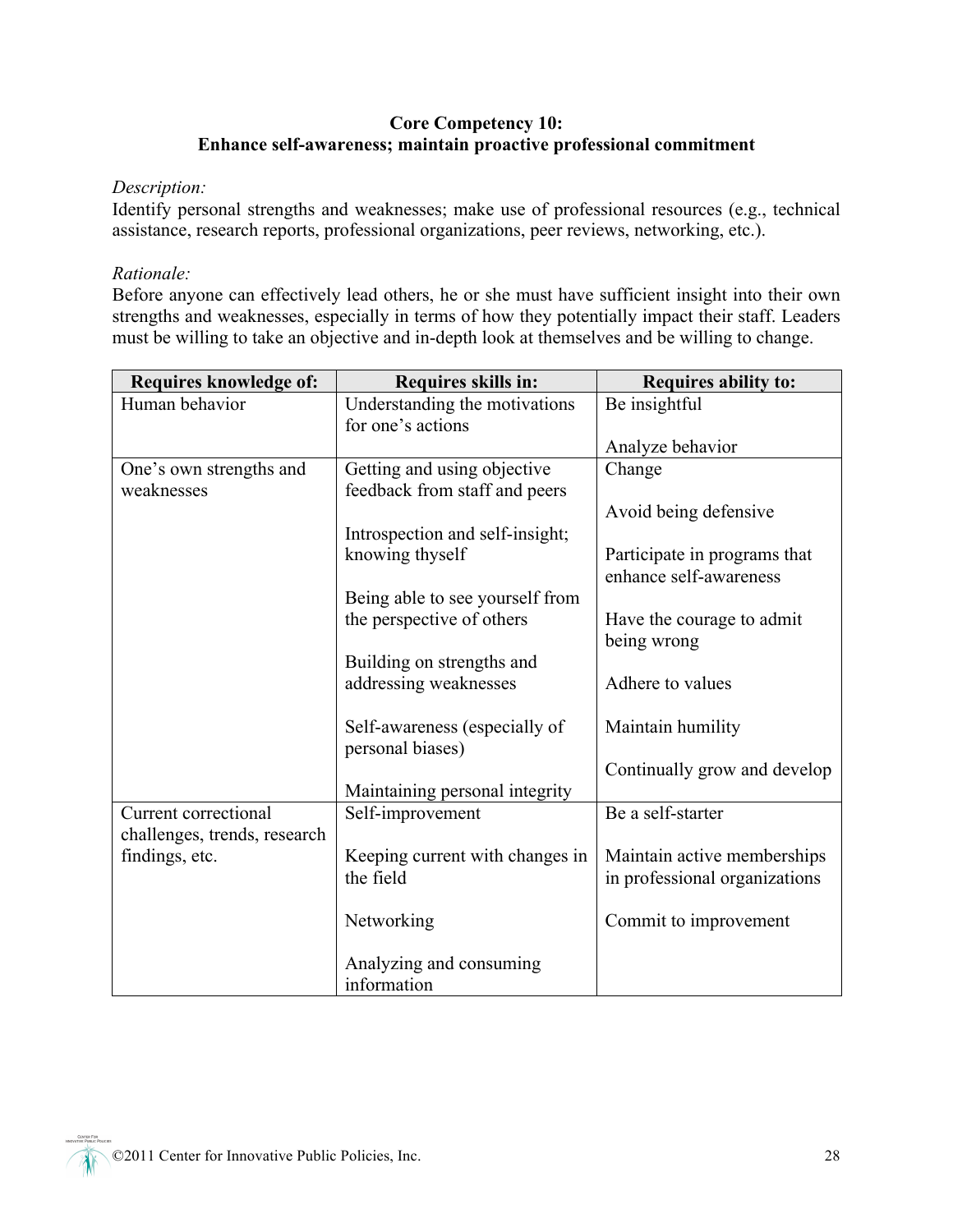#### **Core Competency 11: Establish organizational authority, roles, and responsibilities**

#### *Description:*

Assure that duties and responsibilities are properly distributed throughout the organization, along with the authority necessary to fulfill them, in order to promote smooth, efficient functioning within legal parameters.

#### *Rationale:*

Jails do not run themselves. While the leader's job does not extend to day-to-day operational management, it is the leader's responsibility to develop an overall organizational structure that ensures effective functioning, complies with relevant laws, establishes clear lines of authority and accountability, and ultimately, promotes fulfillment of the jail's vision and mission.

| Requires knowledge of:                                | Requires skills in:                                                       | <b>Requires ability to:</b>       |
|-------------------------------------------------------|---------------------------------------------------------------------------|-----------------------------------|
| The organizational<br>characteristics of an           | Assessing organizational needs and<br>priorities based on the jail's      | Be visionary                      |
| Effectively functioning jail                          | vision/mission                                                            | Analyze                           |
|                                                       | Developing a table of organization                                        | Understand people                 |
|                                                       | Determining the knowledge, skills,<br>and abilities needed for designated | Operationalize plans              |
|                                                       | positions                                                                 | Maintain professionalism          |
|                                                       | Identifying accountability measures                                       |                                   |
|                                                       | Matching employees with<br>appropriate positions                          |                                   |
| Local, state, and federal<br>laws and court decisions | Implementing laws, court decisions,<br>and legal mandates                 | Interpret laws and court<br>cases |
| Organizational concepts                               | Applying organizational concepts to                                       | Translate theory into             |
| (e.g., authority, delegation,                         | jail administration                                                       | practice                          |
| chain of command, span of                             |                                                                           |                                   |
| control, etc.)                                        | Establishing a jail that functions                                        |                                   |
|                                                       | efficiently and effectively                                               |                                   |

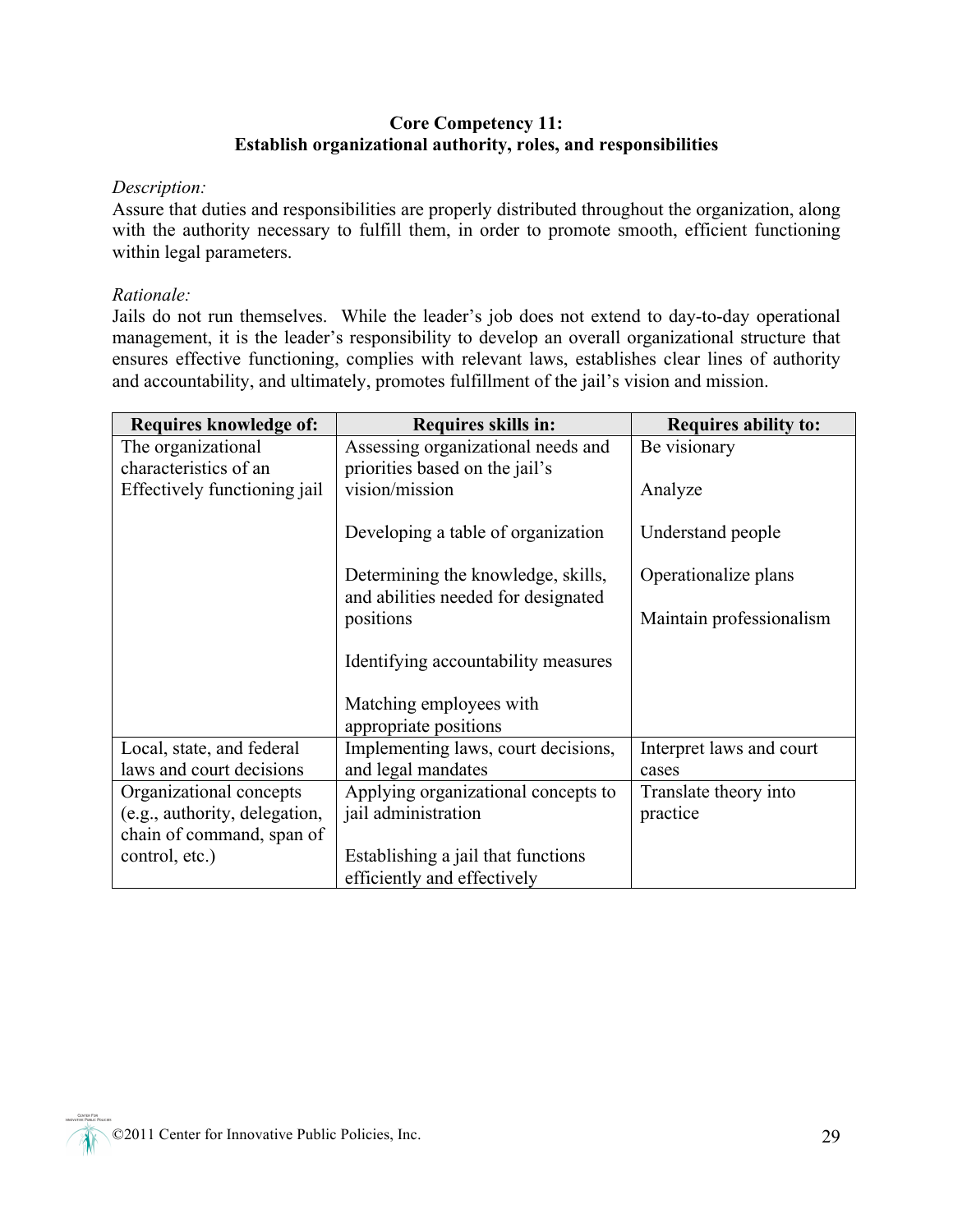#### **Core Competency 12: Leverage the role of the jail in the criminal justice system**

#### *Description:*

Maintain outcome-focused interaction with other components of the justice system to identify and resolve problems and advance the vision/mission of the jail.

#### *Rationale*:

Because jails are so profoundly affected by operations of other agencies throughout the criminal justice system, they cannot afford to engage in autonomous policy development or decisionmaking. Yet all too often, local jails operate as an island, trying to independently solve systemcreated problems. Local jail leaders need to take the initiative to establish system-wide collaboration. This calls for understanding the interdependent relationships between components of the justice system and developing working relationships that minimize the negative impact of other agencies' actions while maximizing creative synergy among them.

| Requires knowledge of:    | Requires skills in:                  | <b>Requires ability to:</b> |
|---------------------------|--------------------------------------|-----------------------------|
| The local justice system, | Gathering relevant information       | View the justice system     |
| community attitudes, and  |                                      | and related agencies from   |
| public perceptions        | Analyzing interrelationships         | a comprehensive,            |
|                           |                                      | community-wide              |
|                           | Taking the "pulse" of the community  | perspective                 |
| How the jail impacts, and | Analyzing how system-wide            | Work collaboratively        |
| is impacted by, other     | interactions reciprocally affect the |                             |
| components of the local,  | jail                                 | Understand the political    |
| state and federal justice |                                      | environment                 |
| systems                   | Determining where in the system      |                             |
|                           | changes in practice or policy could  | Be flexible and             |
|                           | assist the jail                      | compromise                  |
|                           |                                      |                             |
|                           | Developing productive, collegial     | Remain tenacious            |
|                           | working relationships across         |                             |
|                           | disciplines and with relevant        | Think critically and        |
|                           | community organizations              | analytically                |
|                           |                                      |                             |
|                           | Creating a supportive network        | Know when to ask for        |
|                           |                                      | help                        |
|                           | Negotiation and consensus-building   |                             |
|                           |                                      |                             |
|                           | Collecting and presenting evidence-  |                             |
|                           | based data and information           |                             |

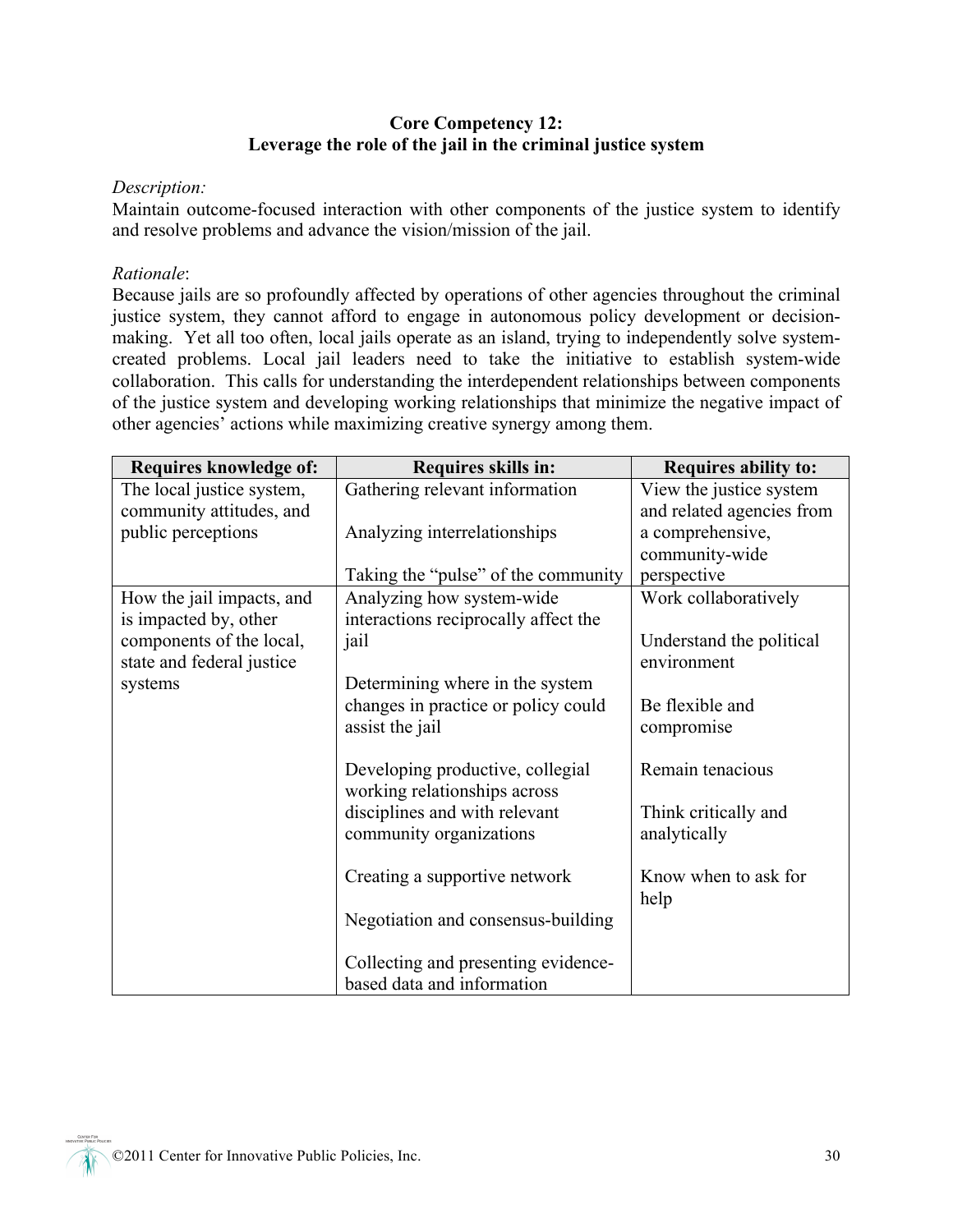#### **Core Competency 13: Make sound decisions**

#### *Description:*

Establish a decision-making style that is firm, fair, data-driven and consistent, aligned with the organization's mission/vision/values; appreciate the impact of decisions on those in and outside of the organization.

#### *Rationale:*

Jail leaders are responsible for the decisions they make, as well as for the decisions made by their subordinates. This includes making decisions in a manner that ensures organizational accountability, as well as consistency with policies, procedures, and effective leadership practices. It likewise means making decisions within legal guidelines, in concert with the jail's vision/mission, and in accord with positive trends in jail management.

| Requires knowledge of:      | Requires skills in:                   | <b>Requires ability to:</b> |
|-----------------------------|---------------------------------------|-----------------------------|
| Organizational vision/      | Assuring that decisions are           | Think logically             |
| mission, policy, procedure, | transparent and made within the       |                             |
| and accountability measures | parameters of the jail's policies     | Appreciate the effect of    |
|                             | and procedures                        | decisions on others         |
|                             |                                       |                             |
|                             | Using decisions to reinforce          |                             |
|                             | accountability, provide positive      |                             |
|                             | examples, and complement the          |                             |
|                             | vision/mission                        |                             |
| Laws and legal guidelines,  | Assuring that decisions are made      | Think logically             |
| accreditation standards,    | legally, in a manner that reinforces  |                             |
| relevant state standards;   | relevant operating and                | Analyze complex material    |
| administrative regulations  | administrative standards              |                             |
| Decision-making theories    | Recognizing when to use various       | Select the appropriate      |
| and techniques              | decision-making techniques (e.g.,     | decision-making technique   |
|                             | consultation, delegation, unilateral, | for the situation           |
|                             | $etc.$ )                              |                             |
|                             |                                       | Appreciate the effect of    |
|                             | Gathering sufficient information to   | decisions                   |
|                             | make an informed decision             |                             |
|                             |                                       | Be empathetic               |
|                             | Proactively anticipating reactions    |                             |
|                             | to and impact of decisions            | Be a good role model        |
|                             |                                       |                             |
|                             | Justifying potentially unpopular      |                             |
|                             | decisions                             |                             |

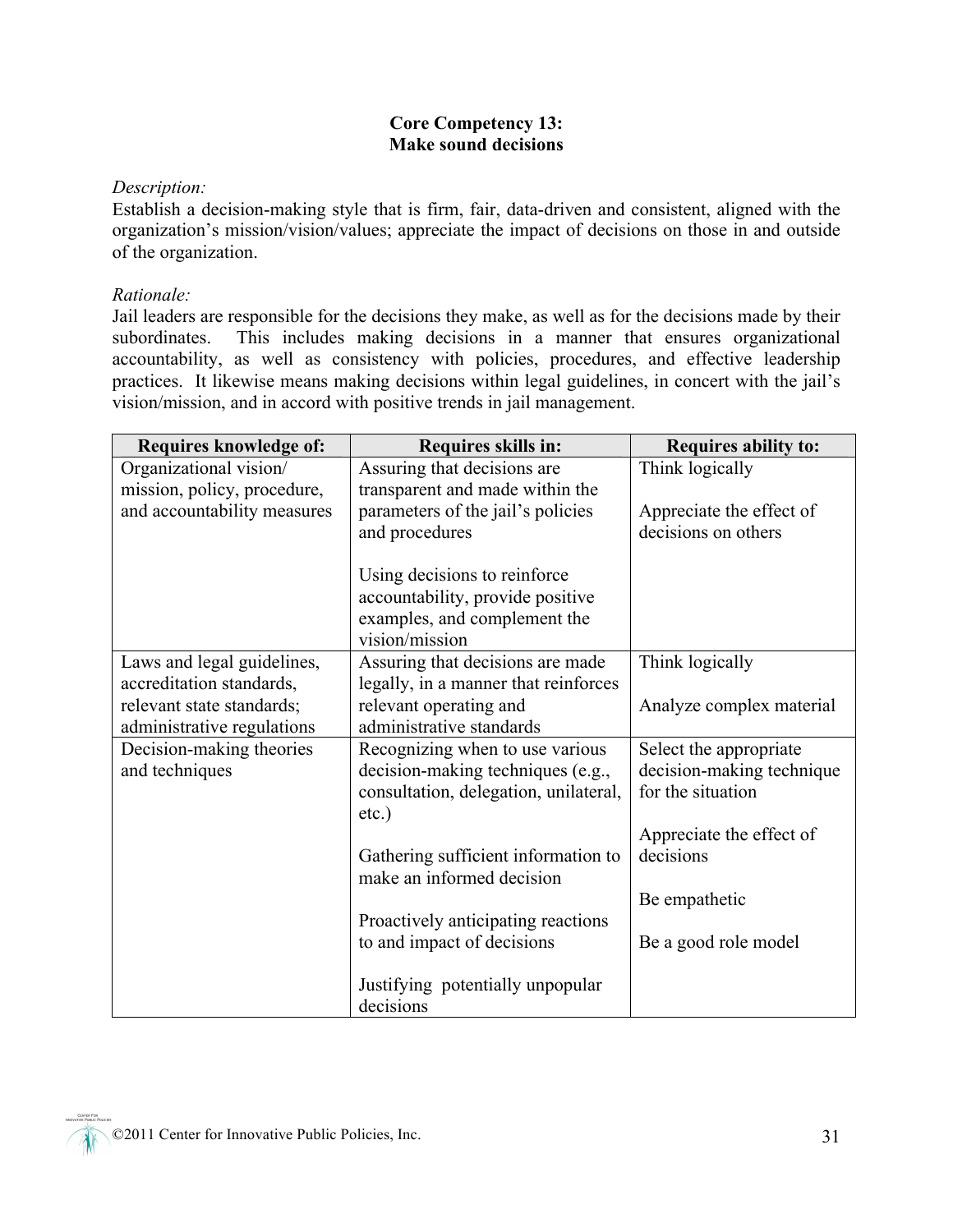#### **Core Competency 14: Manage change**

#### *Description:*

Progressively implement change through strategies that encompass relevant stakeholders.

#### *Rationale:*

Because change is so discomforting, it is often feared and resisted. Effectively implementing change therefore includes awareness of how change impacts organizational and human dynamics, including understanding the change process itself, as well as how to implement change in a manner designed to ensure sustainability.

| Requires knowledge of:     | Requires skill in:                             | Requires ability to:       |
|----------------------------|------------------------------------------------|----------------------------|
| Indicators that change may | Processing information from various            | Proactively anticipate the |
| be needed                  | sources                                        | need for change            |
|                            |                                                |                            |
|                            | Assessing current operations                   | Make appropriate           |
|                            |                                                | conclusions from a wide    |
|                            | Obtaining valid feedback                       | array of information       |
|                            | Developing and analyzing                       |                            |
|                            | alternatives                                   |                            |
| What stakeholders will be  | Thinking analytically                          | Analyze information        |
| affected by the change     |                                                |                            |
|                            | Anticipating reactions                         | Demonstrate empathy        |
| Techniques for             | Generating momentum for the                    | Build teams                |
| implementing and           | change; selling the idea                       |                            |
| evaluating the change      |                                                | Generate consensus         |
| process                    | Building support; getting "buy-in"             |                            |
|                            | from those who will be most                    | Listen                     |
|                            | affected                                       |                            |
|                            |                                                | Maintain energetic         |
|                            | Encouraging people to relinquish old<br>habits | passion                    |
|                            |                                                | Be tenacious               |
|                            | Selecting the most appropriate                 |                            |
|                            | strategy for the situation                     | Use feedback to make       |
|                            |                                                | modifications              |
|                            | Assuring that the change is sustained          |                            |
|                            | over time                                      | Persevere                  |
|                            |                                                |                            |
|                            | Analyzing effects and objectively              |                            |
|                            | evaluating outcomes                            |                            |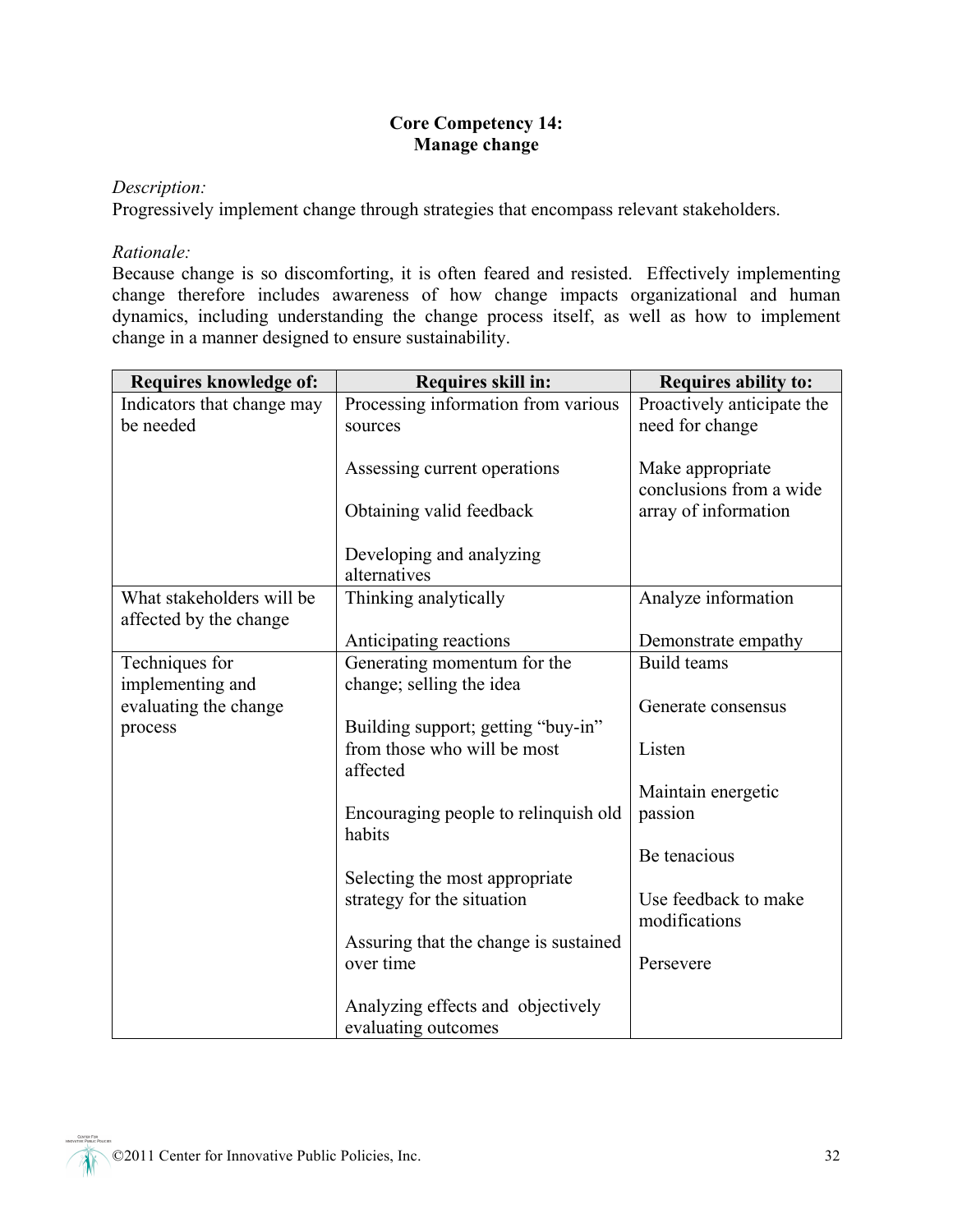#### **Core Competency 15: Manage labor relations**

#### *Description:*

Work collaboratively with unions/employee organizations and effectively manage collective bargaining agreements.

#### *Rationale:*

Clear communication, well-defined regulations, and consistent application of rules are integral to good management in any work environment, and with collective bargaining agreements, they are even more essential. This includes understanding the collective bargaining process, related laws, and the implementation of bargaining agreements in order to promote effective personnel management and positive labor/management relationships.

| Requires knowledge of:                             | <b>Requires skill in:</b>       | <b>Requires ability to:</b>    |
|----------------------------------------------------|---------------------------------|--------------------------------|
| Laws governing labor                               | Interpreting and understanding  | Read legal documents           |
| relations, administrative                          | legal documents                 |                                |
| regulations, and the jail's                        |                                 | Understand long-term           |
| collective bargaining                              | Analyzing the impact of         | implications                   |
| agreements                                         | bargaining agreements           |                                |
| Collective bargaining<br>process and related rules | Negotiating                     | Be firm, fair, and consistent  |
|                                                    | Collaborating                   | Remain diplomatic              |
|                                                    | Building supportive coalitions  | Demonstrate patience           |
|                                                    | Interpersonal communications    |                                |
|                                                    | Non-conflictual confrontation   |                                |
| Local politics relative to                         | Deciphering the intricacies of  | Keep a finger on the political |
| collective bargaining                              | local politics and their impact | pulse                          |
|                                                    | on the jail                     |                                |

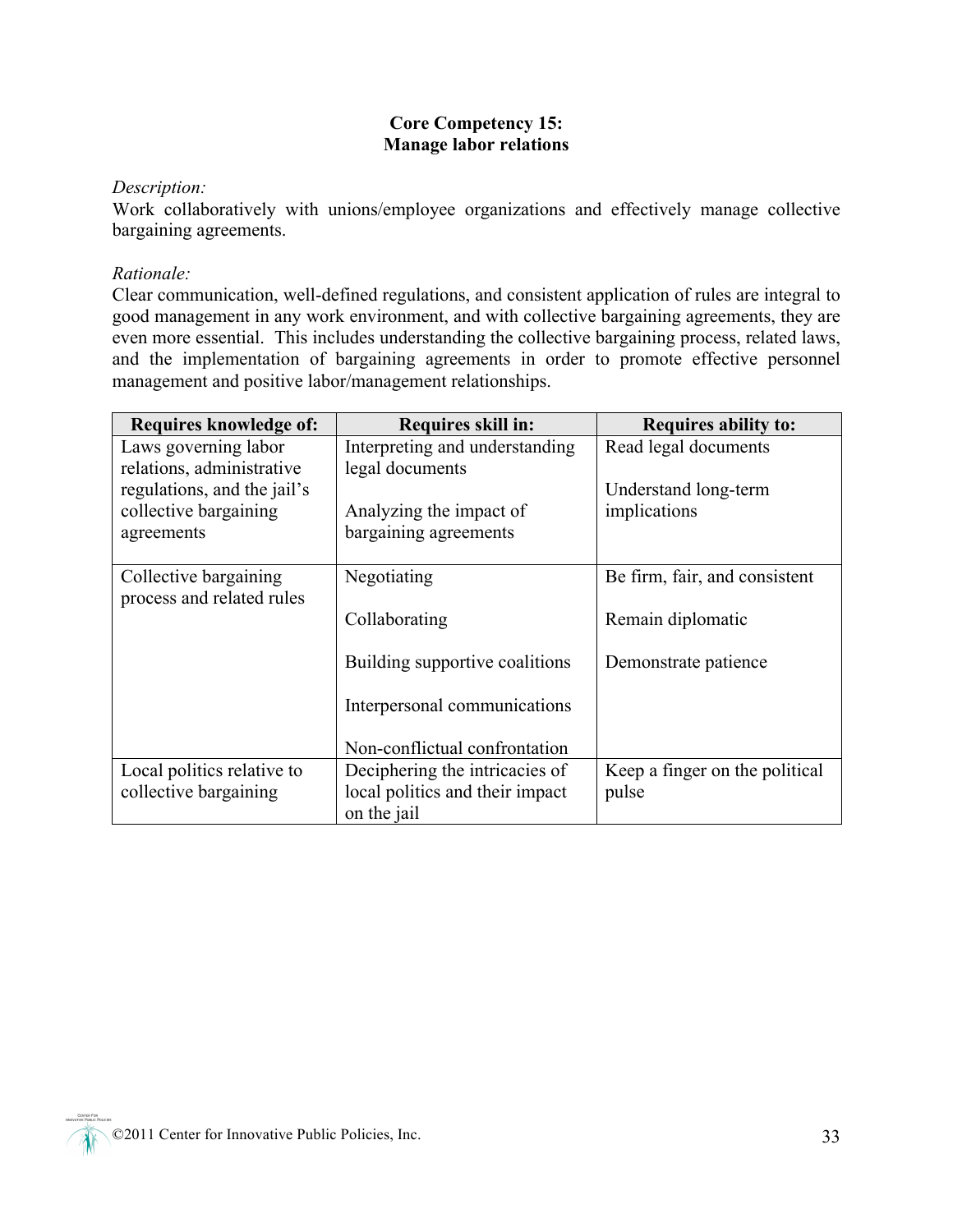#### **Core Competency 16: Manage power and influence**

#### *Description:*

Understand the organization's history and political climate; use the political process (internal/external and official/unofficial) to accomplish goals; understand the impact of your use of power on the organization and the community.

#### *Rationale:*

While a certain degree of power accompanies the position of jail leader, the ability to use it effectively and in a responsible manner is a personal attribute. It is especially important that jail leaders understand both the limits and the widespread impact of their power and influence on internal operations as well as external stakeholders.

| Requires knowledge of:        | Requires skill in:                             | <b>Requires ability to:</b>  |
|-------------------------------|------------------------------------------------|------------------------------|
| The nature of power and       | Identifying formal/ informal sources of power  | Analyze situations           |
| influence, how they relate to | associated with both the office (position) and |                              |
| the organizational            | the leader personally                          | Be comfortable with power    |
| vision/mission, and the       |                                                | and influence                |
| legacy of how their use or    | Recognizing how power can be used to           |                              |
| misuse has affected the jail  | support the jail's vision/mission              | Weigh alternatives           |
| over time                     |                                                |                              |
|                               | Determining which sources of power (and        | Apply power judiciously      |
|                               | how much) are most appropriate to use in a     |                              |
|                               | given situation                                | Learn from past mistakes     |
|                               |                                                |                              |
|                               | Recognizing what mistakes were made            | Avoid over-reliance on       |
|                               | regarding the use of power in the past and     | unilateral power             |
|                               | avoid repeating them                           |                              |
|                               | Understanding why the use of unilateral        |                              |
|                               | position-based power is often resented and     |                              |
|                               | counterproductive                              |                              |
| The agendas of those with     | Monitoring legislation and court decisions     | Be perceptive and accessible |
| external power and influence  |                                                |                              |
| (e.g., policy-makers,         | Networking; keeping abreast of the current     | Listen and communicate in a  |
| politicians, community        | political climate (without becoming consumed   | non-confrontational manner   |
| leaders, unions, and others   | by it)                                         |                              |
| who impact jail management    |                                                | Influence others             |
| and operations)               | Interpersonal communications, especially       |                              |
|                               | non-evaluative listening                       | Respect power without being  |
|                               |                                                | intimidated by it            |
|                               | Understanding and positively influencing       |                              |
|                               | various agendas that impact the jail           | Be confident and persuasive  |

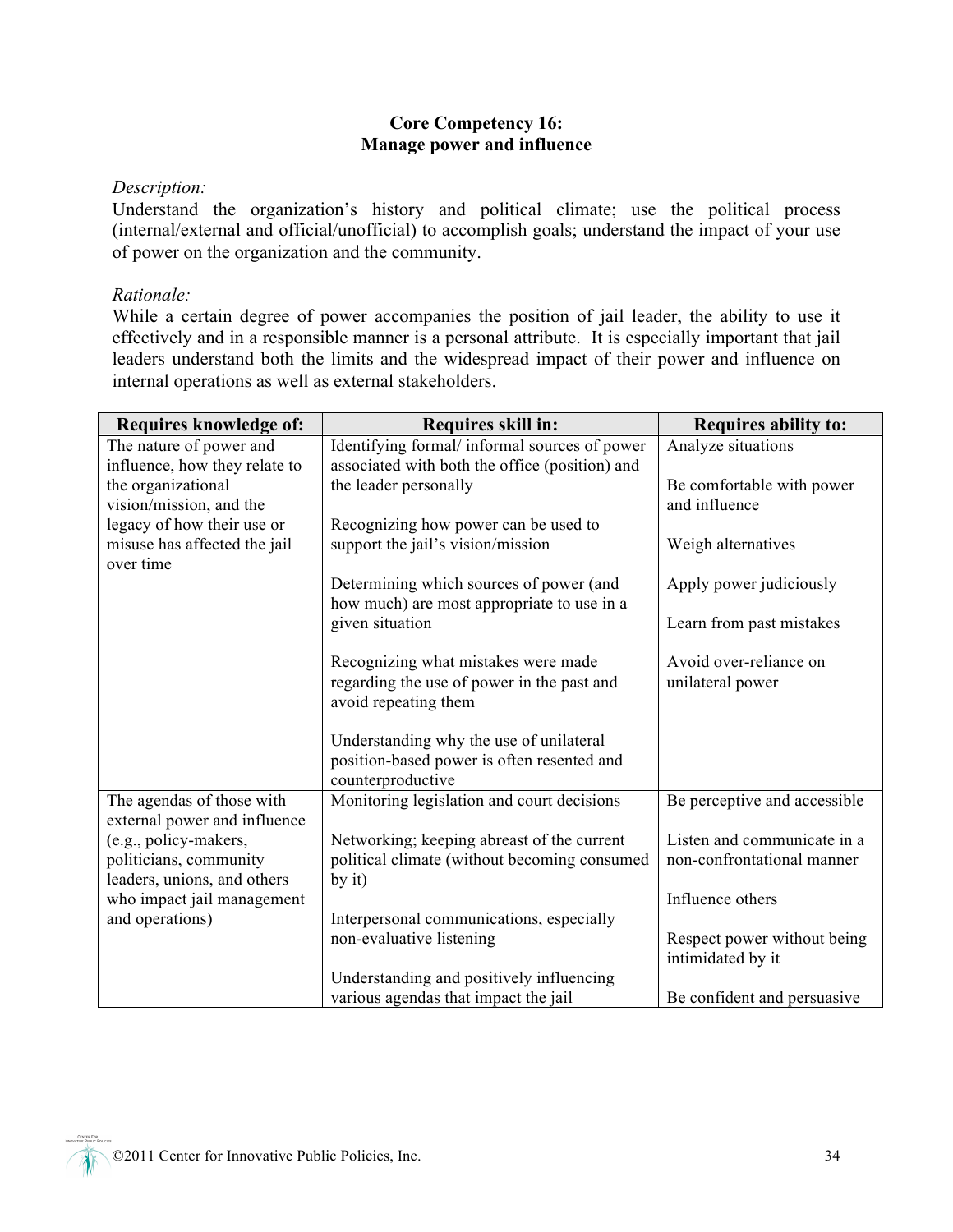#### **Core Competency 17: Manage time**

#### *Description:*

Set an agenda that includes realistic deadlines, defines priorities, and addresses critical issues promptly.

#### *Rationale:*

Because so many issues are competing for the jail leader's attention, it is essential to establish priorities in order to avoid becoming consumed by the job, and to allow the personal time needed to decompress. This includes setting and meeting deadlines, delegating when appropriate, and avoiding the temptation to try to "do it all" at once.

| Requires knowledge of:          | Requires skills in:                                 | <b>Requires ability to:</b>    |
|---------------------------------|-----------------------------------------------------|--------------------------------|
| Tools and techniques for        | Recognizing time management                         | Be honest with yourself        |
| efficient time management       | weaknesses (e.g., procrastinating)                  |                                |
|                                 |                                                     | Avoid distractions             |
|                                 | Remaining focused and on-task                       |                                |
|                                 | Delegating appropriately and inspiring              | Feel comfortable delegating    |
|                                 | others                                              | Prioritize                     |
|                                 |                                                     |                                |
|                                 | Multi-tasking                                       | Maintain time sensitivity      |
|                                 |                                                     |                                |
|                                 | Employing technology to enhance                     |                                |
| Internal and external           | efficiency<br>Understanding the priorities of one's | Analyze                        |
| priorities                      | supervisor as well as influential                   |                                |
|                                 | stakeholders                                        | Think strategically            |
|                                 |                                                     |                                |
|                                 | Determining a timetable for achieving               | Balance conflicting priorities |
|                                 | organizational goals                                |                                |
|                                 |                                                     |                                |
|                                 | <b>Establishing priorities</b>                      |                                |
|                                 | Setting and meeting deadlines                       |                                |
| The importance of a balanced    | Self-awareness; realizing when you're               | Balance one's personal and     |
| lifestyle and how to achieve it | stretched too thin                                  | professional life              |
|                                 |                                                     |                                |
|                                 | Developing positive, healthy coping                 | Avoid burnout                  |
|                                 | techniques                                          |                                |
|                                 | Proactively reducing sources of stress in           | Make time for yourself         |
|                                 | the work environment                                | Be aware of creating stress    |
|                                 |                                                     | for others                     |
|                                 | Assuring time for yourself and your                 |                                |
|                                 | family                                              | Serve as a role model          |

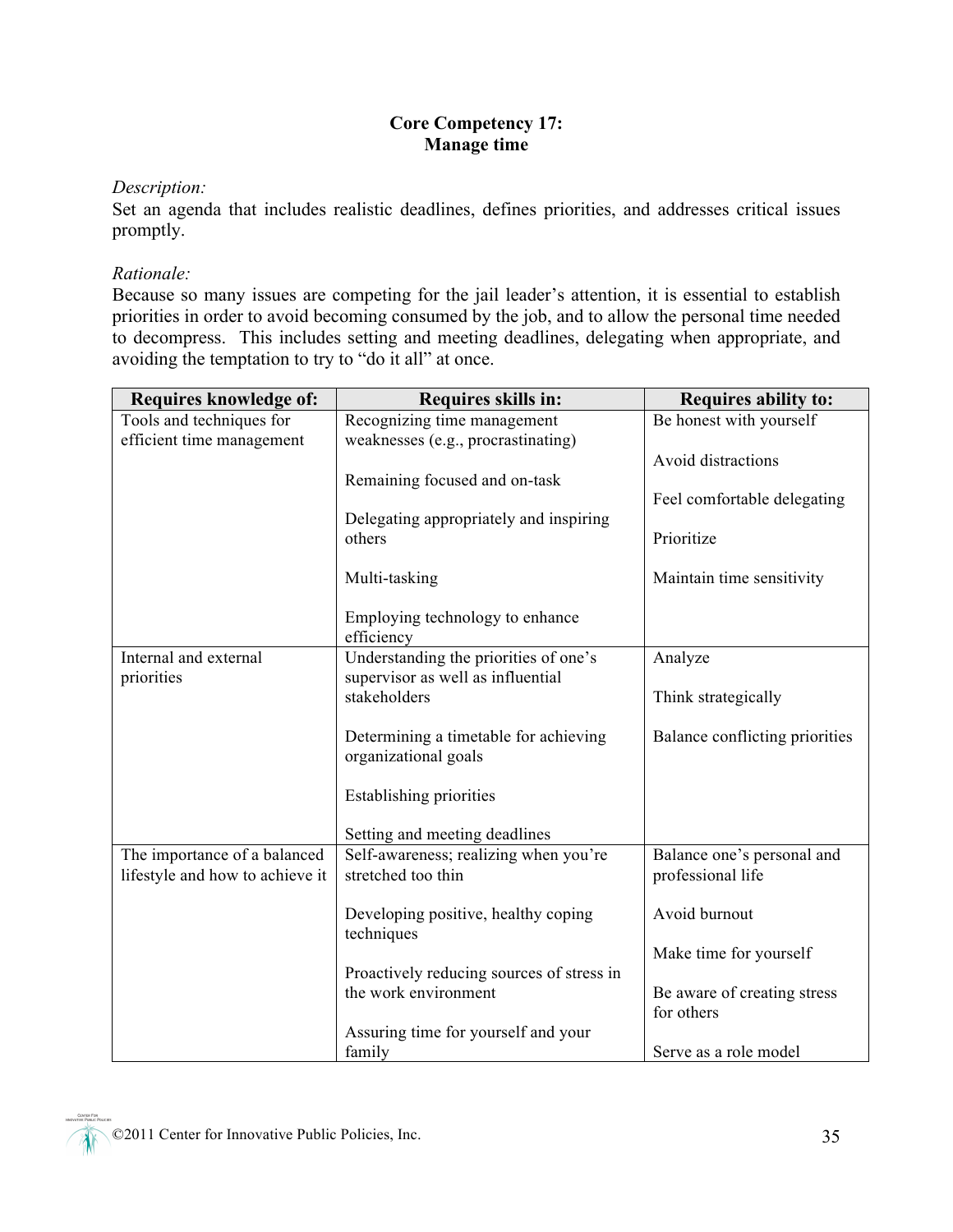#### **Core Competency 18: Obtain and manage human resources**

#### *Description*:

Obtain the human resources needed to achieve organizational goals, allocating them in a manner that supports the jail's vision, mission, and values; assess employee strengths/weaknesses; properly delegate authority.

#### *Rationale*:

Since a majority of the operating budget of most jails is spent on staff salaries and benefits, recruiting, retaining, and developing competent personnel are significant priorities. Doing so requires insights concerning human resource issues, both nationally and locally. Moreover, assuring a sufficient quantity and quality of well-trained and highly motivated staff is fundamental to safe and secure jail management, administration, and operations.

| Requires knowledge of:                                                                                                               | Requires skills in:                                                                                                                          | <b>Requires ability to:</b>                                                                                                                      |
|--------------------------------------------------------------------------------------------------------------------------------------|----------------------------------------------------------------------------------------------------------------------------------------------|--------------------------------------------------------------------------------------------------------------------------------------------------|
| Staffing and training needs                                                                                                          | Understanding duty posts, mandated positions,                                                                                                | Objectively analyze and prioritize                                                                                                               |
| analysis                                                                                                                             | related responsibilities, and associated training<br>needs                                                                                   | staffing needs                                                                                                                                   |
|                                                                                                                                      |                                                                                                                                              | Maintain a commitment to staff                                                                                                                   |
|                                                                                                                                      | Assessing human resource needs throughout the<br>organization and developing plans to address<br>them                                        | training and development                                                                                                                         |
| Local, regional, and state                                                                                                           | Determining the impact of employment markets                                                                                                 | See the "big picture"                                                                                                                            |
| employment/economic                                                                                                                  | on the jail's ability to recruit and retain staff                                                                                            |                                                                                                                                                  |
| conditions                                                                                                                           | Collecting and analyzing employment data                                                                                                     | Envision how the jail can use<br>employment indicators to its best<br>advantage                                                                  |
|                                                                                                                                      | Advocating for positions and staff                                                                                                           |                                                                                                                                                  |
|                                                                                                                                      | salaries/benefits                                                                                                                            | Obtain necessary human resources                                                                                                                 |
| Laws, administrative<br>regulations, bargaining<br>agreements, and policies related<br>to human resources (e.g., ADA,<br>FMLA, etc.) | Analyzing relevant human resources regulations<br>Assuring that organizational decision-making is<br>in compliance with relevant regulations | Make fair selection, retention,<br>disciplinary, and other human resource<br>decisions on the basis of applicable<br>legal rules and regulations |
| How to objectively evaluate                                                                                                          | Conveying expectations and assessing                                                                                                         | Match performance measures with job                                                                                                              |
| employee performance and<br>promote retention of well-                                                                               | performance against valid job requirements                                                                                                   | requirements                                                                                                                                     |
| qualified staff                                                                                                                      | Holding employees accountable in accordance<br>with the vision/mission, and drafting remedial<br>plans for inadequately-performing staff     | Uphold ethical standards (on and off<br>the job)                                                                                                 |
|                                                                                                                                      | Determining what factors may be promoting job                                                                                                | Be firm, fair, and consistent, as well as<br>empathetic                                                                                          |
|                                                                                                                                      | dissatisfaction and taking corrective action                                                                                                 |                                                                                                                                                  |
|                                                                                                                                      |                                                                                                                                              | Be clear, straightforward, and<br>unambiguous                                                                                                    |
|                                                                                                                                      |                                                                                                                                              |                                                                                                                                                  |
|                                                                                                                                      |                                                                                                                                              |                                                                                                                                                  |

©2011 Center for Innovative Public Policies, Inc. 36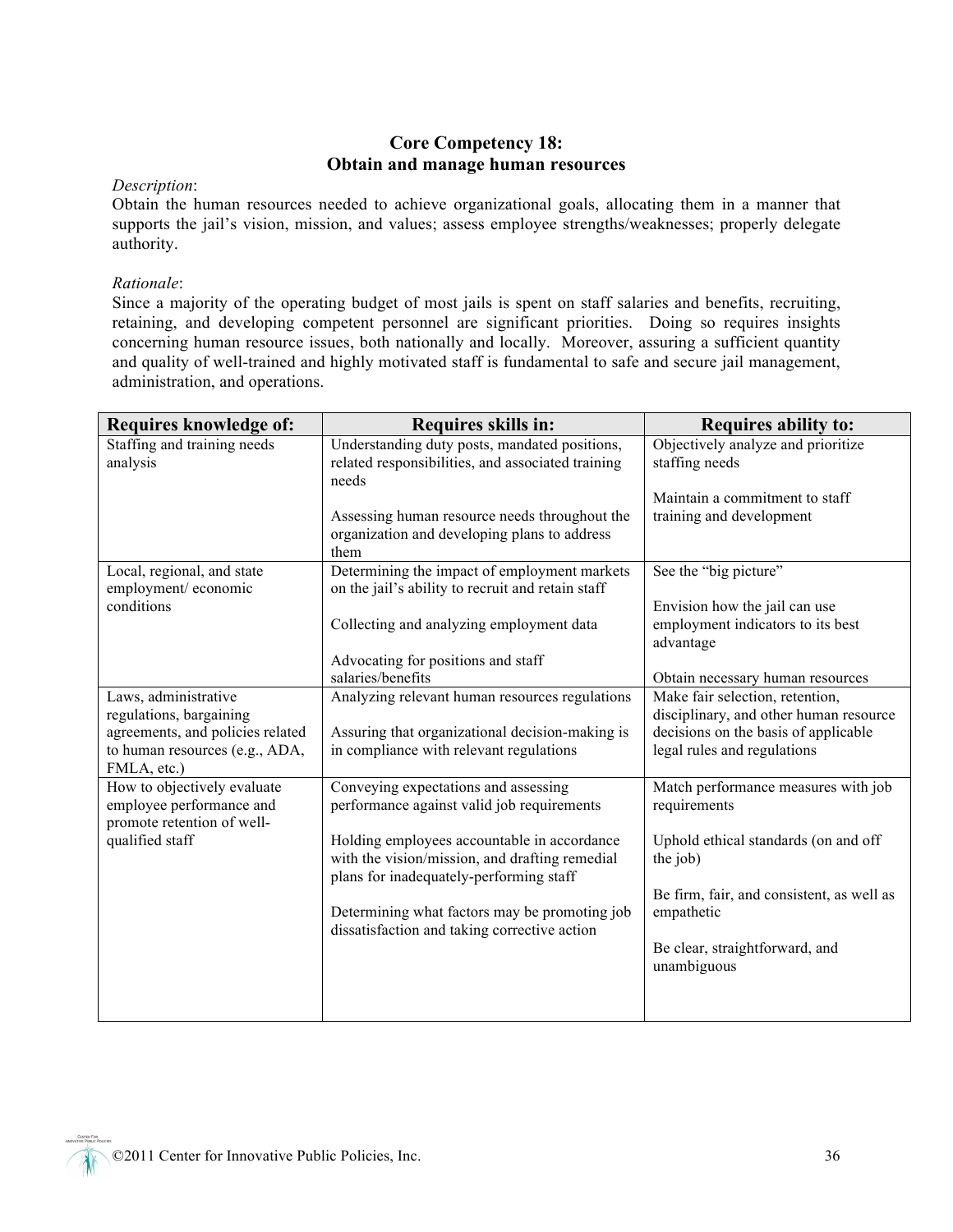#### **Core Competency 19: Oversee inmate and facility management**

#### *Description*:

Assure that inmates are receiving proper care, custody, and control according to professional and Constitutional standards, as well as appropriate treatment programming.

#### *Rationale:*

This competency relates to the core mission of local jails. Everything else—from fiscal considerations to power, decision-making, team-building, liability concerns, accountability measures, etc.—essentially supports this endeavor. As such, it not only embraces the laws, court cases, policies/procedures, research findings, and industry standards guiding jail operations, but also the good faith of jail leaders to move the field forward in progressive directions based on evidence-based practices.

| Synthesizing information from a wide<br>Relevant state and<br>Read, interpret, and analyze<br>variety of sources<br>federal laws, court<br>legal documents<br>orders, case law,<br>accreditation and health<br>Convince staff of the<br>Keeping current with relevant legal and<br>administrative regulations<br>care standards, fire<br>necessity for legal<br>compliance<br>codes, and other policies<br>and procedures<br>Timely review and revision of policy and<br>governing facility<br>procedures<br>Ensure organizational | Requires knowledge of: | Requires skills in: | Requires ability to: |
|------------------------------------------------------------------------------------------------------------------------------------------------------------------------------------------------------------------------------------------------------------------------------------------------------------------------------------------------------------------------------------------------------------------------------------------------------------------------------------------------------------------------------------|------------------------|---------------------|----------------------|
|                                                                                                                                                                                                                                                                                                                                                                                                                                                                                                                                    |                        |                     |                      |
|                                                                                                                                                                                                                                                                                                                                                                                                                                                                                                                                    |                        |                     |                      |
|                                                                                                                                                                                                                                                                                                                                                                                                                                                                                                                                    |                        |                     |                      |
|                                                                                                                                                                                                                                                                                                                                                                                                                                                                                                                                    |                        |                     |                      |
|                                                                                                                                                                                                                                                                                                                                                                                                                                                                                                                                    |                        |                     |                      |
|                                                                                                                                                                                                                                                                                                                                                                                                                                                                                                                                    |                        |                     |                      |
|                                                                                                                                                                                                                                                                                                                                                                                                                                                                                                                                    |                        |                     |                      |
|                                                                                                                                                                                                                                                                                                                                                                                                                                                                                                                                    |                        |                     |                      |
|                                                                                                                                                                                                                                                                                                                                                                                                                                                                                                                                    | management             |                     | accountability       |
| Establishing accountability measures                                                                                                                                                                                                                                                                                                                                                                                                                                                                                               |                        |                     |                      |
| Assuring that staff are well-aware of<br>Translate complex concepts<br>How to translate                                                                                                                                                                                                                                                                                                                                                                                                                                            |                        |                     |                      |
| legal/administrative requirements<br>legal/administrative<br>into operational procedures                                                                                                                                                                                                                                                                                                                                                                                                                                           |                        |                     |                      |
| regulations into                                                                                                                                                                                                                                                                                                                                                                                                                                                                                                                   |                        |                     |                      |
| operational practices<br>Assess staff strengths and<br>Matching inmate management needs with                                                                                                                                                                                                                                                                                                                                                                                                                                       |                        |                     |                      |
| staff qualifications<br>make assignments                                                                                                                                                                                                                                                                                                                                                                                                                                                                                           |                        |                     |                      |
| accordingly                                                                                                                                                                                                                                                                                                                                                                                                                                                                                                                        |                        |                     |                      |
| Recognize the jail's role in<br>Assuring that inmates are classified<br>Inmate treatment and                                                                                                                                                                                                                                                                                                                                                                                                                                       |                        |                     |                      |
| properly and that their most pressing<br>reducing recidivism<br>reintegration needs,                                                                                                                                                                                                                                                                                                                                                                                                                                               |                        |                     |                      |
| needs are accurately diagnosed<br>along with relevant                                                                                                                                                                                                                                                                                                                                                                                                                                                                              |                        |                     |                      |
| Research effective treatment<br>response strategies                                                                                                                                                                                                                                                                                                                                                                                                                                                                                |                        |                     |                      |
| Establishing evidence-based treatment<br>programs                                                                                                                                                                                                                                                                                                                                                                                                                                                                                  |                        |                     |                      |
| programs to meet diagnosed needs                                                                                                                                                                                                                                                                                                                                                                                                                                                                                                   |                        |                     |                      |
| Demonstrate concern about                                                                                                                                                                                                                                                                                                                                                                                                                                                                                                          |                        |                     |                      |
| Acquiring resources and developing<br>inmate needs and transitional                                                                                                                                                                                                                                                                                                                                                                                                                                                                |                        |                     |                      |
| partnerships to meet identified needs<br>capabilities                                                                                                                                                                                                                                                                                                                                                                                                                                                                              |                        |                     |                      |
| Overseeing successful transition back to                                                                                                                                                                                                                                                                                                                                                                                                                                                                                           |                        |                     |                      |
| Assure post-release                                                                                                                                                                                                                                                                                                                                                                                                                                                                                                                |                        |                     |                      |
| the community<br>commitment to the jail's<br>clients                                                                                                                                                                                                                                                                                                                                                                                                                                                                               |                        |                     |                      |
| Maintaining long-term follow-up                                                                                                                                                                                                                                                                                                                                                                                                                                                                                                    |                        |                     |                      |

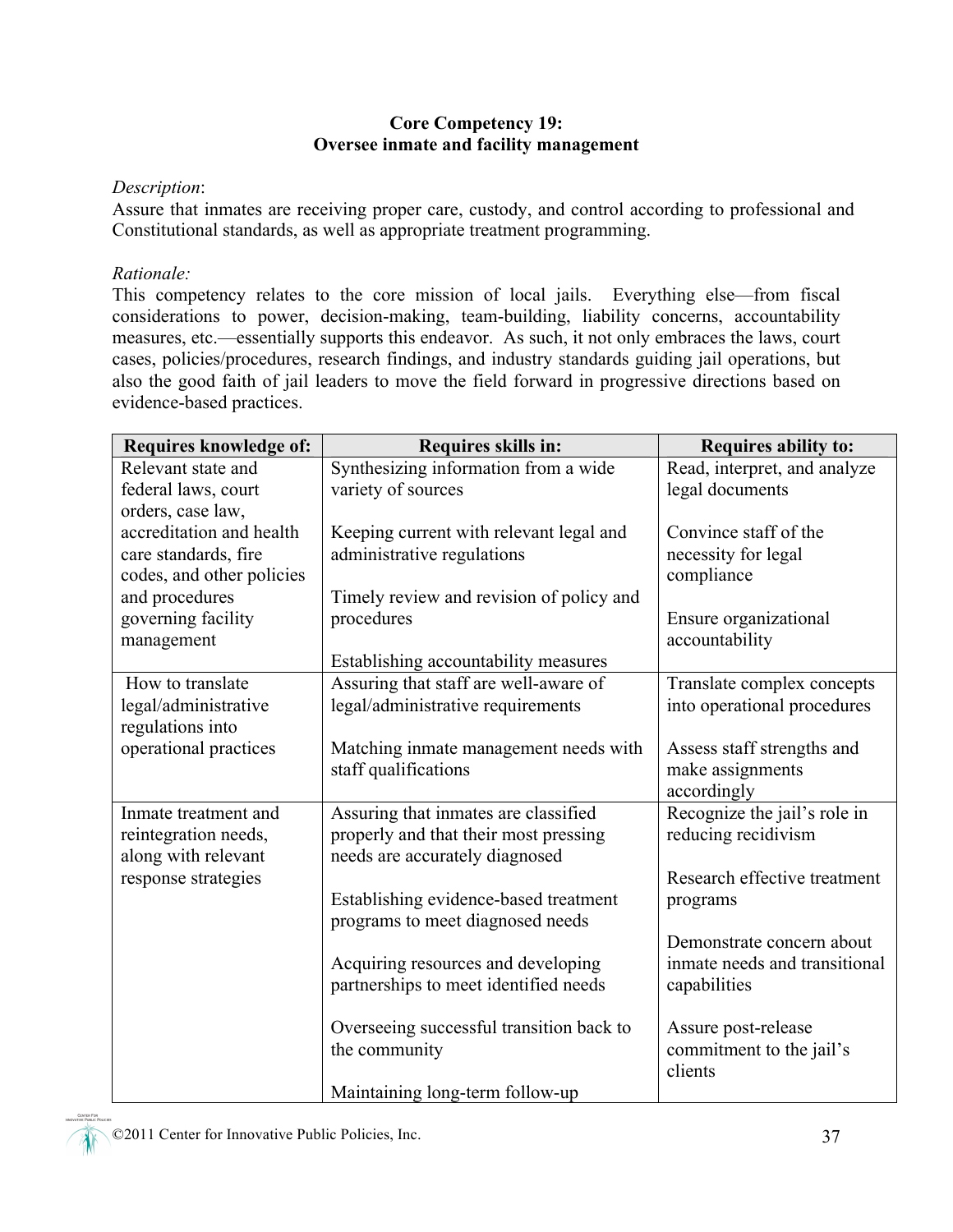#### **Core Competency 20: Oversee physical plant management**

#### *Description:*

Assure that the physical plant is in proper condition to assure the safety of inmates, employees, and the public.

#### *Rationale*:

As the overall facility administrator, it is the jail leader's job to assure that the physical plant is in proper operating condition, to determine when it is necessary to obtain assistance for repairs or preventive maintenance, to plan ahead for projected structural needs, and to insure that the physical plant will be viable for the anticipated life of the building.

| Requires knowledge of:        | Requires skills in:                | <b>Requires ability to:</b>     |
|-------------------------------|------------------------------------|---------------------------------|
| Structural features of jail   | Interpreting blueprints,           | Evaluate integrity and          |
| facilities (e.g., schematics, | maintenance plans, etc.            | sustainability of the jail's    |
| utility maps, life safety     |                                    | physical features and           |
| systems)                      | Conducting physical plant          | infrastructure                  |
|                               | inspections                        |                                 |
|                               |                                    | Delegate as necessary to        |
|                               | Establishing preventive            | maintenance staff               |
|                               | maintenance plans                  |                                 |
|                               |                                    | Gather information from staff   |
|                               | Overseeing capital planning        | and inmates                     |
|                               | when new construction is needed    |                                 |
|                               |                                    |                                 |
|                               | Assuring that necessary repairs    |                                 |
|                               | are made in a timely manner        |                                 |
|                               | Assessing facility capabilities in |                                 |
|                               | relation to inmate needs           |                                 |
|                               |                                    |                                 |
|                               | Holding staff accountable          |                                 |
| Emergency/evacuation          | Collaborating with supportive      | Be proactive                    |
| plans in response to a fire,  | public safety partners             |                                 |
| riot, or natural disaster     |                                    | Establish mutual aid            |
| (e.g., hurricane, tornado,    | Assessing the adequacy of          | partnerships                    |
| earthquake, flood, etc.)      | emergency plans and facility       |                                 |
|                               | preparedness                       | Analyze information             |
|                               |                                    |                                 |
|                               | Writing policies governing the     | Be decisive                     |
|                               | jail's response to emergency       |                                 |
|                               | conditions                         | Establish an organizational     |
|                               |                                    | culture where safety is the top |
|                               |                                    | priority                        |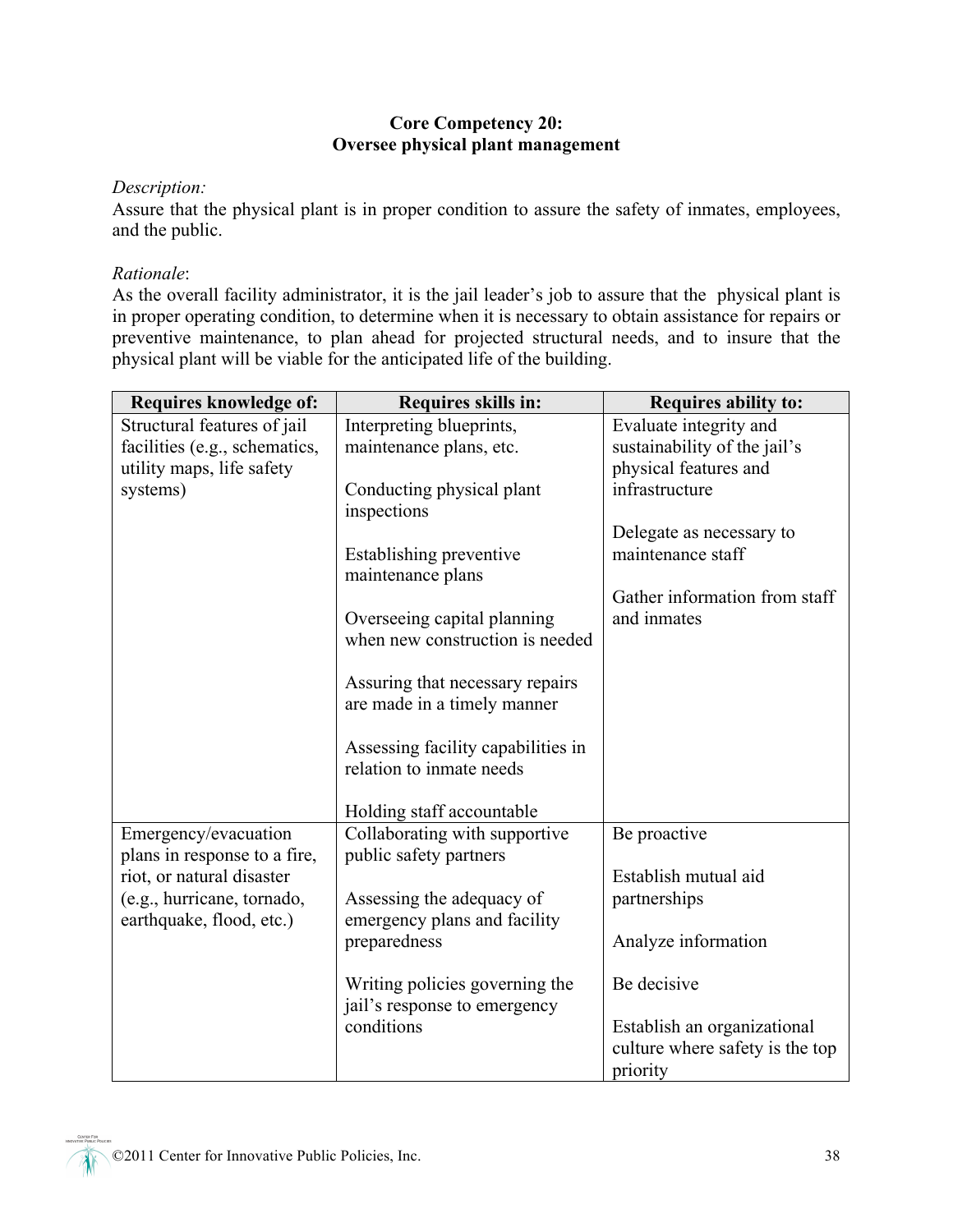#### **Core Competency 21: Reduce jail-related liability risks**

#### *Description*:

Oversee risk management initiatives to reduce vulnerability and assure compliance with state/national standards and case law.

#### *Rationale*:

Jails are guided by Constitutional mandates and case law, and thus, can be fertile grounds for liability lawsuits and civil rights claims. Litigation is costly and time consuming, but can be reduced with well-designed policies and diligent operational oversight. This includes understanding current case law and industry standards, training staff accordingly, and assuring that organizational policies and procedures are in compliance.

| Requires knowledge of:                           | Requires skills in:                                                   | <b>Requires ability to:</b> |
|--------------------------------------------------|-----------------------------------------------------------------------|-----------------------------|
| Current case law, relevant                       | Recognizing how legal/administrative                                  | Analyze legal documents     |
| legislation, court orders, and                   | standards apply to jail operations                                    |                             |
| state/national standards,                        |                                                                       | Make valid comparisons      |
| along with the jail's existing                   | Assessing whether jail policies and                                   |                             |
| policies and procedures                          | procedures comply with such mandates; (if                             | Translate legal concepts    |
|                                                  | not, taking corrective action)                                        | into operational practices  |
|                                                  |                                                                       |                             |
|                                                  | Writing clear, concise policies that reflect                          |                             |
|                                                  | current legal standards, especially in high-                          |                             |
|                                                  | liability areas (e.g., use of force)                                  |                             |
| How the jail can use risk                        | Applying conceptual models to operational                             | Conceptualize               |
| reduction models, concepts,                      | practices                                                             |                             |
| and techniques to<br>proactively limit liability |                                                                       | Be forward-thinking         |
|                                                  | Studying prior litigation to determine what<br>can be learned from it | Think creatively            |
|                                                  |                                                                       |                             |
|                                                  | Foreseeing vulnerability to liability claims                          | Remain alert and            |
|                                                  |                                                                       | responsive                  |
|                                                  | Engaging employees in proactively                                     |                             |
|                                                  | envisioning how liability could be reduced                            | Evaluate options and select |
|                                                  |                                                                       | best course of action       |
|                                                  | Developing a process for documenting and                              |                             |
|                                                  | following-up troublesome personnel actions                            | Use proactive preparedness  |
|                                                  |                                                                       | to reduce liability         |
|                                                  | Assuring that operational practices are aligned                       |                             |
|                                                  | with organizational policy                                            |                             |
|                                                  |                                                                       |                             |
|                                                  | Encouraging staff and inmates to                                      |                             |
|                                                  | communicate openly with administrators                                |                             |
|                                                  |                                                                       |                             |
|                                                  | Responding appropriately and in a timely                              |                             |
|                                                  | manner to inmate complaints                                           |                             |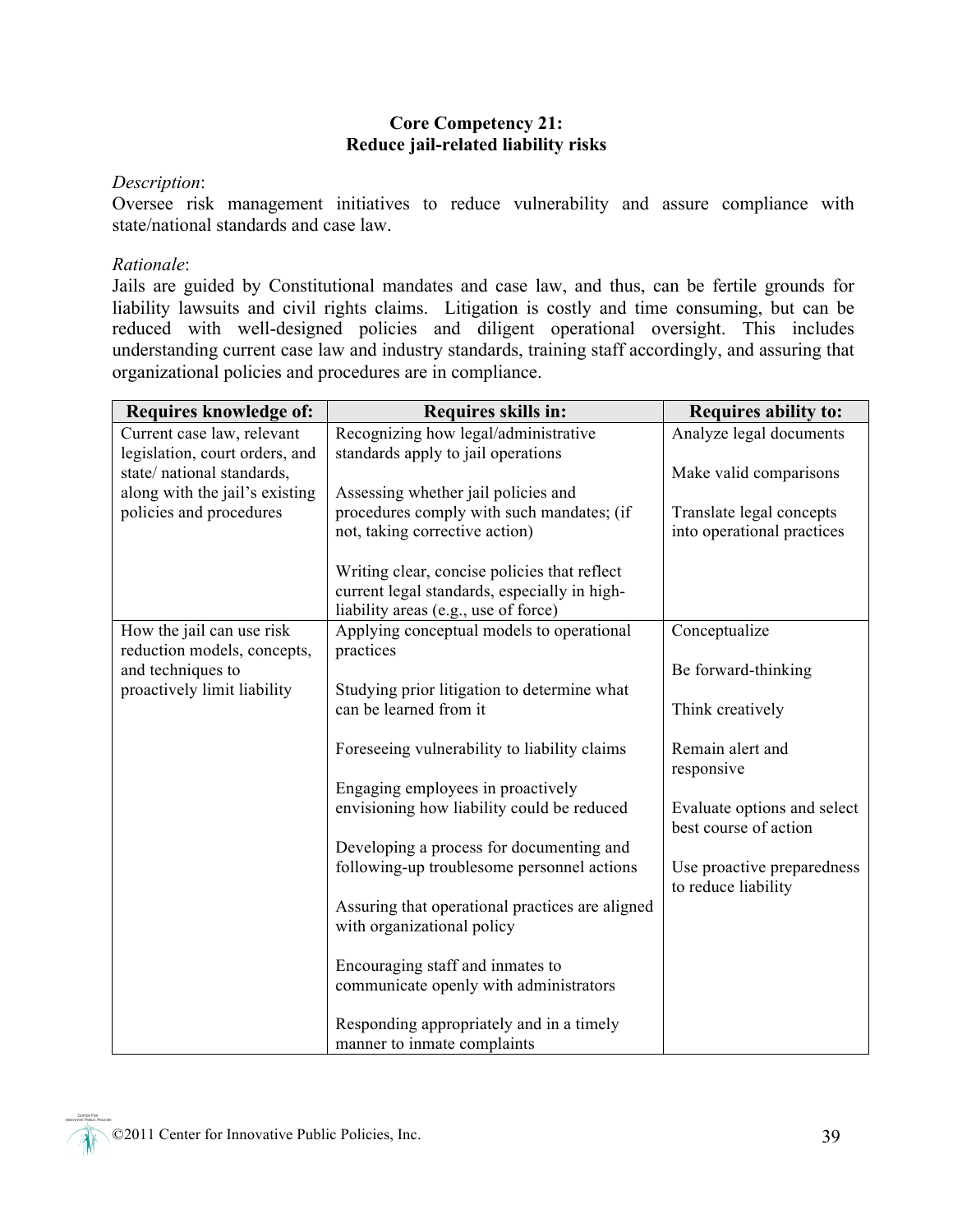#### **Core Competency 22: Understand and manage emerging technology**

#### *Description:*

Remain aware of emerging technological innovations and their potential organizational applications.

#### *Rationale:*

As part of their responsibility to visualize future organizational needs, leaders need to keep abreast of the rapidly changing array of jail-related technology and how it can be used to improve operations. Being an informed consumer of expensive technology is important to assure that funds are spent efficiently and cost-effectively. This includes identifying subject matter experts to evaluate, test, and assess new technology, as well as building a level of personal understanding of relevant hardware, software, and security devices in order to make knowledgeable procurement decisions.

| Requires knowledge of:                             | Requires skills in:                                        | <b>Requires ability to:</b> |
|----------------------------------------------------|------------------------------------------------------------|-----------------------------|
| Basic computer skills used                         | Developing basic computer                                  | Analyze                     |
| in the industry                                    | expertise in hardware, software,<br>and networks           | Adapt                       |
| Laws pertaining to data<br>sharing data systems    | Interpreting legal restrictions                            | Establish partnerships      |
| currently in use by internal                       | Collaborating with partners to                             | Overcome impediments to     |
| and external partners                              | implement shared integrated data<br>systems                | data-sharing                |
| Jail-related technology<br>(e.g., phone recording, | Researching the capabilities of<br>technology              | Analyze                     |
| video visitation, equipment                        |                                                            | Evaluate                    |
| for attorneys, door control                        | Understanding strengths and                                |                             |
| systems, cameras, CED<br>technology, telemedicine, | weaknesses of products before<br>purchase                  | Pursue unfamiliar territory |
| inter-connectivity with                            |                                                            | Visualize what you want to  |
| other agencies, etc.)                              | Developing strong, positive<br>relationships with IT staff | achieve                     |
|                                                    |                                                            | Make systematic comparisons |
|                                                    |                                                            | Distill complex information |
|                                                    |                                                            | Trust others with greater   |
|                                                    |                                                            | subject matter expertise    |
|                                                    |                                                            | Maintain the capacity for   |
|                                                    |                                                            | continued personal growth   |

©2011 Center for Innovative Public Policies, Inc.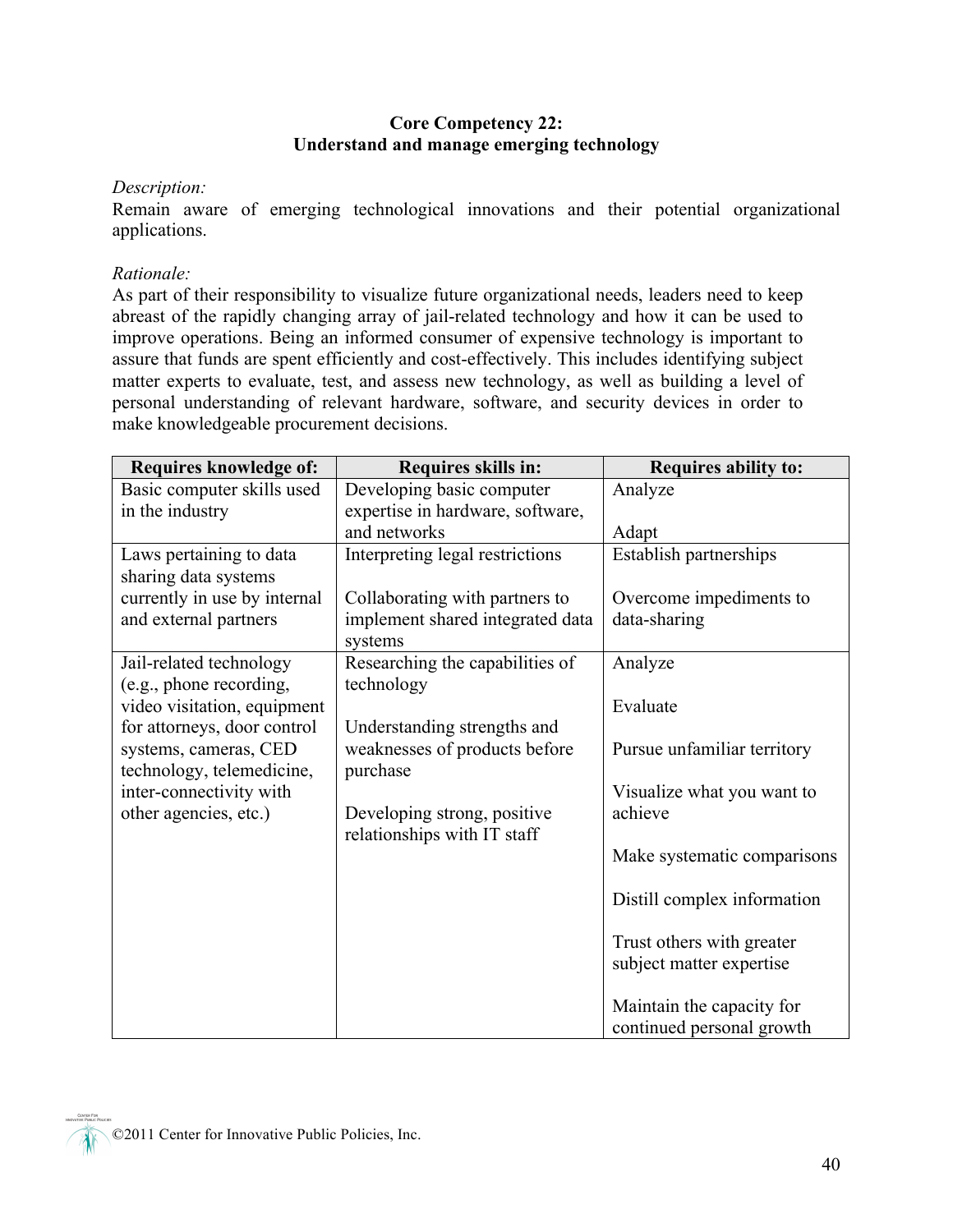#### *Summary and Conclusions*

Especially in light of the upcoming retirement of a significant number of jail administrators throughout the country (Stinchcomb, McCampbell, and Leip, 2009), a sense of urgency is beginning to emerge about preparing the next generation of leaders--which is ultimately what this project is designed to address. Beginning with a comprehensive literature review, it was launched with an initiative to identify the core competencies characteristic of successful jail leaders—along with the knowledge, skills, and abilities required to fulfill them.

To validate the list of competencies serving as the project's foundation, interactive feedback through structured exercises was incorporated from both national advisory committee members and participants attending a number of national correctional conferences. Subsequently, the core competency list and associated KSAs were edited, refined, and consolidated, resulting in the outcomes reported herein. Following additional review by the advisory committee, project staff, and AJA members, they will subsequently guide forthcoming project developments--including the website for succession planning and online leadership development assistance, as well as the mentoring toolkit. They can likewise be used to inform any number of additional efforts outside the scope of this project, including the development of executive leadership training for jail administrators.

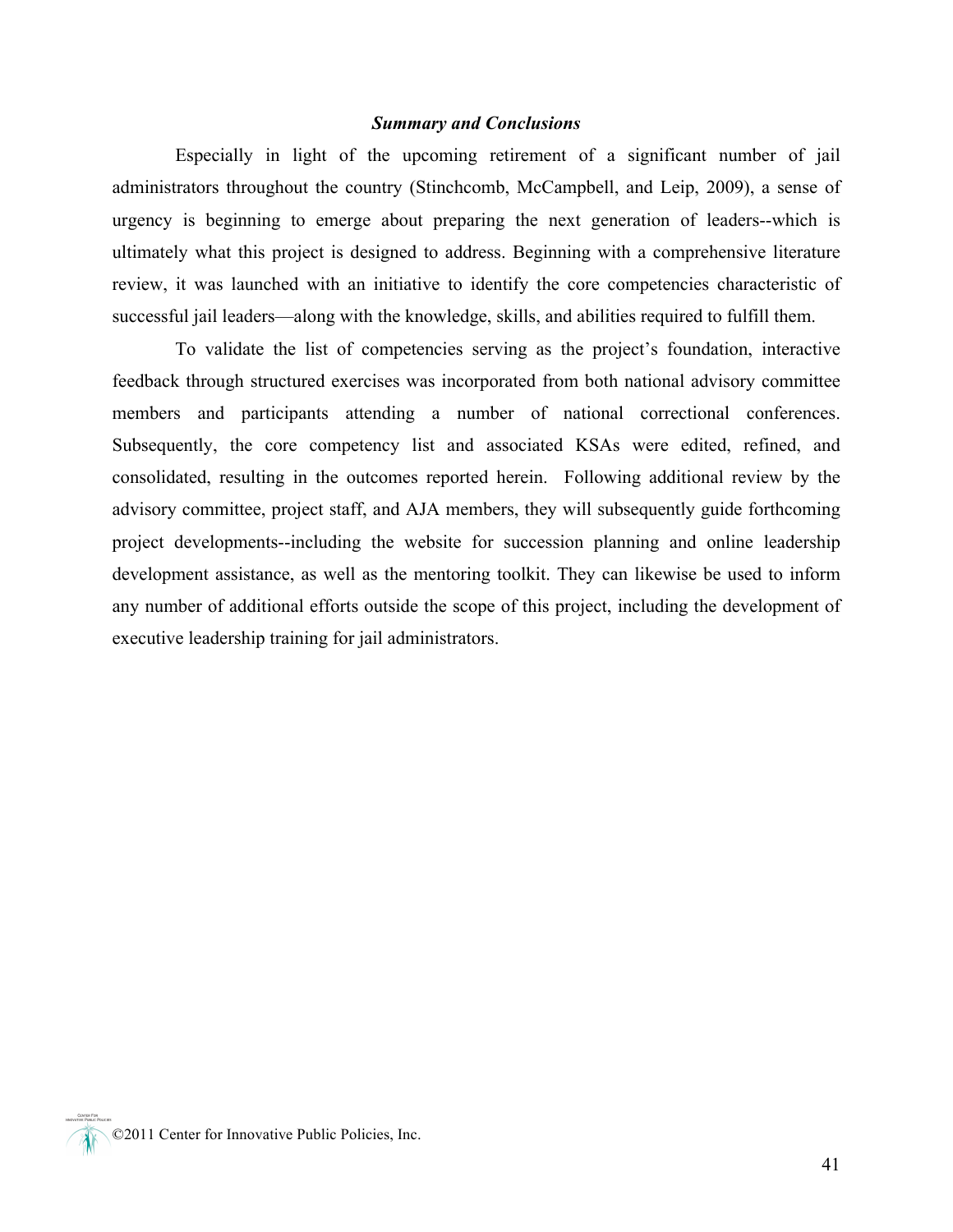#### *References*

Bloom, B., ed. (1956). *Taxonomy of educational objectives, the classification of educational goals—Handbook 1: Cognitive domain*. New York: McKay.

Brown, R. M, and Eggers, J. T. (2005). "Correctional leadership competencies for the 21st Century." *Corrections Today* 67(4): 28, 30.

Campbell, N. M. et. al. (2005). *Correctional leadership competencies for the 21st Century: Executives and senior-level leaders*. Washington, D.C.: U.S. Department of Justice, National Institute of Corrections.

Martin, M.D. and Rosazza, T.A. (2004). *Resource guide for jail administrators*. Washington, DC: U.S. Department of Justice, National Institute of Corrections.

McCampbell, S. W., Hall, M. E., and Layman, E. P. (2002). *Resource guide for newly appointed wardens*. Washington, D.C: U.S. Department of Justice, National Institute of Corrections.

McCampbell, S.W., Stinchcomb, J.B. and Layman, E.P. (2003). *Needs assessment of the National Sheriffs' Institute: A report to the Jails Division of the National Institute of Corrections*, unpublished report by Center for Innovative Public Policies, Naples, FL.

Montgomery, M.J. (2006). "Leadership in a correctional environment," *Corrections Compendium* 31(3): 1-5, 11.

National Association for Court Management. (2003). *Leadership: What this core competency is and why it is important*. Williamsburg, VA: National Association for Court Management.

Piccirilli, M., Keith, P., Bellmio, P., Koenig, D., Sewell, J. and Brown, B. (2009), *Law Enforcement Leadership Initiative: Project Findings*, unpublished draft submitted to U.S. Department of Justice, Bureau of Justice Assistance, Washington, DC.

Society for Human Resource Management. (2008). *Creativity and innovation: How leaders support the creative process*, available online at

http://www.shrm.org/Research/Articles/Articles/Pages/CREATIVITYANDINNOVATION.aspx.

Stinchcomb, J.B., McCampbell, S.W., and Leip. L (2009). *The Future is Now: Recruiting, Retaining, and Developing the 21st Century Jail Workforce.* Washington, DC: U.S. Department of Justice, Bureau of Justice Assistance.

Stinchcomb, J.B. and McCampbell, S.W. (2010). "Succession Planning: A Leader's Most Lasting Legacy," *American Jails* (May/June): 9-12.

U.S. Department of Justice, National Institute of Corrections, National Academy of Corrections. (1988). *Competency profile of jail administrators.* Washington, D.C.: National Institute of Corrections.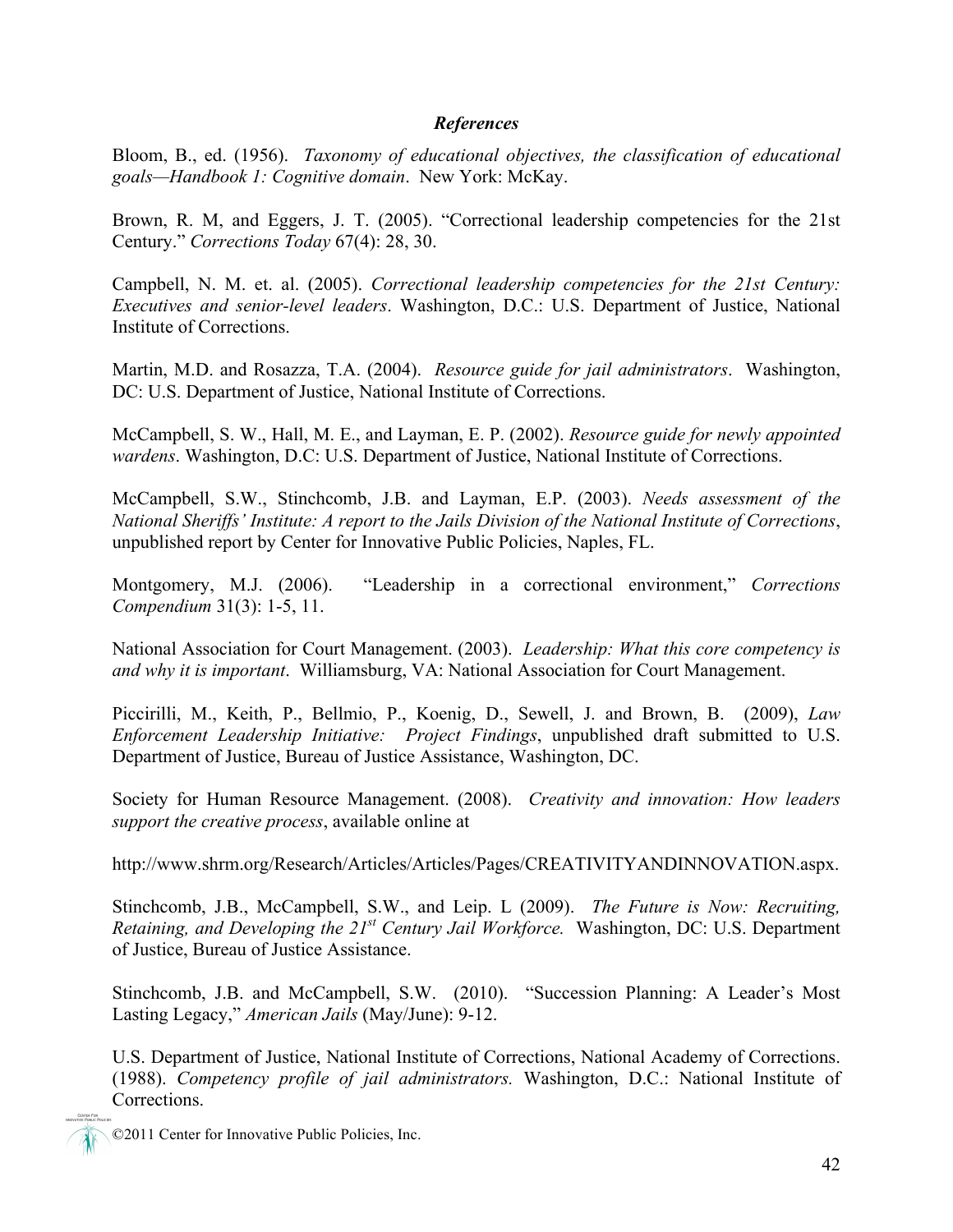## *APPENDIX A NATIONAL JAIL SUCCESSION PLANNING AND LEADERSHIP DEVELOPMENT PROJECT* **LIST OF ADVISORY COMMITTEE MEMBERS BY JAIL SIZE**

*(bold highlighting indicates subgroup of members involved in KSA development)*

#### *Small (<150) = 6 jails*

- Penny Bartley, Director, South Correctional Entity, DesMoines, WA
- **Don Bird, Jail Administrator, Pitkin County Jail, Aspen, CO**
- **Katie Booth, Jail Administrator, Summit County Sheriff's Office, Park City, UT**
- Michael Fowler, Captain, Carroll County Department of Corrections, Ossipee, NH
- Delores Greyeyes, Director, Navajo Department of Corrections, Kayenta, AZ
- **Frank Hecht, Corrections Administrator, Tohono O'odham Nation, Vail, AZ**

#### *Medium (150-999) = 4 jails*

- Ney Hidalgo, Administrative Lieutenant, Peumansend Creek Regional Jail, Fredericksburg, VA
- **Jamey Kessinger, Assistant Jail Superintendent, McLean County Sheriff's Department, Heyworth, IL**
- Mitch Lucas, Chief Deputy, Charleston County Sheriff's Office, North Charleston, SC\*
- **Reginald Walker, Lieutenant, Brazos County Sheriff's Office, Bryan, TX**
- **Kim Howell, Assistant Jail Administrator, Lubbock Co. Sheriff's Office, Lubbock, TX (added 9/2010)\*\***

#### *Large (over 1,000) = 10 jails*

- Ruby Joyner, Training Lieutenant, Davidson County Sheriff's Office, Nashville, TN
- John LiPari, Lieutenant, Monroe County Sheriff's Office, Rochester, NY
- Winnifred McPherson, Assistant Director, Broward Sheriff's Office, Pompano Beach, FL
- Gary Raney, Sheriff, Ada County Sheriff's Office, Boise, ID\*
- Michelle Robinette, Chief Deputy-Detention, Tulsa County Sheriff's Office, Tulsa, OK
- Tim Ryan, Director Miami-Dade Department of Corrections and Rehabilitation, Miami, FL\*
- **Scott Salley, Chief of Corrections, Collier County Sheriff's Office, Naples, FL**
- **Edward Sweeney, Director of Corrections, Lehigh County, Allentown, PA**
- **Wynnie Testamark-Samuels, Miami-Dade Department of Corrections and Rehabilitation, Miami, FL**

\*Indicates those also involved with NIC's large jail administrator curriculum initiative, (who were specifically asked to attend in order to enhance collaboration between NIC's efforts and this project). \*\*Lubbock County moved into a larger jail half-way through this project.

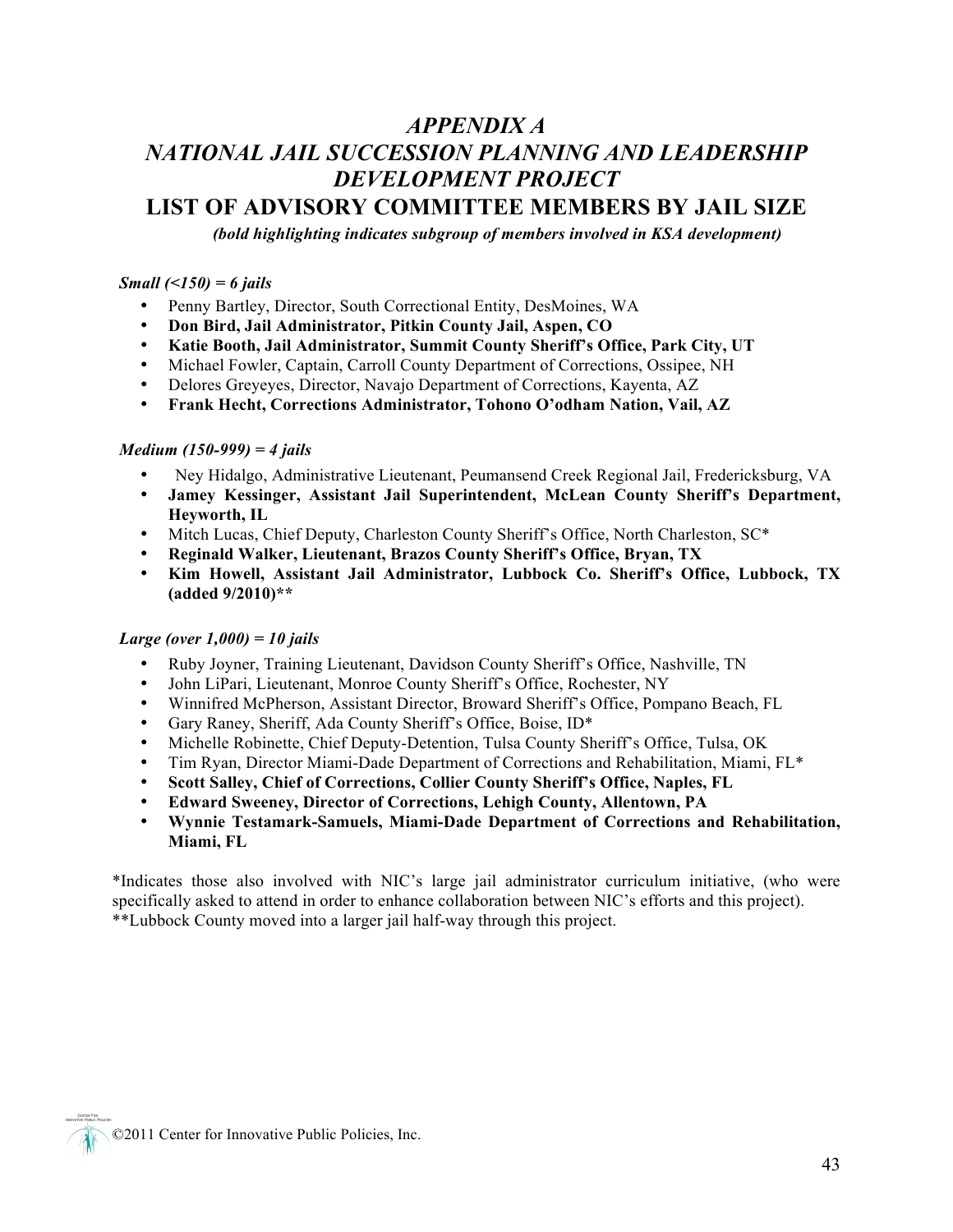## *APPENDIX B NATIONAL JAIL SUCCESSION PLANNING AND LEADERSHIP DEVELOPMENT PROJECT*

## **REVISED LIST OF 35 CORE COMPETENCIES FOR JAIL LEADERS Results of Advisory Committee Meeting June 18, 2010**

#### *DEFINITIONS*

- *CORE COMPETENCY*: The specific functions that are essential for effective jail leadership–i.e., what the best jail leaders do.
- *KSA's*: The teachable knowledge, skills, or abilities that jail leaders need in order to effectively achieve core competencies.

#### *SUB-CATEGORIES OF CORE COMPETENCIES*

*(A) PROFESSIONAL*: What generic professional functions effective jail leaders perform.........*i.e., what they must be able to do.*

*(B) SUBJECT MATTER* 

- *EXPERTISE (SME)*: What specific jail-related expertise is essential to effective jail leadership..........*i.e., what they need to know about jails.*
- *(C) PERSONAL*: What personal attributes are essential to effective jail leadership..........*i.e., what teachable traits they need to demonstrate.*

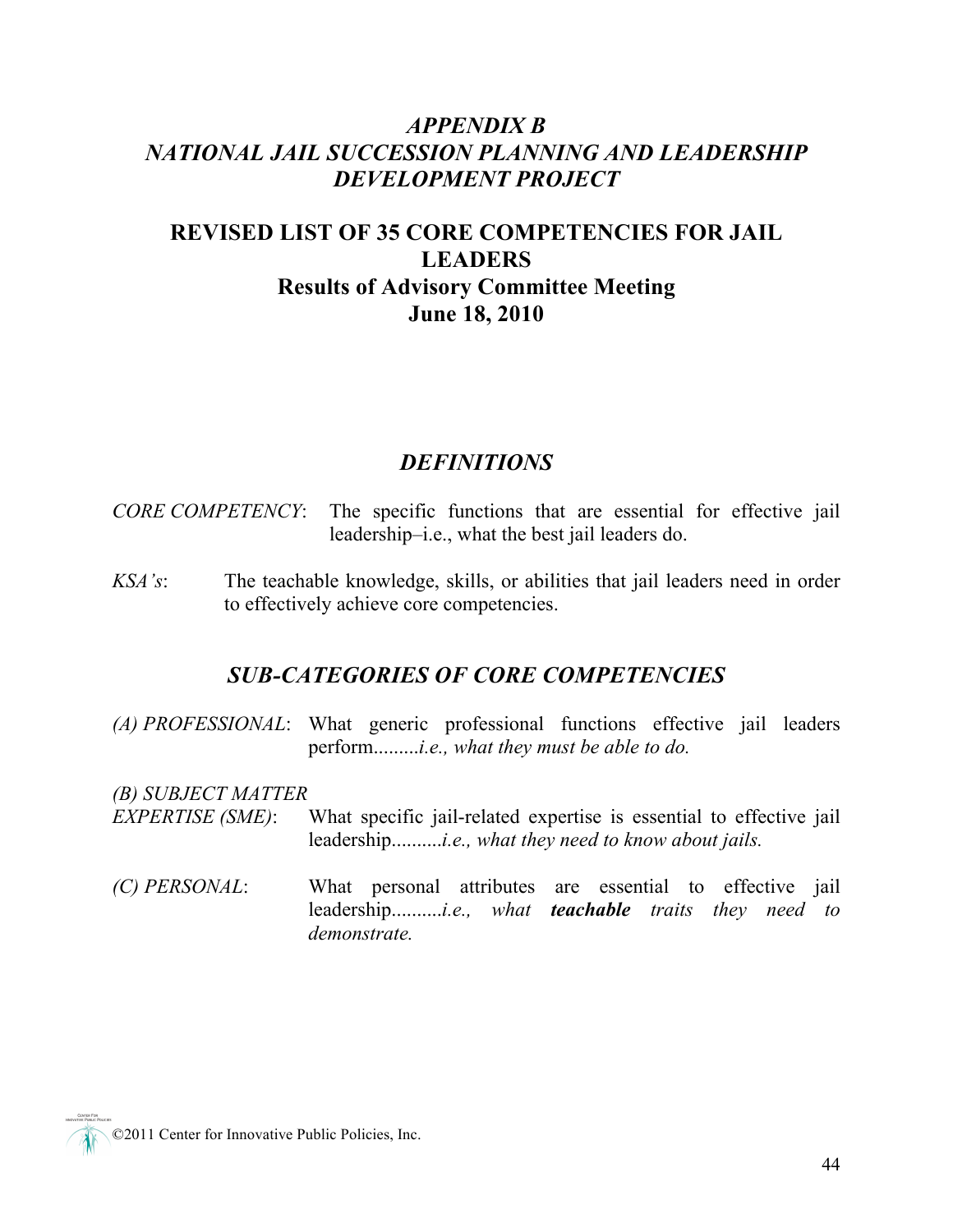|        | (A) PROFESSIONAL CORE<br><b>COMPETENCIES</b> (what<br>effective jail leaders must be<br><i>able to do)</i> | <b>DESCRIPTIVE DETAIL</b>                                                                                                                                                                                               |
|--------|------------------------------------------------------------------------------------------------------------|-------------------------------------------------------------------------------------------------------------------------------------------------------------------------------------------------------------------------|
| $1-A$  | Analyze and resolve<br>organizational challenges                                                           | Use critical thinking skills, evidence-based practices, and information<br>analysis to inform decision-making and address organizational problems                                                                       |
| $2-A$  | Assure organizational<br>accountability                                                                    | Direct the process for collecting ongoing feedback and assessing long-term<br>outcomes                                                                                                                                  |
| $3-A$  | Build and maintain<br>collaborative teamwork                                                               | Develop a supportive, trustworthy team to translate and implement the<br>agency's vision/mission/values                                                                                                                 |
| $4-A$  | Build and maintain positive<br>public relationships                                                        | Work with staff, the media and external stakeholders to enhance<br>community support                                                                                                                                    |
| $5-A$  | Collaborate with external<br>stakeholders                                                                  | Develop reciprocally-beneficial external partnerships to achieve shared<br>goals                                                                                                                                        |
| $6-A$  | Develop and maintain a<br>positive workplace                                                               | Relate to staff in a fair, even-handed manner that demonstrates<br>understanding and compassion while avoiding favoritism                                                                                               |
| $7-A$  | Develop and sustain<br>organizational vision/mission                                                       | Establish a long-range purpose for the organization and provide overall<br>direction and guidance for achieving its mission and measuring success                                                                       |
| $8-A$  | Develop, change, and manage<br>the organizational culture                                                  | Assure that agency culture is aligned with its vision/mission/values                                                                                                                                                    |
| $9-A$  | Engage in strategic planning                                                                               | Proactively analyze emerging trends, anticipate related organizational<br>needs, and develop strategies for meeting them                                                                                                |
| $10-A$ | Make sound decisions                                                                                       | Establish a decision-making style that is firm, fair, and consistent, aligned<br>with the organization's mission/vision/values, and reflective of evidence-<br>based practice; appreciate the impact of decisions       |
| $11-A$ | Manage change                                                                                              | Progressively implement change through strategies that encompass relevant<br>stakeholders                                                                                                                               |
| $12-A$ | Manage power and influence                                                                                 | Understand the organization's history and political climate; use the political<br>process (internal/external and official/unofficial) to accomplish goals                                                               |
| $13-A$ | Comprehend, obtain and<br>manage fiscal resources                                                          | Understand the larger financial picture, as well as obtain the fiscal resources<br>needed to achieve organizational goals, allocating them in a manner that<br>supports the vision/mission/values                       |
| $14-A$ | Obtain, align, and manage<br>human resources                                                               | Obtain the human resources needed to achieve organizational goals,<br>allocating them in a manner that supports the vision/mission/values; assess<br>employee strengths/ weaknesses; properly delegate responsibilities |
| $15-A$ | Resolve conflicts                                                                                          | Use appropriate strategies to reduce dysfunctional organizational conflict in<br>a timely manner                                                                                                                        |
| $16-A$ | Develop and maintain cultural<br>competence                                                                | Develop an operational understanding of human behavior, along with an<br>appreciation for inter-generational, racial, ethnic and gender sensitivities<br>with respect to both inmates and employees                     |

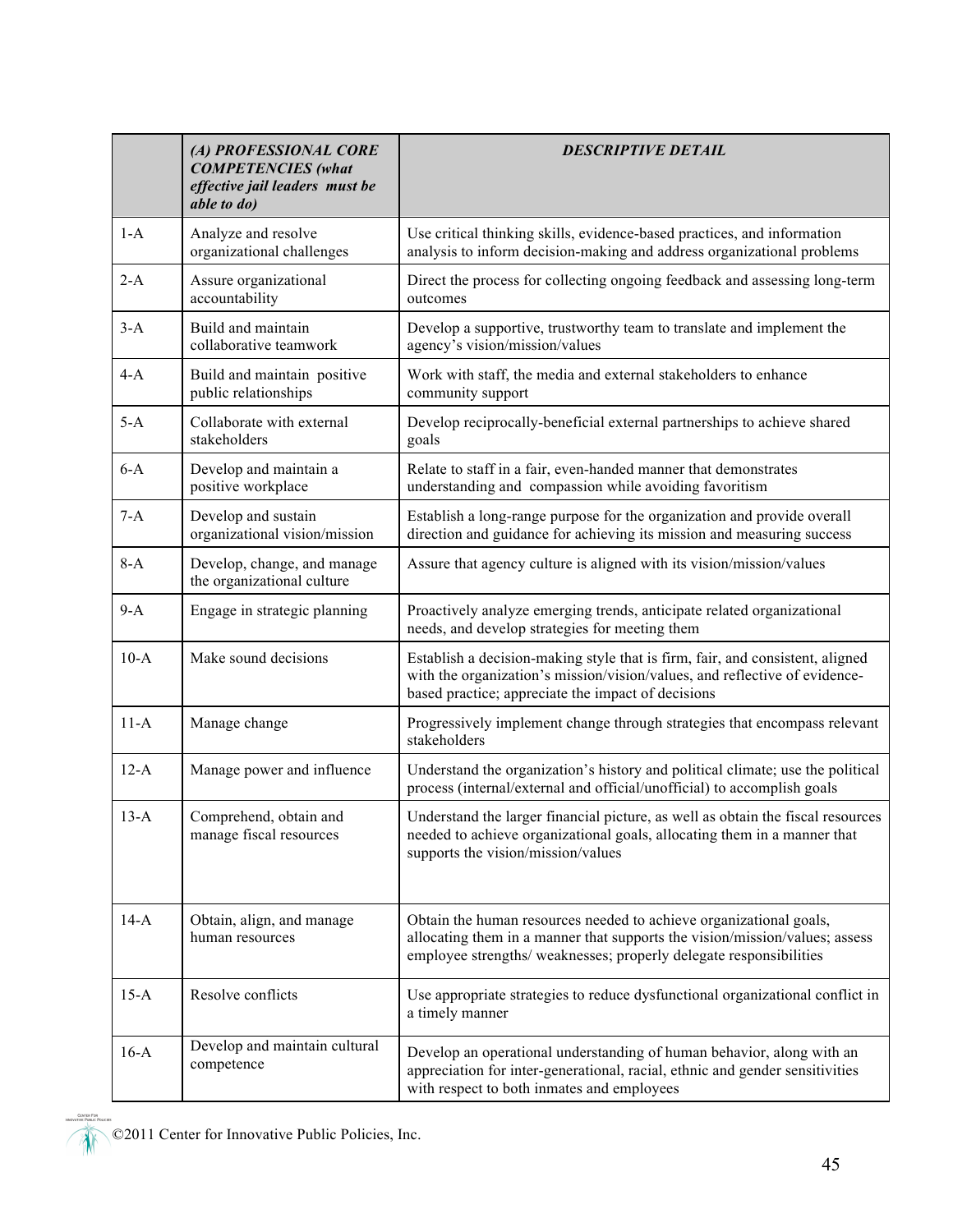|          | (A) PROFESSIONAL CORE<br><b>COMPETENCIES</b> (what<br>effective jail leaders must be<br>able to do) | <b>DESCRIPTIVE DETAIL</b>                                                                                                                                                                                              |
|----------|-----------------------------------------------------------------------------------------------------|------------------------------------------------------------------------------------------------------------------------------------------------------------------------------------------------------------------------|
| $17-A$   | Establish roles, responsibility,<br>and authority                                                   | Assure that duties and responsibilities are properly distributed throughout<br>the organization, along with the authority necessary to fulfill them, in order<br>to promote smooth, efficient functioning              |
| $18-B$   | Leverage the role of the jail in<br>the criminal justice system                                     | Maintain outcome-focused interaction with other components of the justice<br>system to resolve problems and advance the vision/mission of the jail                                                                     |
| $19-B$   | Maintain proactive professional<br>commitment                                                       | Identify and utilize professional resources (e.g., technical assistance,<br>research publications, professional organizations, grant funding,<br>information sources, peer reviews, local and online networking, etc.) |
| $20 - B$ | Manage labor relations                                                                              | Work collaboratively with unions/employee organizations and effectively<br>manage collective bargaining agreements                                                                                                     |
| $21-B$   | Oversee inmate and facility<br>management                                                           | Assure that inmates are receiving proper care, custody, and control<br>according to professional and Constitutional standards, as well as<br>appropriate treatment programming                                         |
| $22-B$   | Reduce jail-related liability<br>risks                                                              | Oversee risk-management initiatives to reduce vulnerability and assure<br>compliance with state/national standards and case law                                                                                        |
| $23-B$   | Understand and manage<br>emerging technology                                                        | Remain aware of emerging technological innovations and their potential<br>organizational applications                                                                                                                  |
| $24-C$   | Build trust and respect                                                                             | Use appropriate strategies to establish and maintain trust in the<br>organization's leadership                                                                                                                         |
| $25-C$   | Communicate effectively                                                                             | Orally, in writing, and through role-modeling, translate the vision/mission<br>and related policies to employees through two-way communication that<br>emphasizes listening and suspending judgment.                   |
| $26-C$   | Continue personal development                                                                       | Use personal initiative to improve the knowledge, skills, and abilities<br>required for effective leadership                                                                                                           |
| $27-C$   | Demonstrate decisiveness                                                                            | Make decisions when (or before) required with information available at the<br>time, and balance decisiveness with willingness to listen and be flexible                                                                |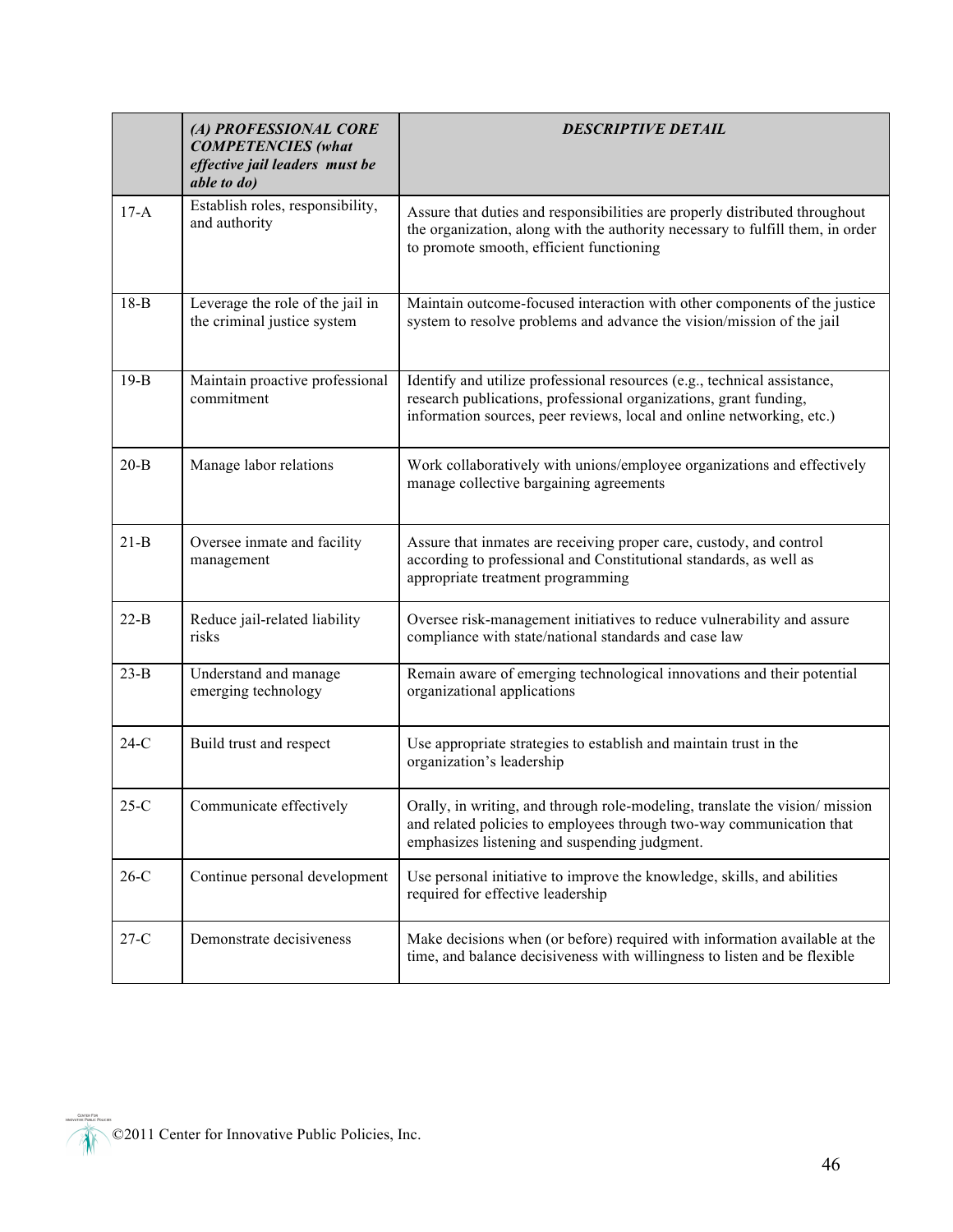|        | C) PERSONAL CORE<br><b>COMPETENCIES</b> (what<br>teachable traits effective<br>leaders need) | <b>DESCRIPTION</b>                                                                                                                                                                                      |
|--------|----------------------------------------------------------------------------------------------|---------------------------------------------------------------------------------------------------------------------------------------------------------------------------------------------------------|
| $28-C$ | Develop resiliency                                                                           | Maintain the energy, tenacity, courage, risk-taking, and passionate<br>commitment necessary to fulfill leadership responsibilities                                                                      |
| $29-C$ | Enhance self-awareness                                                                       | Understand one's strengths/ weaknesses and their personal as well as<br>organizational impact; maintain command presence when appropriate and<br>other leadership styles as situationally necessary     |
| $30-C$ | Inspire and motivate                                                                         | Energize staff, stimulating and inspiring them to achieve organizational<br>goals through positive motivational techniques (including role-modeling,<br>servant leadership, and demonstrating humility) |
| $31-C$ | Maintain flexibility                                                                         | Work effectively in an uncertain and changing environment, making<br>adjustments as necessary when new information becomes available                                                                    |
| $32-C$ | Maintain personal integrity and<br>ethical standards                                         | Have the courage to maintain ethical convictions, despite conflicting<br>pressures                                                                                                                      |
| $33-C$ | Maintain personal well-being                                                                 | Balance work and home life, manage stress, cope effectively with job<br>demands, and maintain a sense of humor                                                                                          |
| $34-C$ | Manage time                                                                                  | Establish priorities appropriately and handle multi-tasking demands                                                                                                                                     |
| $35-C$ | Mentor and coach others                                                                      | Groom the next generation of jail leaders                                                                                                                                                               |

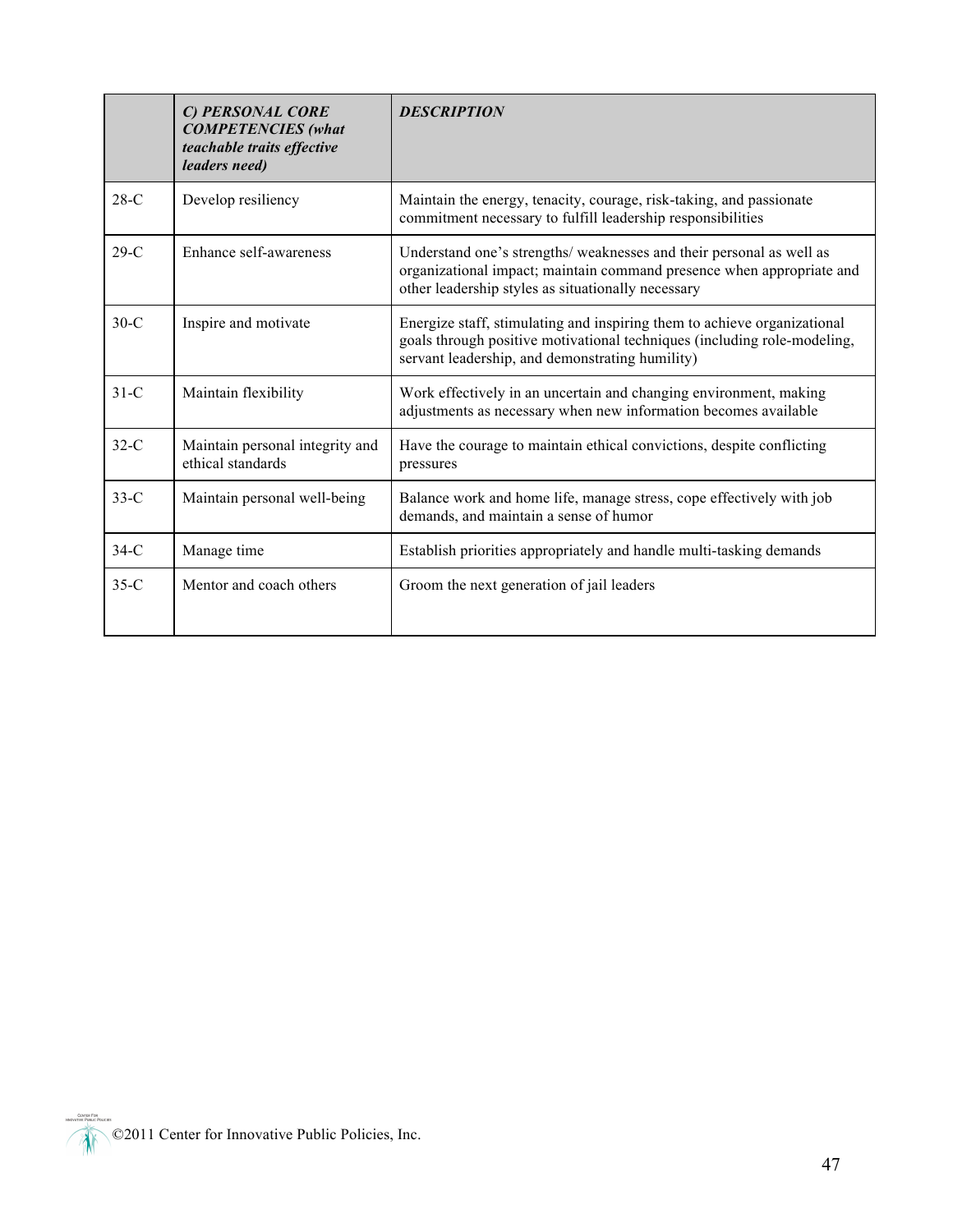## *APPENDIX C NATIONAL JAIL SUCCESSION PLANNING AND LEADERSHIP DEVELOPMENT PROJECT*

## **RESULTS OF "DRILLING DOWN" EXERCISES June 18, 2010**

#### **Competency: Analyze and Resolve Organizational Challenges (1A)**

- Dynamics of organizational change.
- Problem-solving skills.
- Action planning.
- Problem-solving through group processing.
- Information-gathering skills.
- Critical thinking.
- Understanding difference between symptom and problem.
- Alignment with organizational values.

#### **Competency: Develop and Maintain a Positive Workplace (6A)**

- Dynamics of organizational change.
- Interpersonal communication.
- Conflict resolution.
- Conflict management.
- Leaning how to convey timely and relevant feedback.
- Creating safe work environment for staff and inmates.
- Teach and model by the management by walking around philosophy (add the personal touch).
- Create a process to review employee discipline practices to ensure continuity.
- Differentiate career versus job mentality for new Generation X/Y recruits.
- Demonstrate a willingness to show compassion.
- Acknowledge staff achievement.
- Teach the rules (ethical standards).
- Invest in morale building exercises.
- Convey timely and relevant feedback.
- Morale building.
- Teach policy, SOP, and past orders.
- Create a solid, meaningful evaluation process (under EEOC fair employee labor practices).
- Implement fair, equitable, and timely discipline.
- Offer a competitive employment packages with built-in incentives.

#### **Competency: Develop and Sustain Organizational Vision/Mission (7A)**

- Staff and community collaboration
- Education=technical (formal)<br>• Support the mission—bottom-
- Support the mission—bottom-up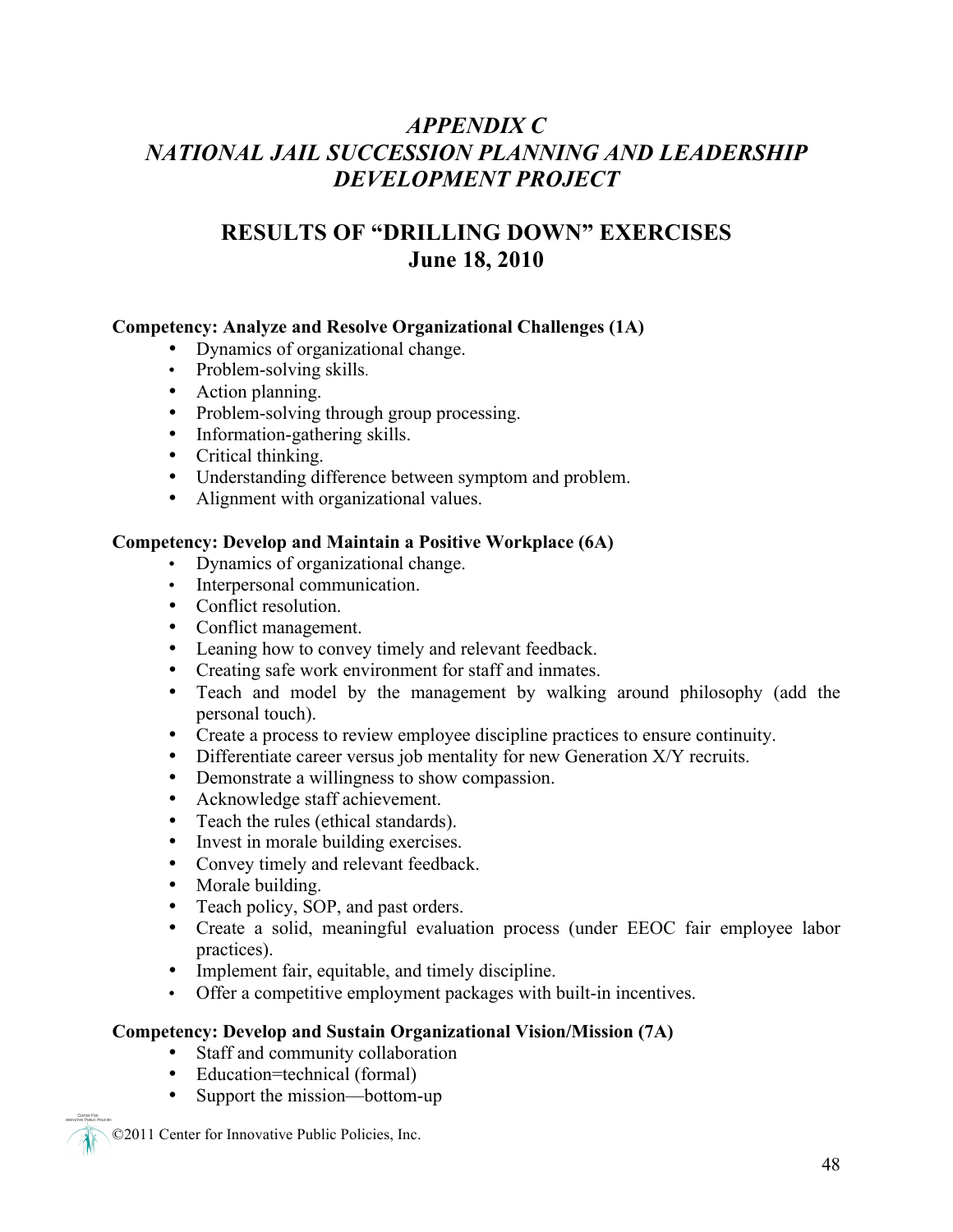• Specific training=identify goals and objectives; change agent=follow-up, professional association=peer support

#### **Competency: Develop, Change, and Manage the Organizational Culture (8A)**

- Identify organizational culture (survey the workforce for values, and aspirations divided by rank and file, middle management, and upper management).
- Upper management assesses the survey and compares it to m/v/v statements.
- Develop a training program that addresses the distortion between the survey and statements—appropriate to their rank and position.
- Provide another survey, with reworded questions to determine effectiveness of the training.
- Have facilitators lead discussion groups based on surveys and training.
- Continuous promulgation and dissemination of value, mission, and vision statements.

#### **Competency: Obtain, Align, and Manage Human and Financial Resources (13A)**

- Obtaining
	- Understand agency's budgeting process.
	- Have or develop an effective strategic plan.
	- Prioritize needs.
	- Manage the process
		- Past accomplishments and current goals.
		- Understand grants and other resources.
		- Including stakeholders and getting buy-in.
		- Establishing justifications.
		- Communicating and educating.
- Managing
	- Understand financial reports and variances, as well as short and long-term controls.
	- Understand the bid, quote, and legal requirements for purchases/procurement.
	- Understand reporting, disclosure, and auditing laws, policies, and philosophies.
- Human resources
	- Staffing, scheduling, and other resource allocation calculations analysis.
	- Recruiting, testing, and hiring--best practices.
	- Training, especially adult learning principles.
	- Professional development/maximizing learning as an organizational resource.
	- Employee satisfaction/retention.
	- Succession planning.
	- Build a positive culture.

#### **Competency: Oversee Inmate and Facility Management (18B)**

- Knowledge of ACA standards for accreditation.
- Basic correctional case law.
- Fire safety codes.
- PREA, ADA, OSHA, FLSA.
- Understand role that programming plays in facility.
- Understand impacts of policy and procedures.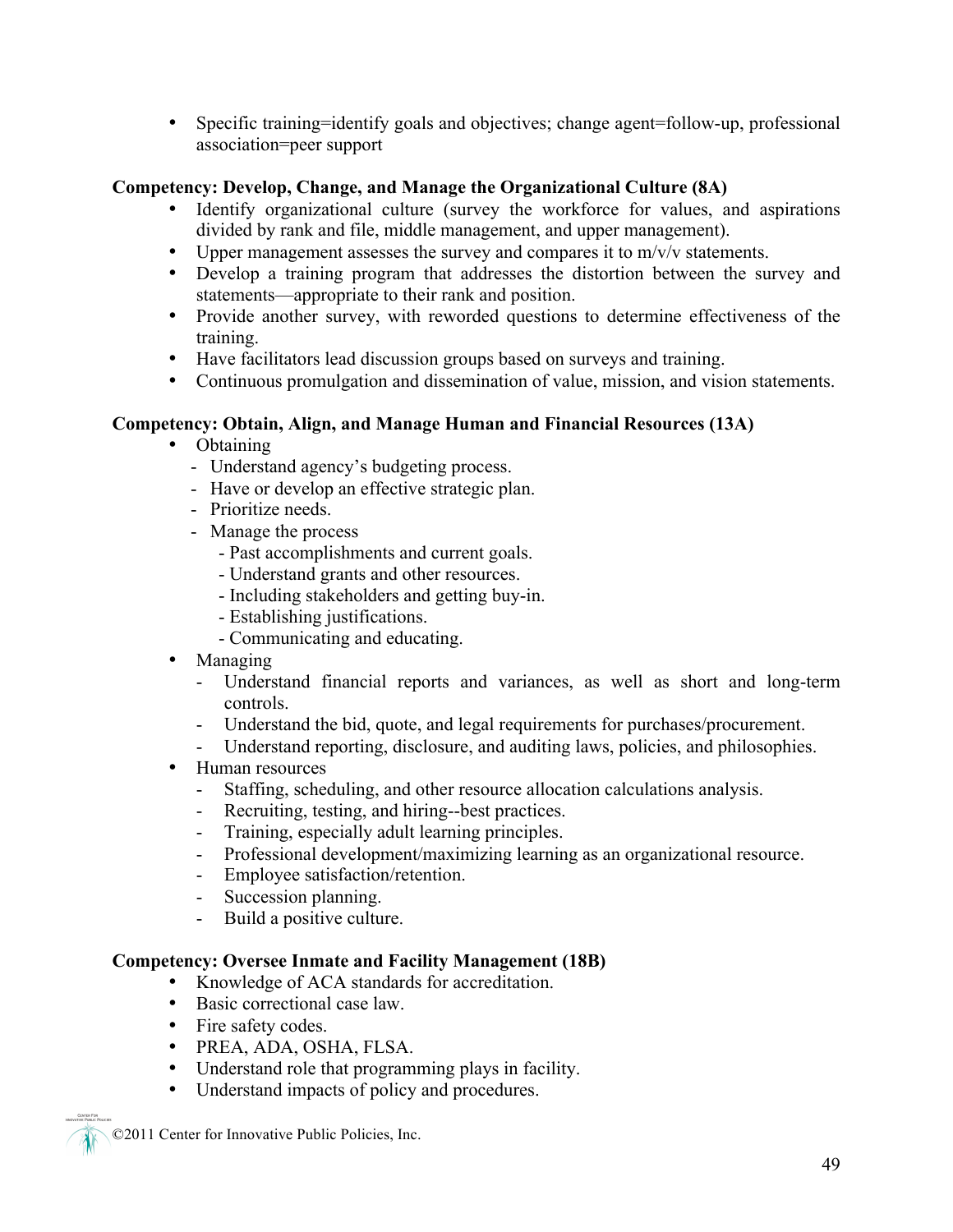- Understand relationship between facility and community.
- Facility maintenance and management.
- Knowledge of crisis management to include use of force.
- Role of technology.
- First obligation is to assure staff safety by providing training, equipment, tools.

#### **Competency: Communicate Effectively (21C)**

- Knowledge and use of varied communication styles .
- Regular command staff meeting to ensure the message is clear and goes out correctly.
- Consider message methodologies (e.g., intranets, blog, newsletters, email); "Ask the Chief"; town hall meetings
- Generation X/Ys ("great thumbs") teach new generation to talk
- Open door policy as a way of staying abreast of what's really going on (sometimes the real deal is somewhere in the middle).
- Recognizing importance of two-way communication.
- A mechanism in place to ensure inmate grievances will be heard and to ensure community concerns are heard and addressed with feedback to the complainant.
- Practice worst case scenario situations in terms of how and what to say to the media.
- Participate in media/public speaking training.
- Business letter writing training initiatives.

#### **Competency: Inspire and Motivate (26C)**

- Understand situational leadership.
- Understand generational differences.
- Effective evaluation process.
- Spend more time on positive behavior rather than negative behavior.
- Administrator needs to work alongside line staff=holidays.
- Group wellness programs=off-campus team building.
- Attend shift briefings.
- Involve all staff in teaching and training.
- Community bulletin board.
- Award programs=ribbons, longevity awards.

#### **Competency: Maintain Personal Integrity and Ethical Standards (28C)**

- Training all staff from day one.
- Policy development
- Code of conduct.
- Code of ethics.
- Interlace ethical decision-making into all staff discussion.
- Firm decision-making relating to violators.
- Leaders make the ethical decision, not the popular decision.
- Use historical training scenarios as decision-making exercise.
- Teaching supervisors how to address problem staff and encourage disclosure.
- Learn not to empower the "informal" leaders of the organization.

#### **Competency: Reduce Jail-Related Liability Risks (19B)**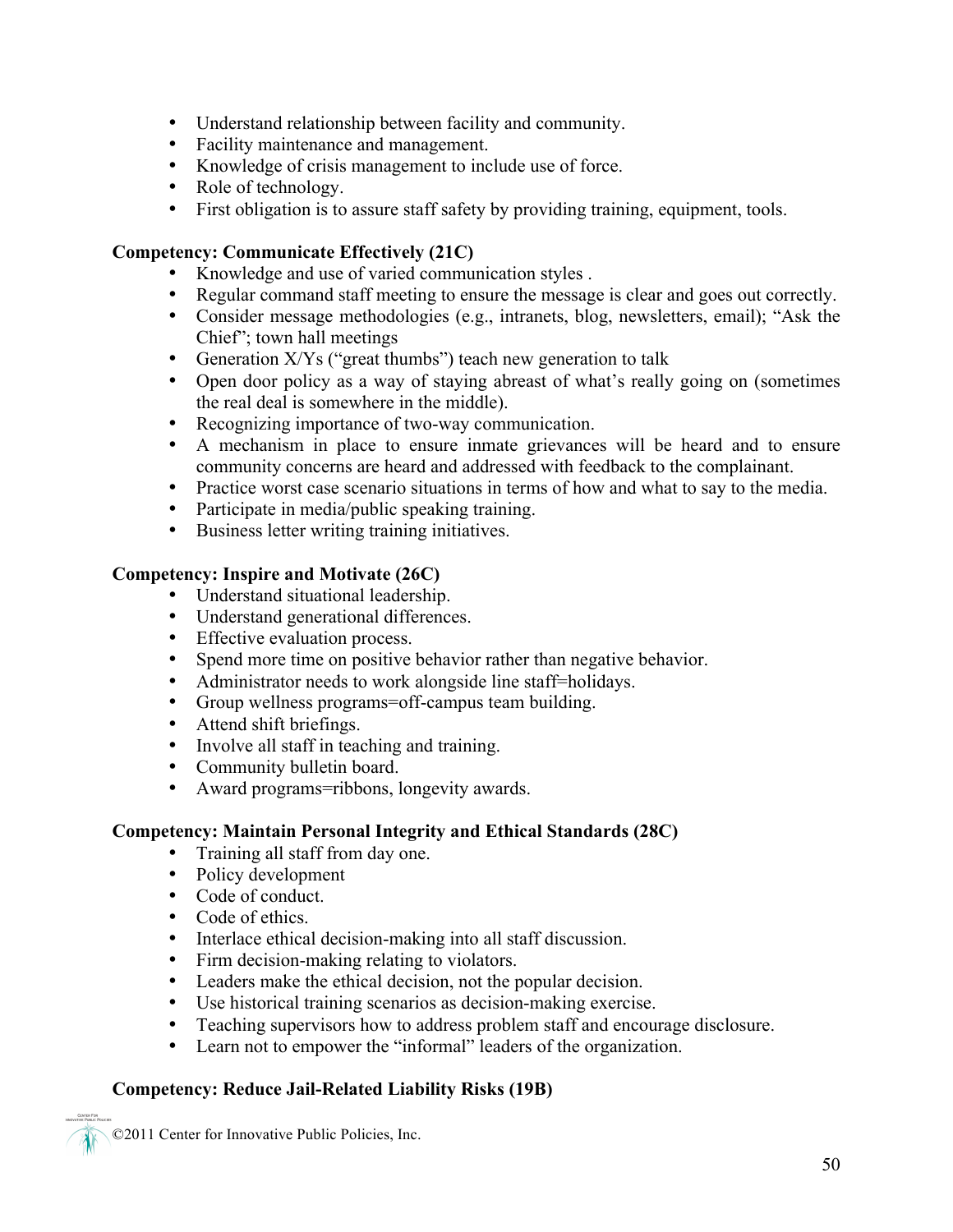- Create policy and procedures that govern behavior and the daily operations.
- Align policy and procedures with daily practice.
- Integrate values into official statements and place in policy and procedures and have staff sign off on them.
- Annually review policy and procedures and update as needed.
- Test your policies.
- Keep abreast of new laws and legislation that might impact the organization negatively or positively.
- Set clear boundaries.
- Create a system where staff/inmates can communicate freely with administrators.
- Maintain a work environment that is free from sexual harassment and intimidation or hostile environment.
- Gender, race, and hiring practices are fair and equitable and consistent with applicable laws.
- Utilize benchmarking in accreditation assessments; review and make sure you are complying with standards and professional organizations (ACA, AJA, NIC).

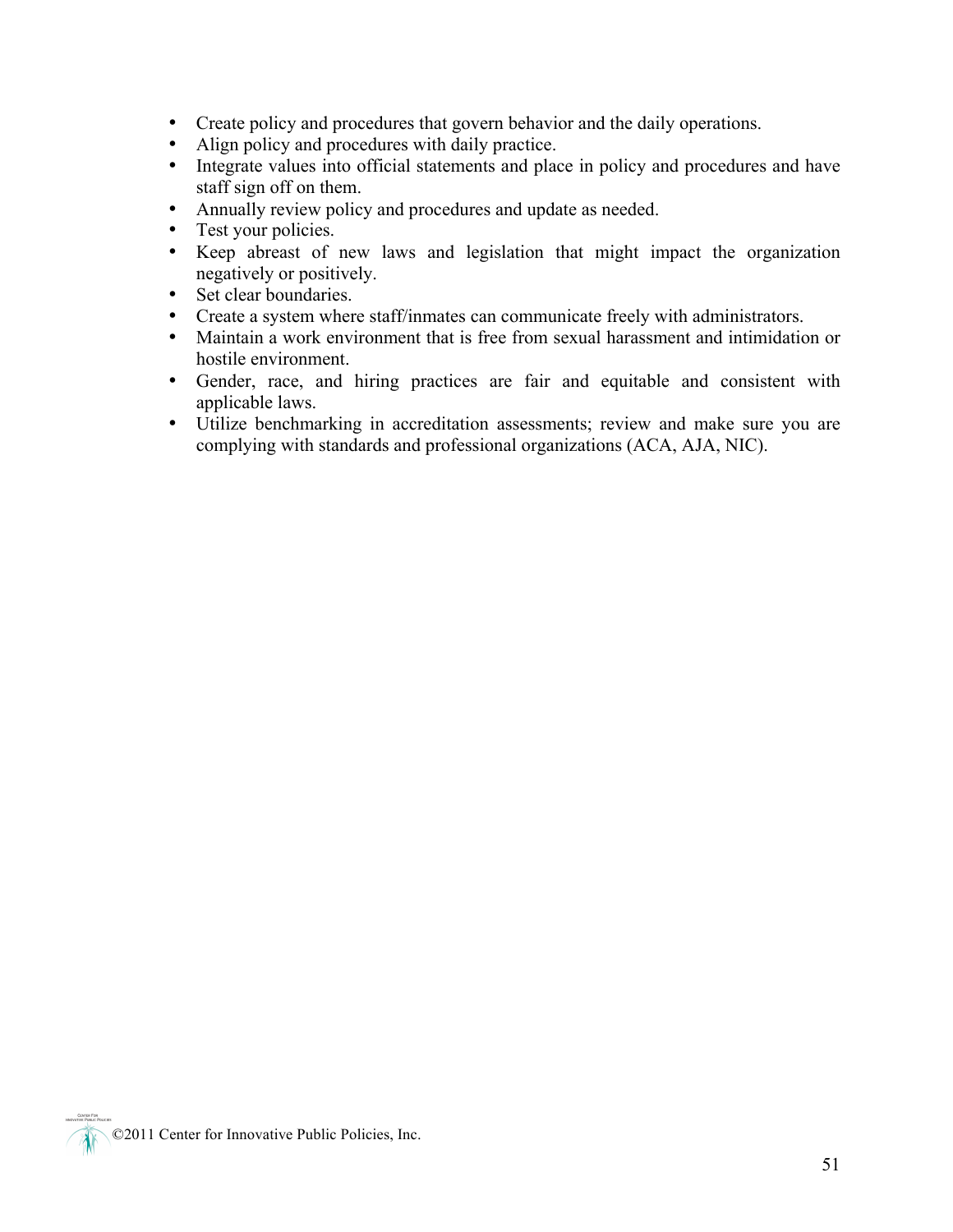## *APPENDIX D NATIONAL JAIL SUCCESSION PLANNING AND LEADERSHIP DEVELOPMENT PROJECT* **Post-meeting Refinements of Core Competencies (July, 2010)**

| $\#$   | <b>Original Language</b>                                     | <b>Modifications</b>                                                                         | <b>Revised Language</b>                                                       |
|--------|--------------------------------------------------------------|----------------------------------------------------------------------------------------------|-------------------------------------------------------------------------------|
| $1-A$  | Analyze and resolve<br>organizational challenges             | Anticipate, analyze and<br>resolve organizational<br>challenges and conflicts. See<br>$15-A$ | Anticipate, analyze and<br>resolve organizational<br>challenges and conflicts |
| $2-A$  | Assure organizational<br>accountability                      |                                                                                              | Assure organizational<br>accountability                                       |
| $3-A$  | Build and maintain<br>collaborative teamwork                 | Build and maintain teamwork;<br>mentor and coach others<br>Combined with 30-C, 35-C          | Build and maintain<br>teamwork; mentor and coach<br>others.                   |
| $4-A$  | Build and maintain<br>positive public<br>relationships       | Build and maintain positive<br>relationships with external<br>stakeholders                   | Build and maintain positive<br>relationships with external<br>stakeholders    |
| $5-A$  | Collaborate with external<br>stakeholders                    | Combined with 4-A                                                                            |                                                                               |
| $6-A$  | Develop and maintain a<br>positive workplace                 | Develop and maintain a<br>positive organizational<br>culture. Combine with 8-A,<br>$30-C$    | Develop and maintain a<br>positive organizational<br>culture                  |
| $7-A$  | Develop and sustain<br>organizational<br>vision/mission      |                                                                                              | Develop and sustain<br>organizational vision/mission                          |
| $8-A$  | Develop, change, and<br>manage the organizational<br>culture | Combined with 6-A                                                                            |                                                                               |
| $9-A$  | Engage in strategic<br>planning                              |                                                                                              | Engage in strategic planning                                                  |
| $10-A$ | Make sound decisions                                         |                                                                                              | Make sound decisions                                                          |
| $11-A$ | Manage change                                                |                                                                                              | Manage change                                                                 |
| $12-A$ | Manage power and<br>influence                                |                                                                                              | Manage power and influence                                                    |
| $13-A$ | Comprehend, obtain and<br>manage fiscal resources            |                                                                                              | Comprehend, obtain and<br>manage fiscal resources                             |
| $14-A$ | Obtain, align, and manage<br>human resources                 | Obtain, align, and manage<br>human resources                                                 | Obtain and manage human<br>resources                                          |
| $15-A$ | Resolve conflicts                                            | Combined with 1-A                                                                            |                                                                               |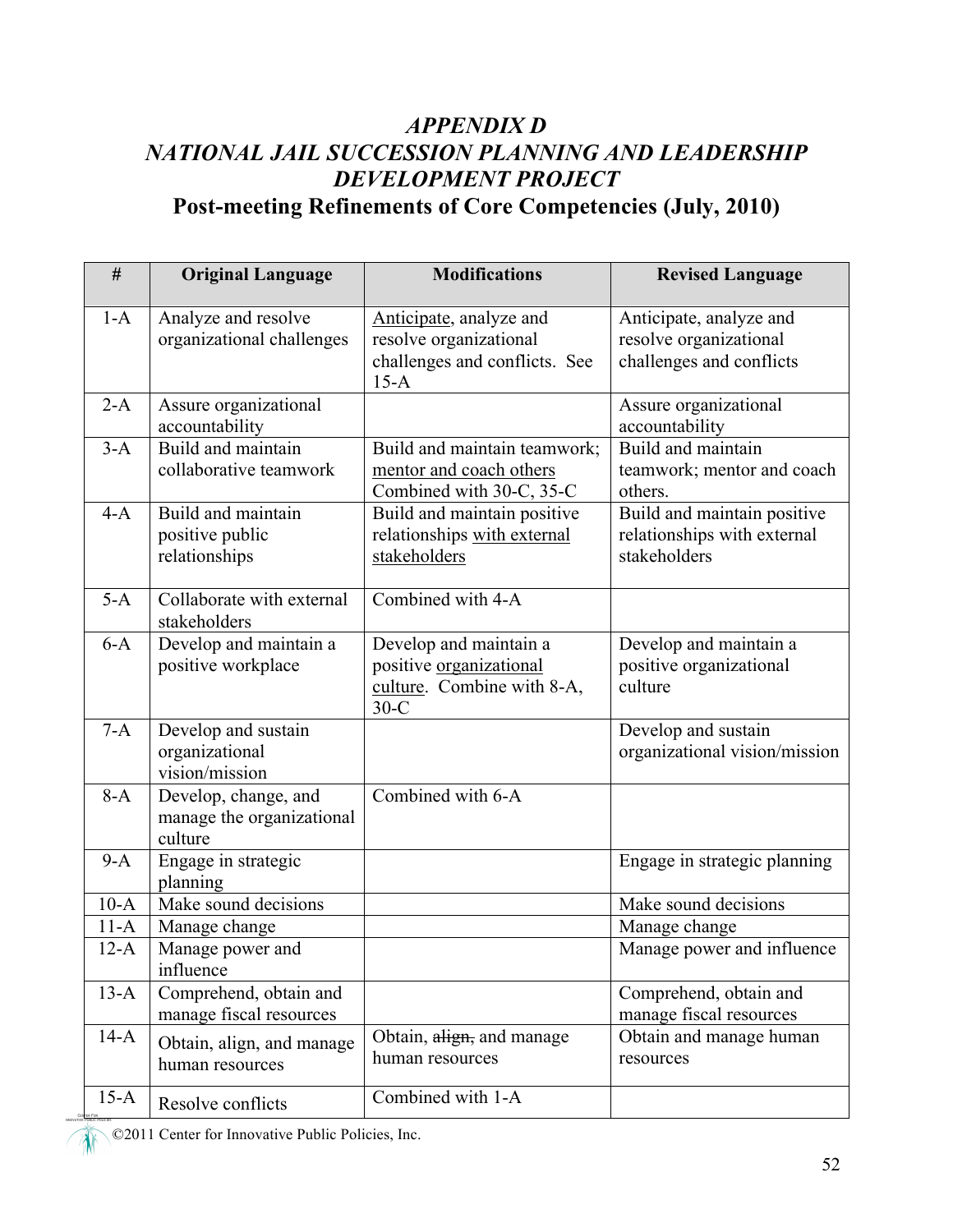| $\#$     | <b>Original Language</b>                                           | <b>Modifications</b>                                                                                 | <b>Revised Language</b>                                                  |
|----------|--------------------------------------------------------------------|------------------------------------------------------------------------------------------------------|--------------------------------------------------------------------------|
| $16-A$   | Develop and maintain<br>cultural competence                        |                                                                                                      | Develop and maintain<br>cultural competence                              |
| $17-A$   | Establish roles,<br>responsibility, and<br>authority               | Establish organizational<br>authority, roles, and<br>responsibilities.                               | Establish organizational<br>authority, roles, and<br>responsibilities    |
|          |                                                                    |                                                                                                      |                                                                          |
| $18-B$   | Leverage the role of the<br>jail in the criminal justice<br>system |                                                                                                      | Leverage the role of the jail<br>in the criminal justice system          |
| $19-B$   | Maintain proactive<br>professional commitment                      | Combined with 29-C                                                                                   |                                                                          |
| $20 - B$ | Manage labor relations                                             |                                                                                                      | Manage labor relations                                                   |
| $21-B$   | Oversee inmate and<br>facility management                          |                                                                                                      | Oversee inmate and facility<br>management                                |
| $22-B$   | Reduce jail-related<br>liability risks                             |                                                                                                      | Reduce jail-related liability<br>risks                                   |
| $23-B$   | Understand and manage<br>emerging technology                       |                                                                                                      | Understand and manage<br>emerging technology                             |
|          |                                                                    |                                                                                                      |                                                                          |
| $24-C$   | Build trust and respect                                            |                                                                                                      |                                                                          |
| $25-C$   | Communicate effectively                                            | Communicate effectively,<br>internally and externally                                                | Communicate effectively,<br>internally and externally                    |
| $26-C$   | Continue personal<br>development                                   | Combined with 29-C                                                                                   |                                                                          |
| $27-C$   | Demonstrate decisiveness                                           | Combined with 10-A                                                                                   |                                                                          |
| $28-C$   | Develop resiliency                                                 | Removed as "non-trainable"                                                                           |                                                                          |
| $29-C$   | Enhance self-awareness                                             | Enhance self-awareness;<br>maintain proactive<br>professional commitment<br>Combined with 19-B, 26-C | Enhance self-awareness;<br>maintain proactive<br>professional commitment |
| $30-C$   | Inspire and motivate                                               | Combined with 3-A, 6-A                                                                               |                                                                          |
| $31-C$   | Maintain flexibility                                               | Removed as "non-trainable"                                                                           |                                                                          |
| $32-C$   | Maintain personal<br>integrity and ethical<br>standards            | Removed as "non-trainable"                                                                           |                                                                          |
| $33-C$   | Maintain personal well-<br>being                                   | Removed as "non-trainable"                                                                           |                                                                          |
| $34-C$   | Manage time                                                        |                                                                                                      | Manage time                                                              |
| $35-C$   | Mentor and coach others                                            | Combined with $3 - A$                                                                                |                                                                          |

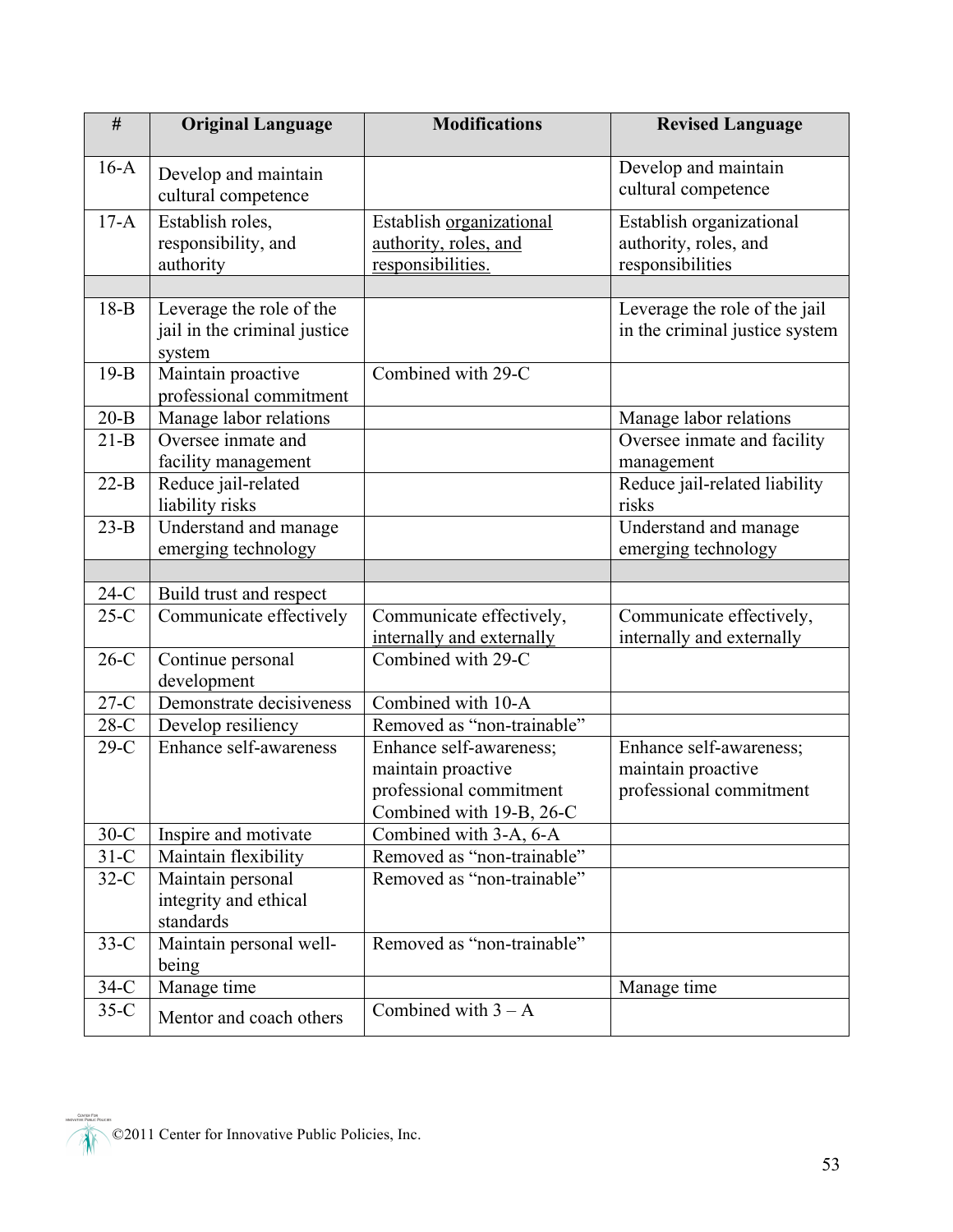## *APPENDIX E NATIONAL JAIL SUCCESSION PLANNING AND LEADERSHIP DEVELOPMENT PROJECT*

## **Consolidated List of Core Competencies following Post-meeting Modifications July 21, 2010**

|                | <b>Revised Language (7-21-10)</b>                                        |  |  |
|----------------|--------------------------------------------------------------------------|--|--|
| $\mathbf{1}$   | Anticipate, analyze and resolve organizational challenges and conflicts. |  |  |
| $\overline{2}$ | Assure organizational accountability.                                    |  |  |
| $\overline{3}$ | Build and maintain positive relationships with external stakeholders.    |  |  |
| $\overline{4}$ | Build and maintain teamwork; mentor and coach others.                    |  |  |
| 5              | Communicate effectively, internally and externally.                      |  |  |
| 6              | Comprehend, obtain and manage fiscal resources.                          |  |  |
| $\tau$         | Develop and maintain a positive organizational culture.                  |  |  |
| 8              | Develop and maintain cultural competence.                                |  |  |
| 9              | Develop and sustain organizational vision/mission.                       |  |  |
| 10             | Engage in strategic planning.                                            |  |  |
| 11             | Enhance self-awareness; maintain proactive professional commitment.      |  |  |
| 12             | Establish organizational authority, roles, and responsibilities.         |  |  |
| 13             | Leverage the role of the jail in the criminal justice system.            |  |  |
| 14             | Make sound decisions.                                                    |  |  |
| 15             | Manage change.                                                           |  |  |
| 16             | Manage labor relations.                                                  |  |  |
| 17             | Manage power and influence.                                              |  |  |
| 18             | Manage time.                                                             |  |  |
| 19             | Obtain and manage human resources.                                       |  |  |
| 20             | Oversee inmate and facility management.                                  |  |  |
| 21             | Reduce jail-related liability risks.                                     |  |  |
| 22             | Understand and manage emerging technology.                               |  |  |

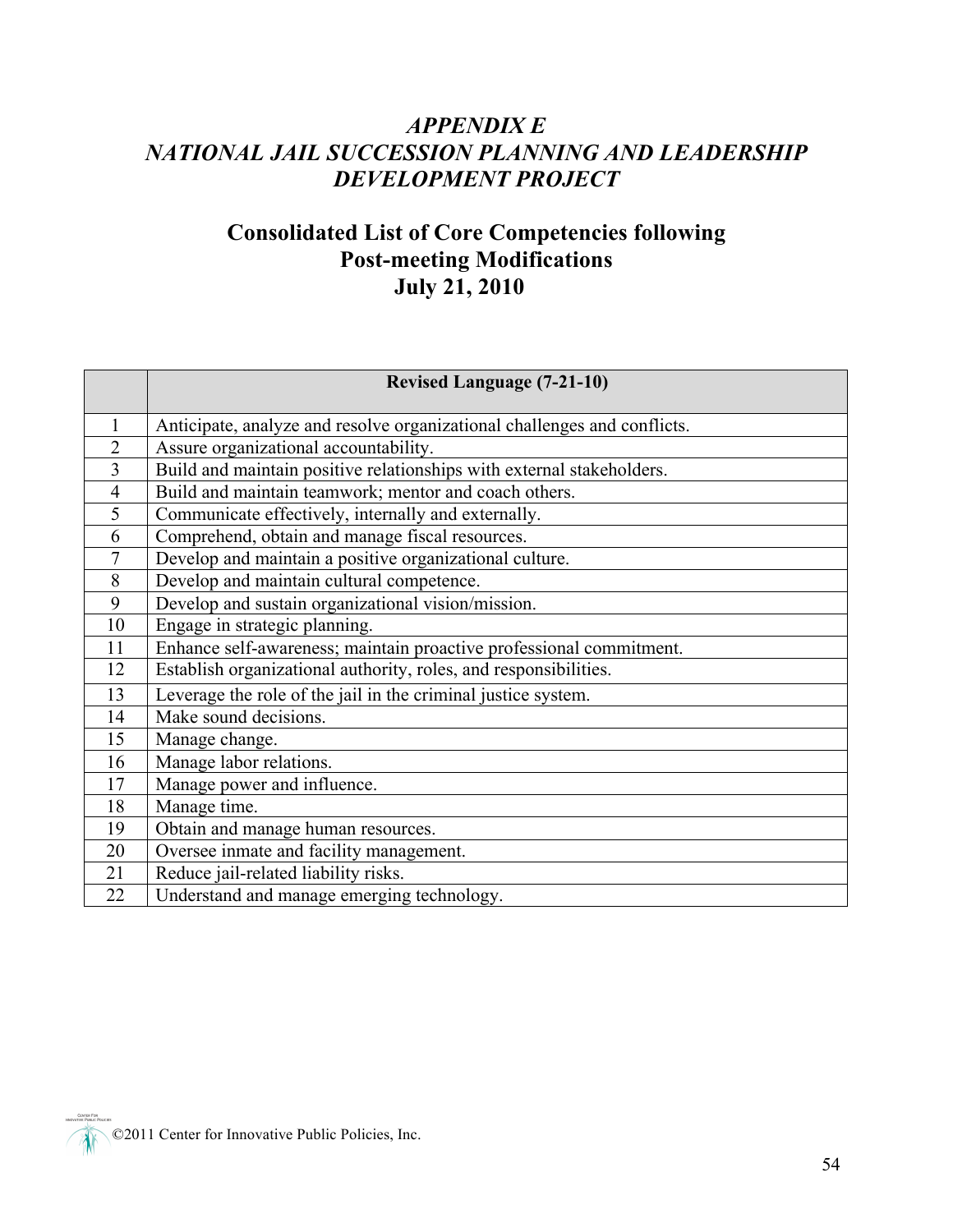## *APPENDIX F NATIONAL JAIL SUCCESSION PLANNING AND LEADERSHIP DEVELOPMENT PROJECT*

## **Focus Group Agenda Drilling-down into Core Competencies for Jail Leaders: KSA Development Sam Houston State University, Huntsville, TX October 28-30, 2010**

**Thurs, 10/28** 6:00 - Group dinner

- 6:45 Welcome; overview; introductions
- 7:15 Group exercise
- 8:15 Wrap-up

#### **Friday, 10/29** 7:30 - Breakfast

- 8:00 Welcome; logistics; overview of today's agenda
- 8:15 Validating exercise

Group 1 (Ks) = Scott Salley, Ed Sweeney, Wynnie Testamark-Samuels (large jails) Group 2 (Ss) = Kim Howell, Jamey Kessinger, Reggie Walker (medium jails) Group 3 (As) = Don Bird, Katie Booth, Frank Hecht (small jails)

9:15 - Small group exercises

*Protocol for all upcoming exercises*:

Group 1: Don Bird, Jamey Kessinger, Edward Sweeney Group 2: Katie Booth, Reggie Walker, Scott Salley Group 3: Frank Hecht, Kim Howell, Wynnie Testamark-Samuels

\$20 min. = develop 10-15 KSAs for the competency assigned  $$10$  min. (per group) = report-out and feedback  $\text{\$Color codes: } K = \text{black; } S = \text{blue; } A = \text{green}$ 

Group 1: Comp #1: Anticipate, analyze and resolve organizational challenges and conflicts Group 2: Comp #2: Assure organizational accountability Group 3: Comp #3: Build and maintain positive relationships with external stakeholders

10:15 -Break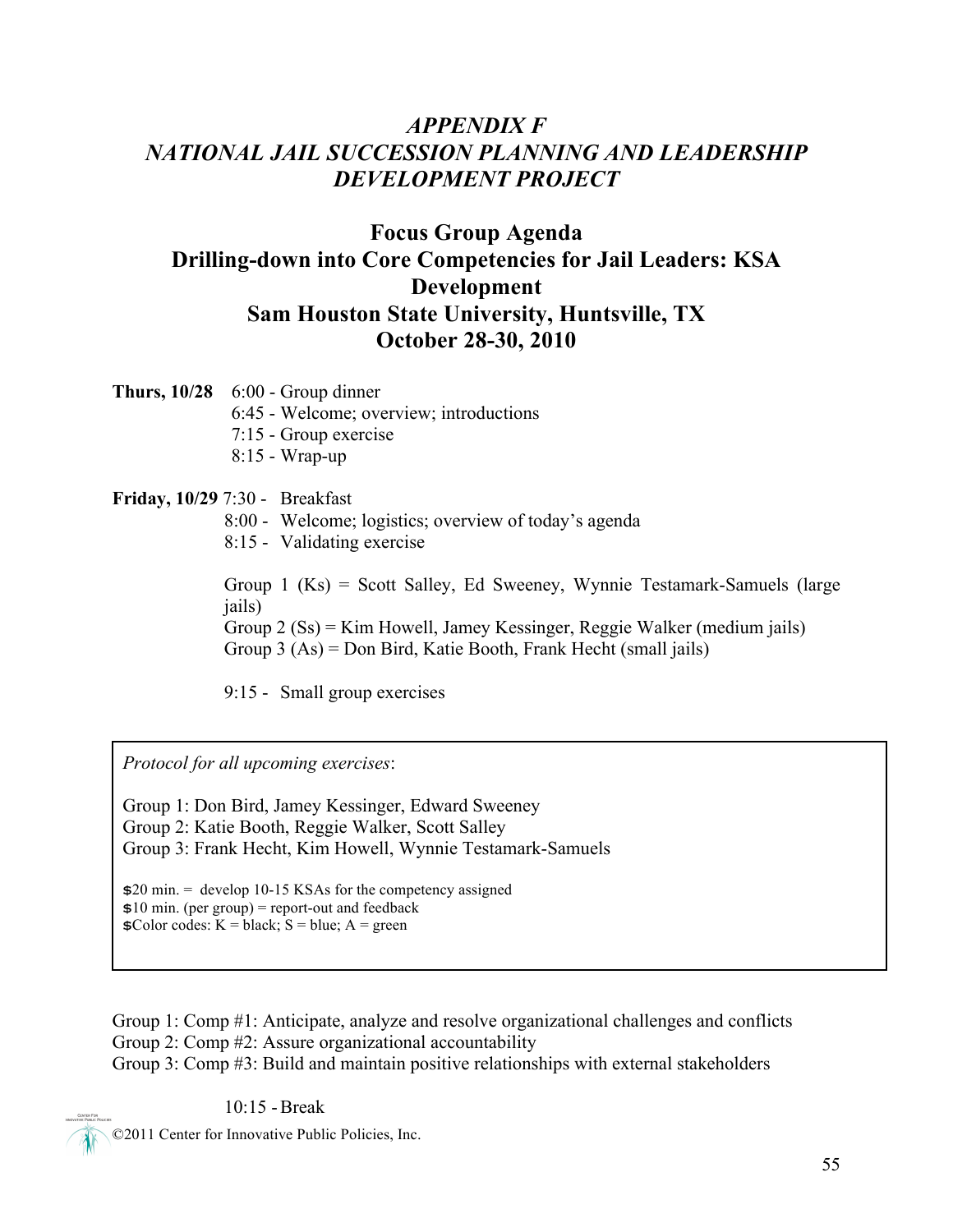#### 10:45 -Repeat above rounds

Group 1: Comp #4: Build and maintain teamwork; mentor and coach others Group 2: Comp #5: Communicate effectively, internally and externally Group 3: Comp #6: Comprehend, obtain and manage fiscal resources

- 11:45 Box lunch
- 1:00 Repeat rounds
- Group 1: Comp #7: Develop and maintain a positive organizational culture
- Group 2: Comp #8: Develop and maintain cultural competence

Group 3: Comp #9: Develop and sustain organizational vision/mission

2:00 - Repeat rounds

Group 1: Comp #10: Engage in strategic planning Group 2: Comp #11: Enhance self-awareness; maintain proactive professional commitment Group 3: Comp #12: Establish organizational authority, roles, and responsibilities

> $3.00$  - Break 3:30 -Repeat rounds

Group 1: Comp #13: Leverage the role of the jail in the criminal justice system Group 2: Comp #14: Make sound decisions Group 3: Comp #15: Manage change

#### 4:30 -Wrap-up 6:30 - Dinner

**Sat, 10/30** 7:30 - Breakfast 8:15 - Welcome; logistics 8:30 - Repeat rounds

Group 1: Comp #16: Manage labor relations

- Group 2: Comp #17: Manage power and influence
- Group 3: Comp #18: Manage time

9:30 - Repeat rounds

Group 1: Comp #19: Obtain and manage human resources Group 2: Comp #20: Oversee inmate and facility management

Group 3: Comp #21: Reduce jail-related liability risks

 10:30 - Wrap-up (and/or catch-up) Unveiling the website (Steve) 11:30 - Lunch and departure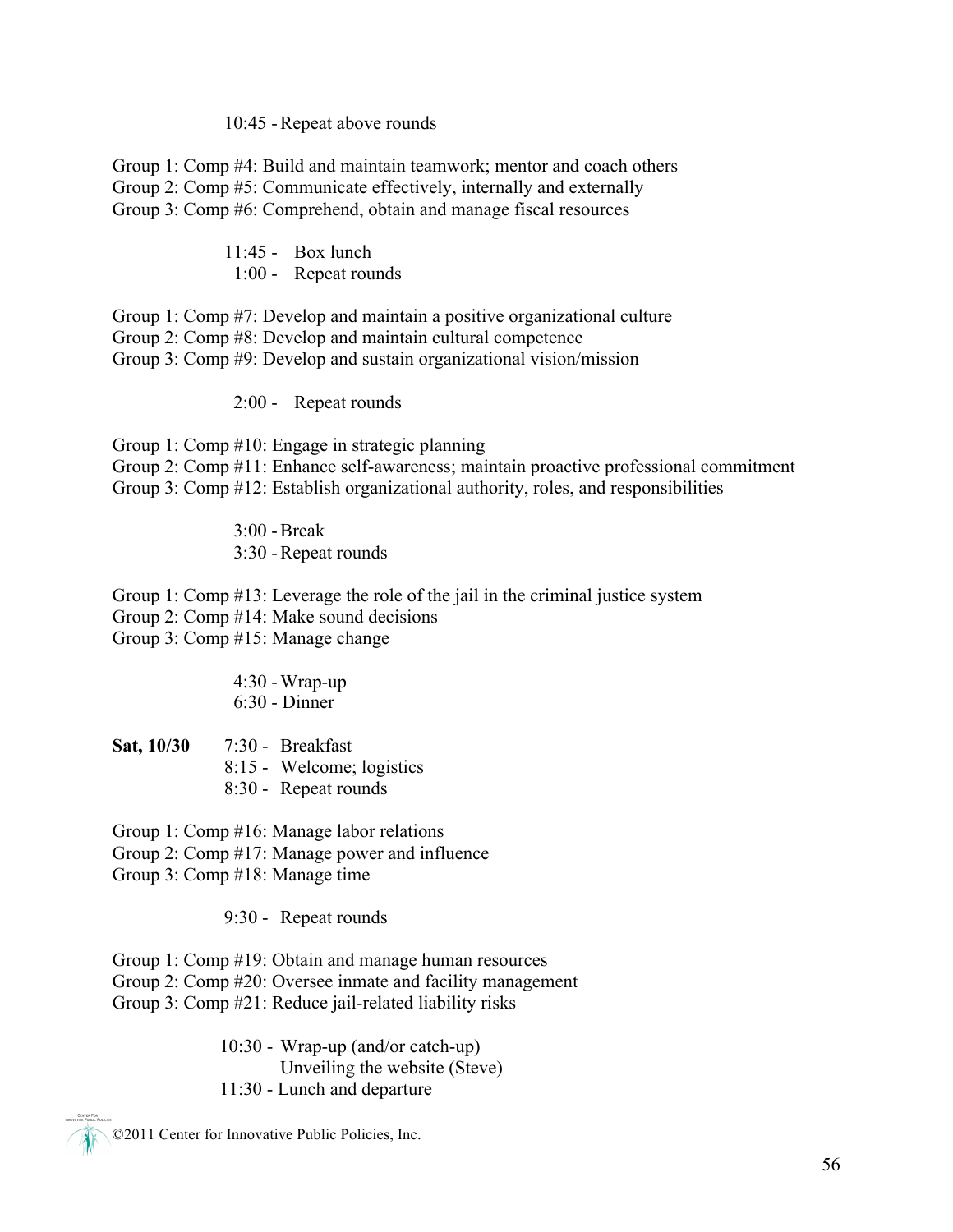## *APPENDIX G NATIONAL JAIL SUCCESSION PLANNING AND LEADERSHIP DEVELOPMENT PROJECT*

## **Final List of 22 Core Competencies for Jail Leaders (Alphabetical Order) October 30, 2010**

| <b>CORE COMPETENCIES FOR JAIL LEADERS</b> |                                                                                                          |                                                                                                                                                                                                                        |  |  |
|-------------------------------------------|----------------------------------------------------------------------------------------------------------|------------------------------------------------------------------------------------------------------------------------------------------------------------------------------------------------------------------------|--|--|
|                                           |                                                                                                          | <b>Revised 10-30-10</b>                                                                                                                                                                                                |  |  |
| $\mathbf{1}$                              | Anticipate, analyze and resolve<br>organizational challenges and<br>conflicts.                           | Use critical thinking skills, evidence-based practices,<br>and information analysis to inform decision-making and<br>address organizational problems.                                                                  |  |  |
| $\overline{2}$                            | Assure organizational<br>accountability.                                                                 | Direct the process for collecting ongoing feedback and<br>assessing long-term outcomes.                                                                                                                                |  |  |
| $\overline{3}$                            | Build and maintain positive<br>relationships with external<br>stakeholders.                              | Develop reciprocally-beneficial external partnerships to<br>achieve shared goals.                                                                                                                                      |  |  |
| $\overline{4}$                            | Build and maintain teamwork;<br>mentor and coach others.                                                 | Engage in written and oral communication that is clear,<br>unambiguous, transparent and consistent with the<br>mission, vision and values.                                                                             |  |  |
| 5                                         | Communicate effectively,<br>internally and externally.                                                   | Engage in written and oral communication that is clear,<br>unambiguous, transparent and consistent with the<br>mission, vision and values.                                                                             |  |  |
| 6                                         | Comprehend, obtain and manage<br>fiscal resources.                                                       | Understand the larger financial picture, as well as obtain<br>the fiscal resources needed to achieve organizational<br>goals, allocating resources in a manner that supports the<br>vision, mission, and values.       |  |  |
| $\tau$                                    | Develop and maintain a positive<br>organizational culture that<br>promotes respect for diverse<br>staff. | Assess the agency's internal culture, assure it is aligned<br>with the mission, vision and values; work to change<br>culture as necessary; support culture that moves the<br>organization toward goals.                |  |  |
| 8                                         | Develop and sustain<br>organizational vision/mission.                                                    | Establish a long-range purpose for the organization and<br>provide overall direction and guidance for achieving its<br>mission and measuring success.                                                                  |  |  |
| 9                                         | Engage in strategic planning.                                                                            | Proactively analyze emerging trends, anticipate related<br>organizational needs, and develop strategies for meeting<br>them.                                                                                           |  |  |
| 10                                        | Enhance self-awareness;<br>maintain proactive professional<br>commitment.                                | Identify and use professional resources (e.g., technical<br>assistance, research publications, professional<br>organizations, grant funding, information sources, peer<br>reviews, local and online networking, etc.). |  |  |

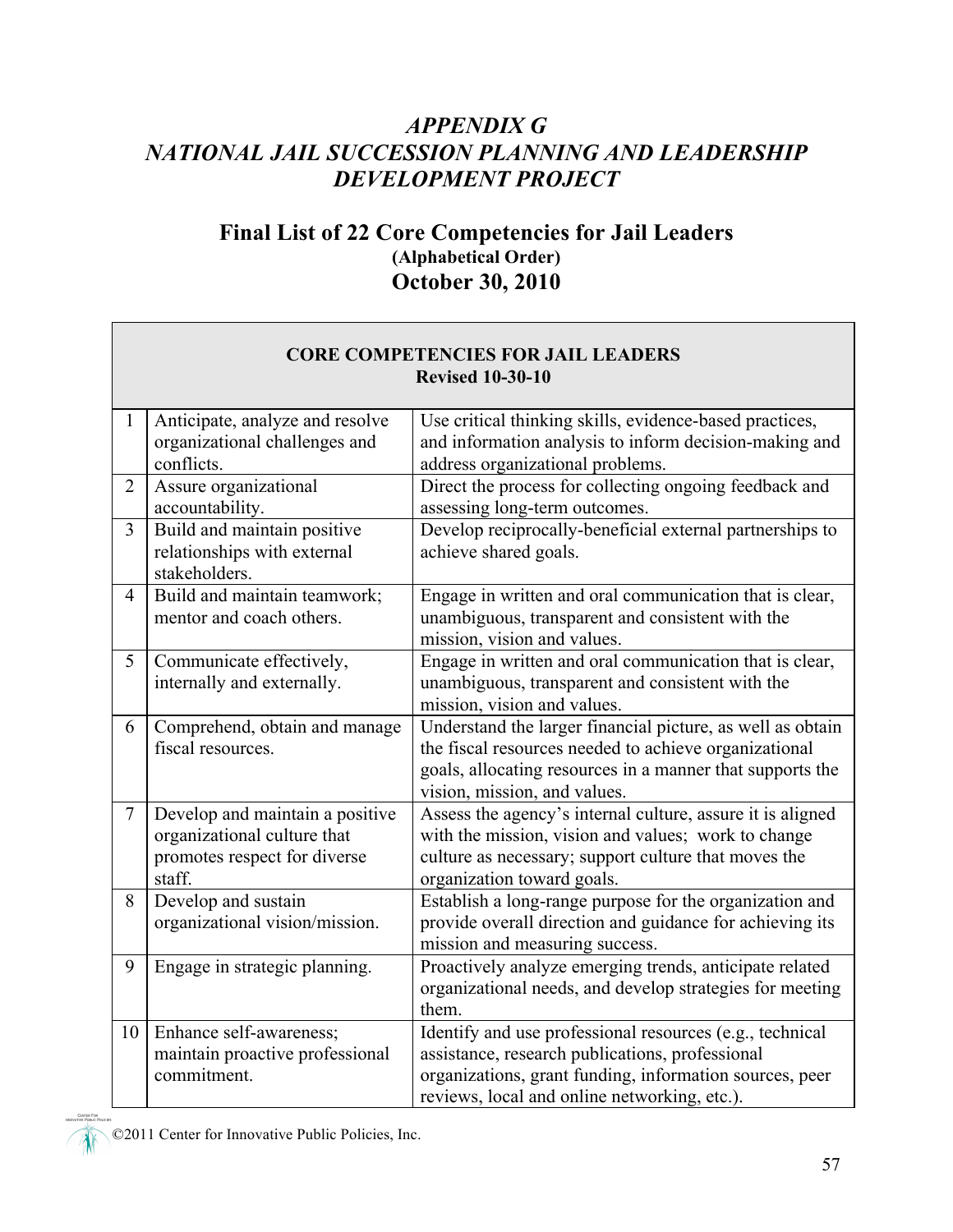| <b>CORE COMPETENCIES FOR JAIL LEADERS</b><br><b>Revised 10-30-10</b> |                                                                        |                                                                                                                                                                                                                                                   |  |  |
|----------------------------------------------------------------------|------------------------------------------------------------------------|---------------------------------------------------------------------------------------------------------------------------------------------------------------------------------------------------------------------------------------------------|--|--|
| 11                                                                   | Establish organizational<br>authority, roles, and<br>responsibilities. | Assure that duties and responsibilities are properly<br>distributed throughout the organization, along with the<br>authority necessary to fulfill them, in order to promote<br>smooth, efficient functioning, within legal parameters.            |  |  |
| 12                                                                   | Leverage the role of the jail in<br>the criminal justice system.       | Maintain outcome-focused interaction with other<br>components of the justice system to identify and resolve<br>problems and advance the vision and mission of the jail.                                                                           |  |  |
| 13                                                                   | Make sound decisions.                                                  | Establish a decision-making style that is firm, fair, data-<br>driven and consistent, aligned with the organization's<br>mission, vision, and values; appreciate the impact of<br>decisions on those in and outside of the organization.          |  |  |
| 14                                                                   | Manage change.                                                         | Progressively implement change through strategies that<br>encompass relevant stakeholders.                                                                                                                                                        |  |  |
| 15                                                                   | Manage labor relations.                                                | Work collaboratively with unions/employee<br>organizations and effectively manage collective<br>bargaining agreements.                                                                                                                            |  |  |
| 16                                                                   | Manage power and influence.                                            | Understand the organization's history and political<br>climate; use the political process (internal/external and<br>official/unofficial) to accomplish goals; understand the<br>impact of your use of power on the organization and<br>community. |  |  |
| 17                                                                   | Manage time.                                                           | Set an agenda that includes realistic deadlines, defines<br>priorities, and addresses critical or difficult issues<br>promptly.                                                                                                                   |  |  |
| 18                                                                   | Obtain and manage human<br>resources.                                  | Obtain the human resources needed to achieve<br>organizational goals, allocating them in a manner that<br>supports the jail's vision, mission, and values; assess<br>employee strengths/ weaknesses; properly delegate<br>responsibilities.       |  |  |
| 19                                                                   | Oversee inmate and facility<br>management.                             | Assure that inmates are receiving proper care, custody,<br>and control according to professional and Constitutional<br>standards, as well as appropriate treatment<br>programming.                                                                |  |  |
| 20                                                                   | Oversee physical plant<br>management                                   | Assure that the physical plant is in proper condition to<br>insure the safety of inmates, employees and the public.                                                                                                                               |  |  |
| 21                                                                   | Reduce jail-related liability risks.                                   | Oversee risk-management initiatives to reduce<br>vulnerability and assure compliance with state/national<br>standards and case law.                                                                                                               |  |  |
| 22                                                                   | Understand and manage<br>emerging technology.                          | Remain aware of emerging technological innovations<br>and their potential organizational applications.                                                                                                                                            |  |  |